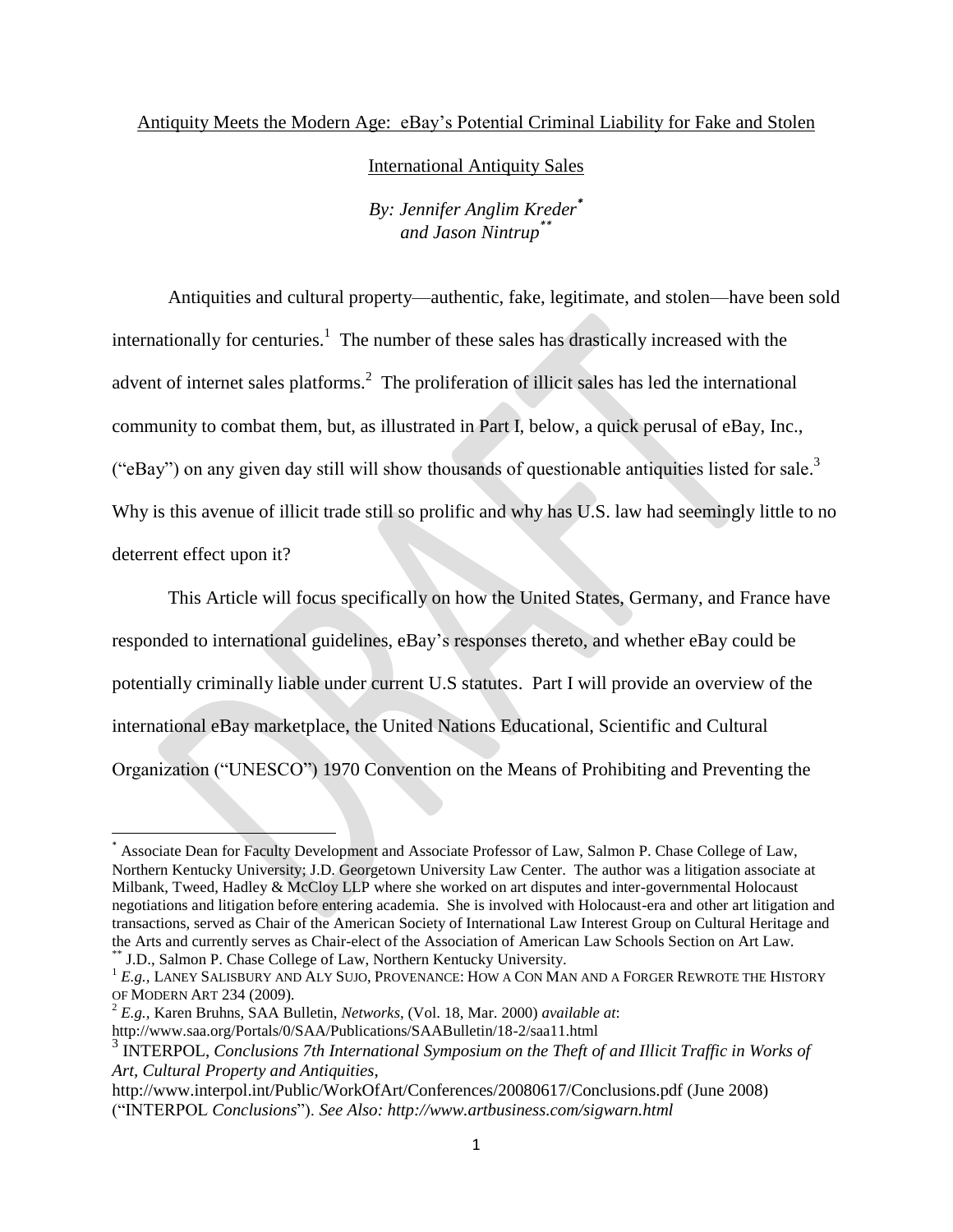Illicit Import, Export and Transfer of Ownership of Cultural Property ("UNESCO Convention") and significant differences in its implementation in the United States and Germany. Part II will further analyze U.S. eBay and German eBay website policies in light of both nations' other laws concerning stolen antiquities and why the U.S. site seemingly lags behind in reducing illicit online sales. Part III analyzes potential criminal liability for the U.S. eBay. Part IV examines how courts in the U.S., Germany, and France differ in their respective treatment of internet auction site liability with regards to counterfeit goods being sold via its platform, as well as what the U.S. eBay platform could do to prevent the trade in fake antiquities by drawing parallels to its policies preventing sales of counterfeit trademarked goods. Part V will explore possible solutions for the shortfalls in the U.S. eBay's monitoring procedures and concludes that eBay has exposure to criminal liability because of the shortcomings of its U.S. policies when taken in context of its international platform policies and international trademark policies. Nonetheless, although it is clearly possible for U.S. eBay to do much more to prevent the widespread use of its platform to trade internationally in stolen and fake antiquities, its potential criminal liability given the current state of the U.S. legal framework is negligible.

### **I. THE eBAY ANTIQUITIES MARKETPLACE AND INTERNATIONAL RESPONSE**

The antiquities market traditionally had three main venues: public auctions, private transactions, and sales from dealers whose stock may be publicly announced or quietly and privately displayed.<sup>4</sup> The fourth venue, internet sales platforms, has proven to be a boundless arena catering to a vast audience. Since its creation, eBay has been the epicenter of internet

 $\overline{a}$ 

<sup>4</sup> Christopher Chippindale & David Gill, *On-line Auctions: A New Venue for the Antiquities Market*, CULTURE WITHOUT CONTEXT, 2001, at 9-10, *available at*

http://www.mcdonald.cam.ac.uk/projects/iarc/culturewithoutcontext/issue9/chippindale-gill.htm#2.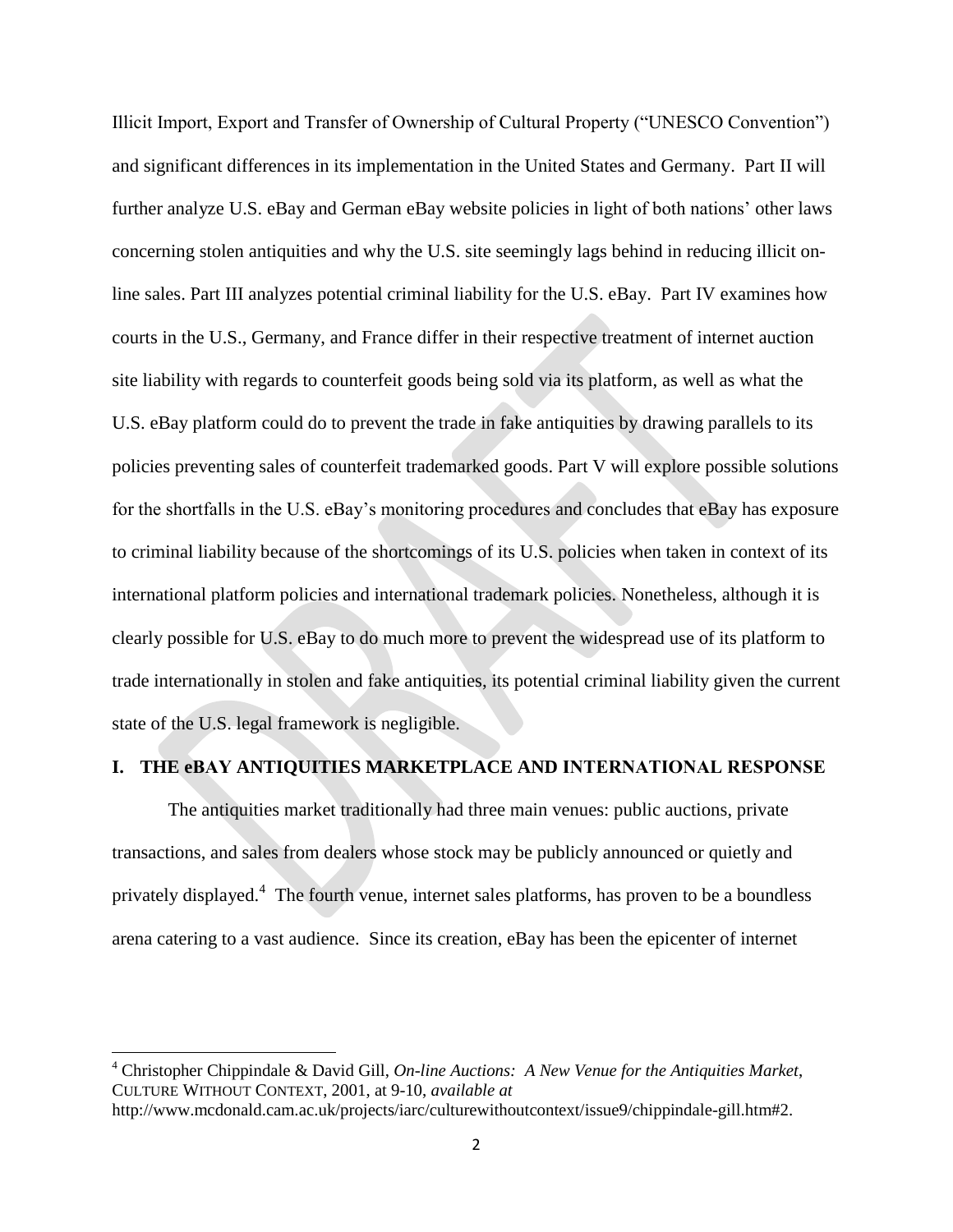sales, controlling 95 percent of all online auctions.<sup>5</sup> Currently, eBay has more than 116 million active users<sup>6</sup> and in 2008 had around half a million online stores.<sup>7</sup> On August, 10, 2013, there were 22 categories listed under "Antiques," with a sub-category search of "Antiquities" containing an additional 16 categories yielding 31,579 items.<sup>8</sup>

Two main questions arise when determining the legality of eBay antiquities transactions. First, are the items authentic or forgeries? And second, can the seller convey title? Professor Charles Stanish, Director of the Cotsen Institute of Archaeology at the University of California at Los Angeles, states there are three types of antiquities on eBay. 9 In his article *Forging Ahead*, he estimated around thirty percent are obvious fakes or tourist art, while only five-percent are real objects.<sup>10</sup> The third type, which he labels "ambiguous objects," accounts for the largest percentage.<sup>11</sup> These objects would need to be viewed before an informed decision could be made concerning their authenticity.<sup>12</sup>

According to Professor Stanish, high quality manufacturing of counterfeited items has caused rapid growth in the appearance of "ambiguous objects" and made it more difficult to determine and prove what is real, illicit, or fake.<sup>13</sup> The problem came to the attention of the INTERPOL Expert Group on Stolen Cultural Property, which met in March 2006 to discuss

<sup>5</sup> Ried Goldsborough, *Distinguishing Bargains From Counterfeit Scams on eBay*, Dec. 15, 2008, http://www.infotoday.com/linkup/lud121508-goldsborough.shtml.

<sup>6</sup> eBay Inc. Fact Sheets, 2013,

http://legacy.ebayinc.com/assets/pdf/fact\_sheet/eBay\_Marketplaces\_Fast\_Facts\_Q12013.pdf. <sup>7</sup> Goldsborough, *supra* note 5.

<sup>8</sup> eBay Website, *Antiquities Category*, at http://antiques.shop.ebay.com/Antiquities-

<sup>/37903/</sup>i.html?\_catref=1&\_trksid=p3910.c0.m449 (last visited Aug. 10, 2013). <sup>9</sup> Charles Stanish, *Forging Ahead,* Archaeology, (May/June 2009), *available at* 

http://www.archaeology.org/0905/etc/insider.html.

 $^{10}$   $\tilde{I}$ *d*.

<sup>11</sup> *Id.*

<sup>12</sup> *Id.*

<sup>13</sup> *Id.*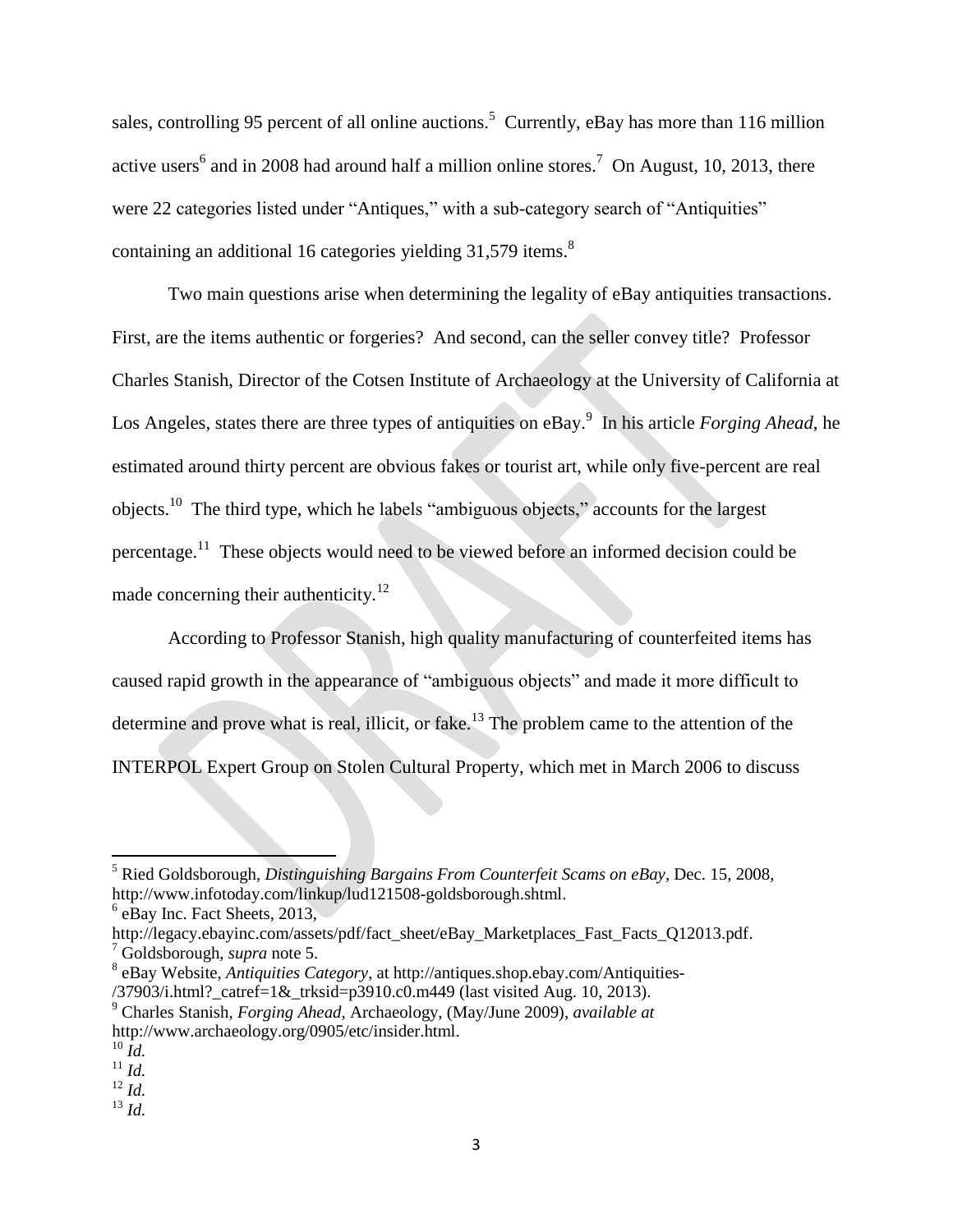cultural property internet sales.<sup>14</sup> The fifty-six member states present at the meeting recognized that the illicit cultural property internet trade had become a serious problem and that the authenticity of the objects for sale varied considerably.<sup>15</sup> Guidelines were needed to address who should verify authenticity, at what point in the auction verification should be made, and who is responsible when illicit items are auctioned.

Following the meeting, The International Criminal Police Organization ("INTERPOL"), The United Nations Educational, Scientific and Cultural Organization ("UNESCO"), and The International Council of Museums ("ICOM"), issued a list of *Basic Actions to Counter the*  Increasing Illicit Sale of Cultural Objects through the Internet.<sup>16</sup> The objective was to create guidelines for member states and internet platforms, but the document is not legally binding.<sup>17</sup> The 2006 list had an attached footnote explaining the guidelines "are neither 'Recommendations,' nor 'Declarations, Charters and similar standard-setting instruments' adopted by the General Conference of UNESCO, nor 'Resolutions' adopted by the General Assembly of Interpol."<sup>18</sup>

The list states that internet sales platforms are strongly encouraged to place a disclaimer on their sites and disclose all pertinent information regarding suspicious sales.<sup>19</sup> Member states were also invited to create a central authority "responsible for the protection of cultural properties, in charge of permanently checking and monitoring sales of cultural objects via the

 $\overline{\phantom{a}}$ 

<sup>16</sup> *Id.* 

<sup>&</sup>lt;sup>14</sup> UNESCO, *Basic Actions concerning Cultural Objects being offered for Sale over the Internet, at 1,* http://portal.unesco.org/culture/fr/files/21559/11836509429MesuresTraficIlliciteEn.pdf/MesuresTraficIlli citeEn.pdf (last visited Aug. 10, 2013).

<sup>12</sup> *Id.*

<sup>13</sup> *Id.* 

 $^{17}\,$   $ld.$ 

<sup>18</sup> *Id.* 

<sup>19</sup> *Id* at 2.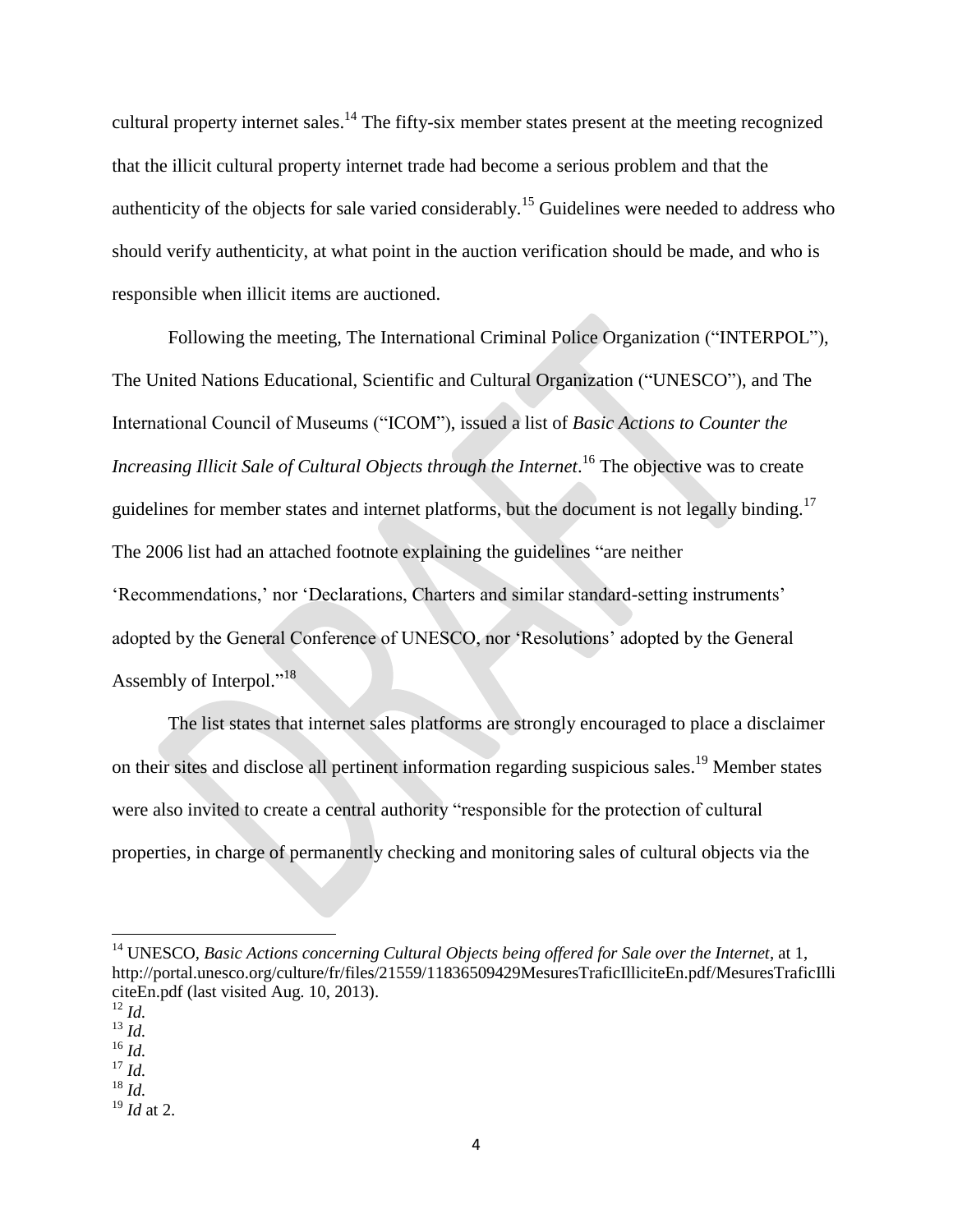Internet."<sup>20</sup> This authority should run checks on the authenticity of items and keep record of the results of its checks along with all register information.<sup>21</sup> Each nation is responsible for creating its own legal measures for tracking and seizing illicit objects and returning those objects to their rightful owners. $^{22}$ 

Another international conference was held in 2008, and the concluding memorandum recommended that member states reach agreements with internet platforms to reduce illegal sales and monitor this type of trade  $^{23}$  The concluding memorandum recommended that the member states circulate the INTERPOL-UNESCO-ICOM joint letter on Basic Actions so internet sales platforms and nations could implement the guidelines.<sup>24</sup>

While UNESCO recommendations do not create legal obligations and rights between state parties, they do have legal implications amongst member states.<sup>25</sup> This concept was provided for in UNESCO document (UNESCO/CUA/68, 9 August 1955, 3-4).<sup>26</sup> It provides,

The adoption of a recommendation by the General Conference in fact gives rise, for the Member States as a body – and thus even for those who do not vote for its adoption – to specific obligations under the Constitution and Rules of Procedure. In the first place, the adoption of a recommendation by the General Conference commits every Member State, in virtue of Article IV, Paragraph 4, of the Constitution, to submitting the Recommendation to its competent authorities within a period of one year from the close of the session of the Conference at which the Recommendation was adopted.  $27$ 

The "realization that national law of the States could not be unified, because of the very different approaches of their legal systems, led to the abandonment of an intended convention on the

 $\overline{\phantom{a}}$ <sup>20</sup> *Id.*

<sup>21</sup> *Id.*

 $^{22}$  *Id at 3.* 

<sup>23</sup> Interpol, *supra* note 3, at 2.

<sup>24</sup> *Id.*

 $^{25}$  Patrick J. O'Keefe & Lyndel V. Prott, Cultural Heritage Conventions and Other INSTRUMENTS 205 (2011).

<sup>26</sup> *Id.*

<sup>27</sup> *Id.*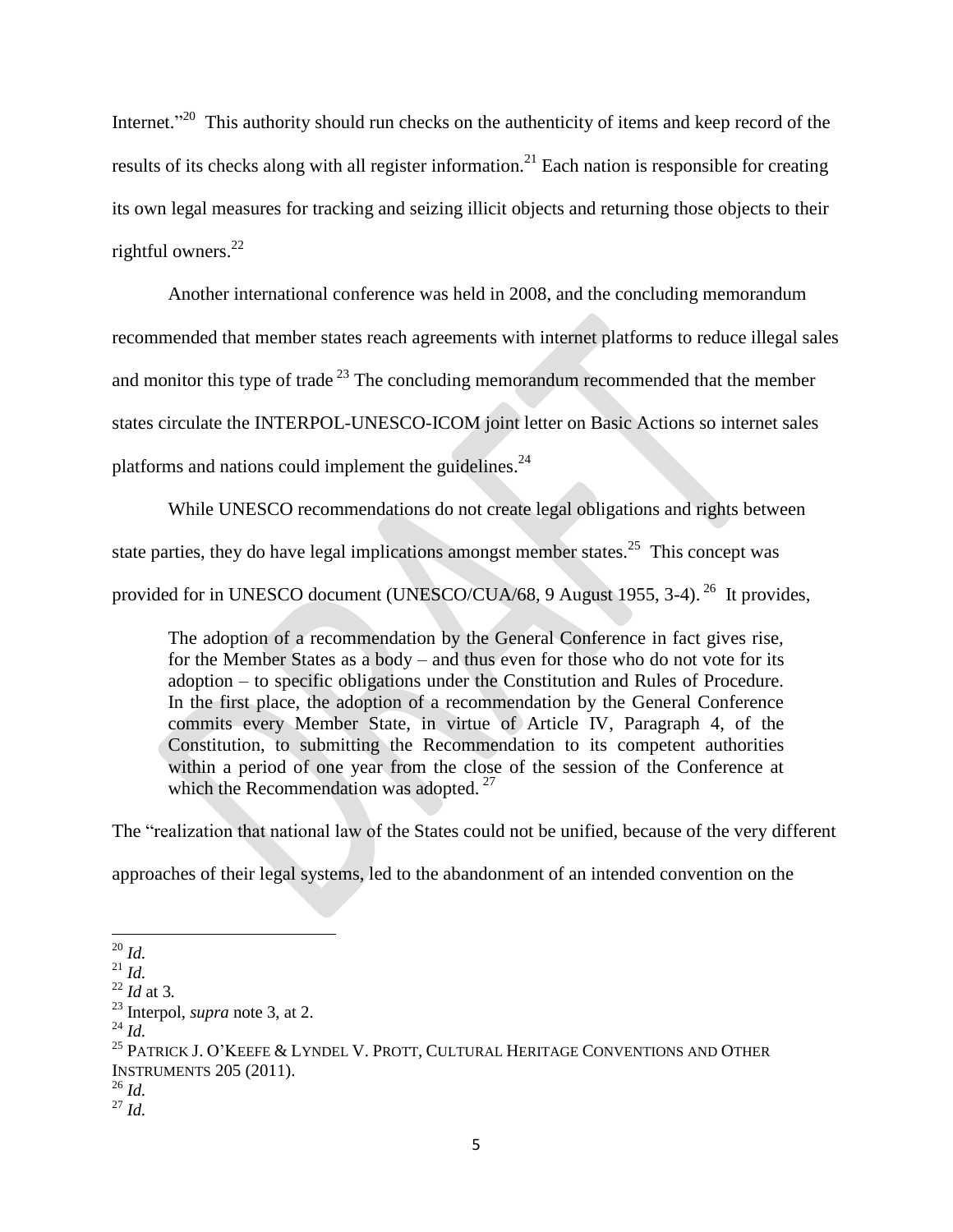protection of archaeological sites, to be replaced by a recommendation which could be adjusted to diverse national legal systems and at least harmonize the rules." <sup>28</sup> A presumed advantage of recommendations is that they create a "best practice" for industry experts across the numerous jurisdictions.<sup>29</sup> Many countries have been proactive in following these guidelines, and some are demanding internet platforms to follow suit to conduct business in their country.

For example, France has a central authority, the Office Central de lute contre le traffic des Biens Culturels ("OCBC"), which encouraged eBay to create an interface that the OCBC can use to conduct searches for stolen property.  $30$  EBay transfers data for verification, and the OCBC uses the interface to check for legitimacy of sale items.<sup>31</sup>

In the United Kingdom, the British Museum and the Museums, Libraries and Archives Council ("MLA") have partnered with eBay UK to combat illicit antiquities sold on its eBay.co.uk website. The British Museum (on behalf of the MLA), also manages the central authority called the Portable Antiquities Scheme ("PAS"). The PAS works with eBay to stop the sale of illicit items; PAS created a detailed, easily understandable informational guide on buying/selling antiquities that eBay exhibits to buyers and sellers.<sup>32</sup> The PAS monitors antiquities and reports illicit items to the Art and Antiques Unit of the Metropolitan Police, which has jurisdiction to criminally prosecute anyone failing to report a find in the U.K. under the Treasure Act.<sup>33</sup>

<sup>28</sup> *Id.*

<sup>29</sup> *Id.* at 206.

<sup>30</sup> Edouard Planche, *Fighting against illicit trafficking of cultural goods on the Internet: UNESCO and its Partners' Response*, CITIES WORLD (Issue No. 19 Feb. 2010), *available at*  http://www.cites.org/eng/news/world/19/5.shtml.

 $31$   $\overline{Id}$ .

<sup>&</sup>lt;sup>32</sup> UK eBay Website, Antiquities Buying Guide, at http://pages.ebay.co.uk/buy/guides/antiquities/ (last visited Aug. 10, 2013) .

<sup>33</sup> Portable Antiquities Scheme Treasure Act Advice, http://finds.org.uk/treasure/advice/schemeandebay.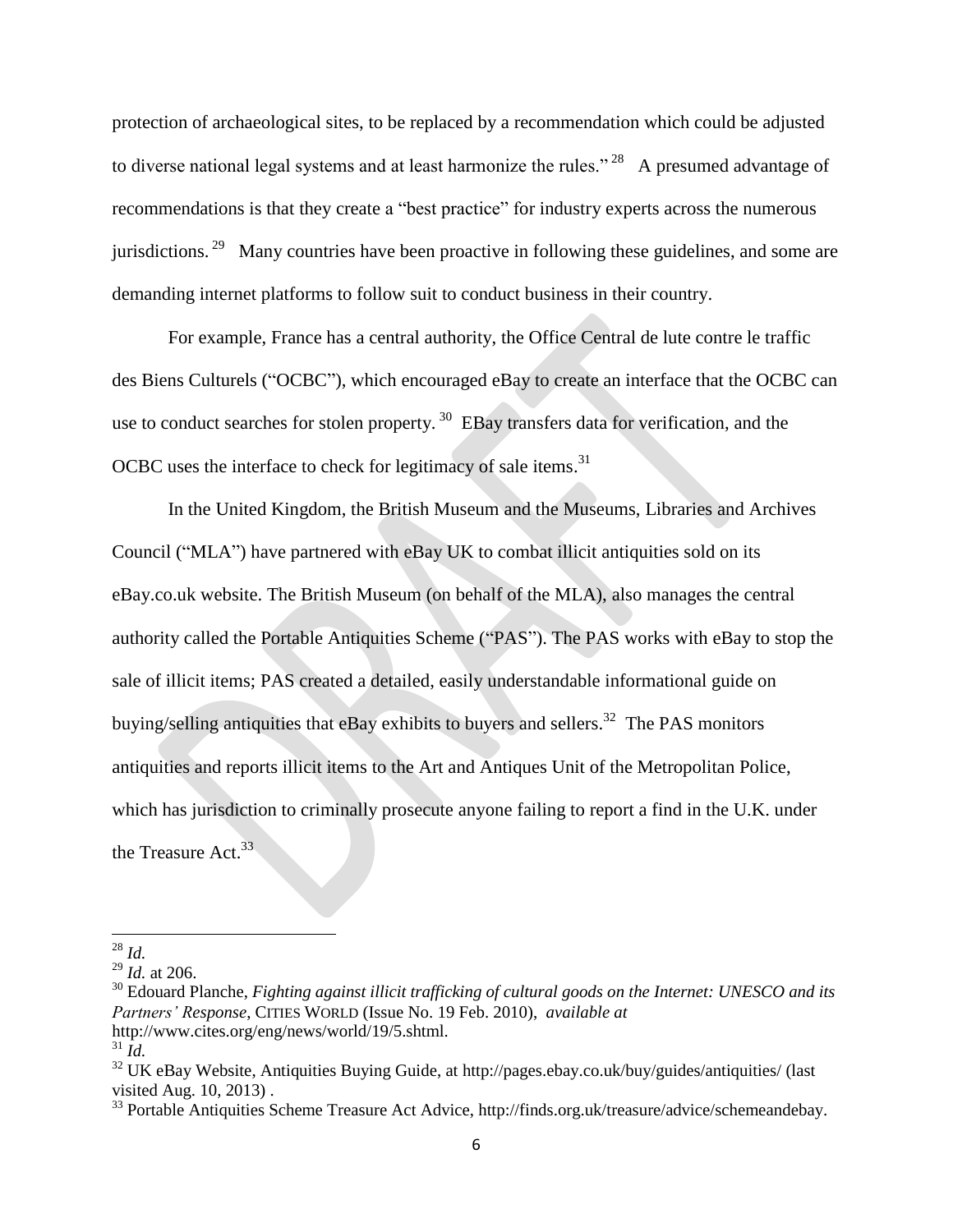Pilot projects also were started in Austria, Switzerland, and Germany, whereby the sale of cultural property on eBay was allowed only if the seller could prove authenticity and provide provenance.<sup>34</sup> To prove an item was authentic, the seller had to provide a legible document demonstrating authenticity; otherwise, the object would be removed from the site.<sup>35</sup> The program yielded such positive results in Switzerland that the government signed a memorandum of understanding with eBay, under which the sale of cultural property must be certified by Swiss or foreign authorities before it is completed.<sup>36</sup>

Germany, discussed in the next Part, also has been a notable frontrunner in its efforts to stop the illicit sale of cultural property and antiquities on internet platforms, while the United States is notably lacking from the list of proactive countries in this area.

## **II. DOMESTIC DIFFERENCES BETWEEN THE UNITED STATES AND GERMANY**

As previously mentioned, UNESCO recommendations leave individual countries to enact legislation they deem fit to regulate the illicit cultural property trade.<sup>37</sup> This leeway has given member states the ability to accept only certain provisions of UNESCO as well as create new administrative oversight entities.<sup>38</sup> This Part will compare the legal framework in the United States and Germany to understand why the United States lags behind in deterring illicit on-line antiquities sales.

Both the United States and German eBay sites have posted policies regarding cultural property; however these policies differ significantly. The most significant difference between the two policies is that the German eBay site allows cultural property sales only if an individual can

 $\overline{a}$ 

<sup>34</sup> Planche, *supra* note 30.

<sup>35</sup> *Id.*

<sup>36</sup> *Id.*

<sup>37</sup> Leah J. Weiss, *The Role of Museums in Sustaining the Illicit Trade in Cultural Property*, 25 Cardozo Arts & Ent. L.J. 837, 846-847 (2007).

<sup>38</sup> *Id.* at 846.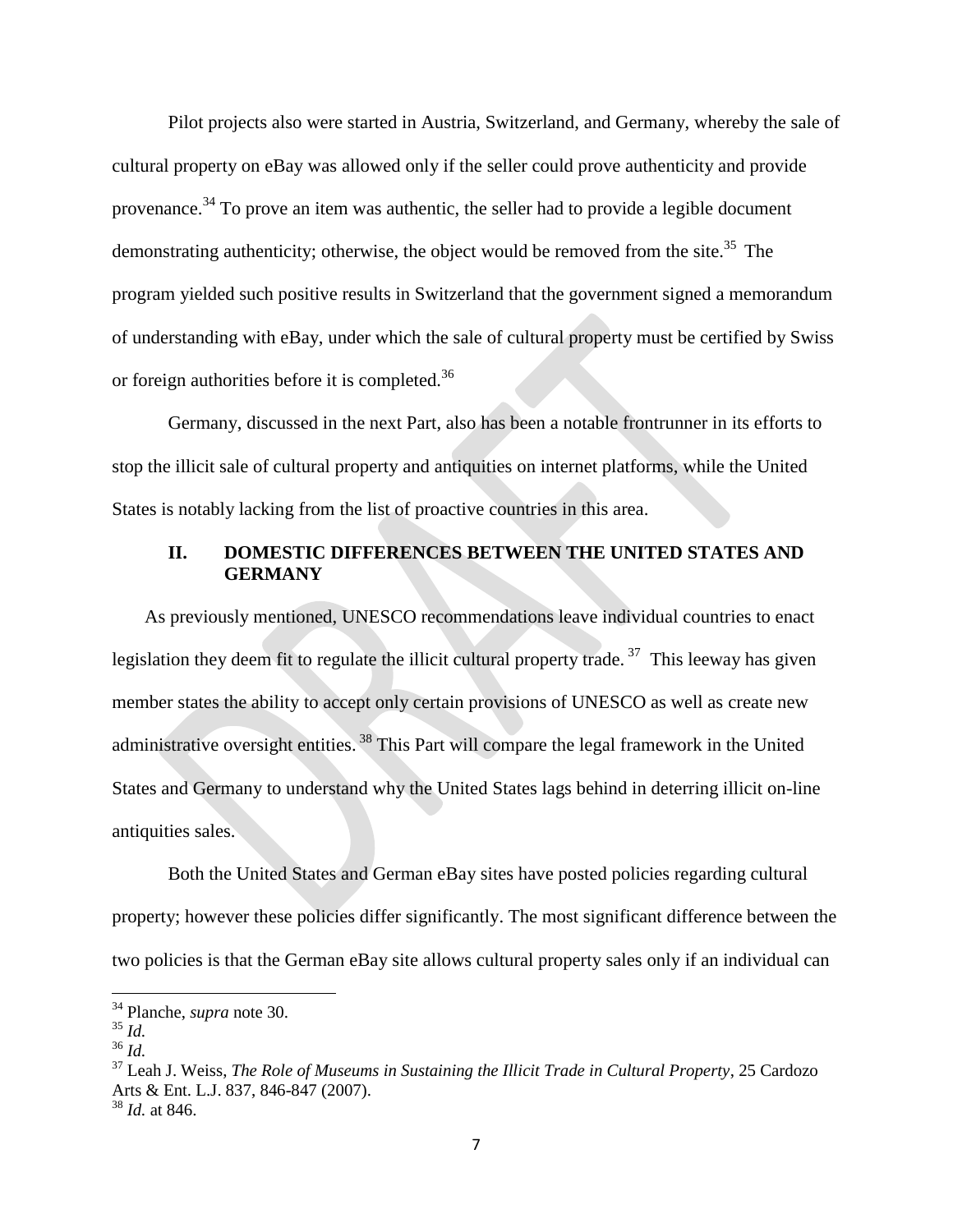provide legitimate proof of provenance, whereas the U.S. site broadly restricts the description of items or categories they can be placed for sale in, but only bans from sale some Native American items. It does not require provenance except for an export license for imported goods.

both the United States and Germany have passed legislation to implement the 1970 UNESCO Convention on the Means of Prohibiting and Preventing the Illicit Import, Export and Transfer of Ownership of Cultural Property, but each nation took different approaches legally and, philosophically. The U.S. passed the Convention on Cultural Property Implementation Act ("CCPIA").<sup>39</sup> Germany passed the Act on the Return of Cultural Property (Kulturgüterruckgabegestz – KultGüRückG).<sup>40</sup> The remainder of this Part contrasts these two very different laws from each other.

The United States took an import restriction approach. The CCPIA is not a criminal statute, but rather it is a customs law found in Title 19 of the U.S. Code ("Customs Duties").<sup>41</sup> The CCPIA fails to address how to deal with artifacts found within U.S. borders (or brought into the country prior to 1970) and instead concentrates mainly on the import aspect of the UNESCO Convention.<sup>42</sup> For imports, the U.S. takes the UNESCO Conventions' stance under Articles 7(b) and 9 to strike bilateral agreements with other States, while otherwise imposing no restrictions on exports except in emergency situations.<sup>43</sup>

<sup>39</sup> 19 U.S.C. §§ 2601-2613 (2007).

<sup>40</sup> KultGüRückG [Act on the Return of Cultural Property], May 8, 2007, BGBI I at 2547, *available at* Gesetz im Internet, http://www.gesetze-im-internet.de/englisch\_kultg\_r\_ckg/.

<sup>41</sup> *See also, e.g.,* U.S. v. Schultz, 333 F.3d 393, 409 (2d Cir. 2003), cert. denied, 540 U.S. 1106 (2004) (discussing differences between customs laws and criminal laws).

<sup>42</sup> Weiss, s*upra* note 37, at 853. *See also* Patrick J. O'Keefe, COMMENTARY ON THE UNESCO 1970 CONVENTION ON ILLICIT TRAFFIC 9, at 106 (2000).

<sup>43</sup> O'Keefe, s*upra* note 42, at 66.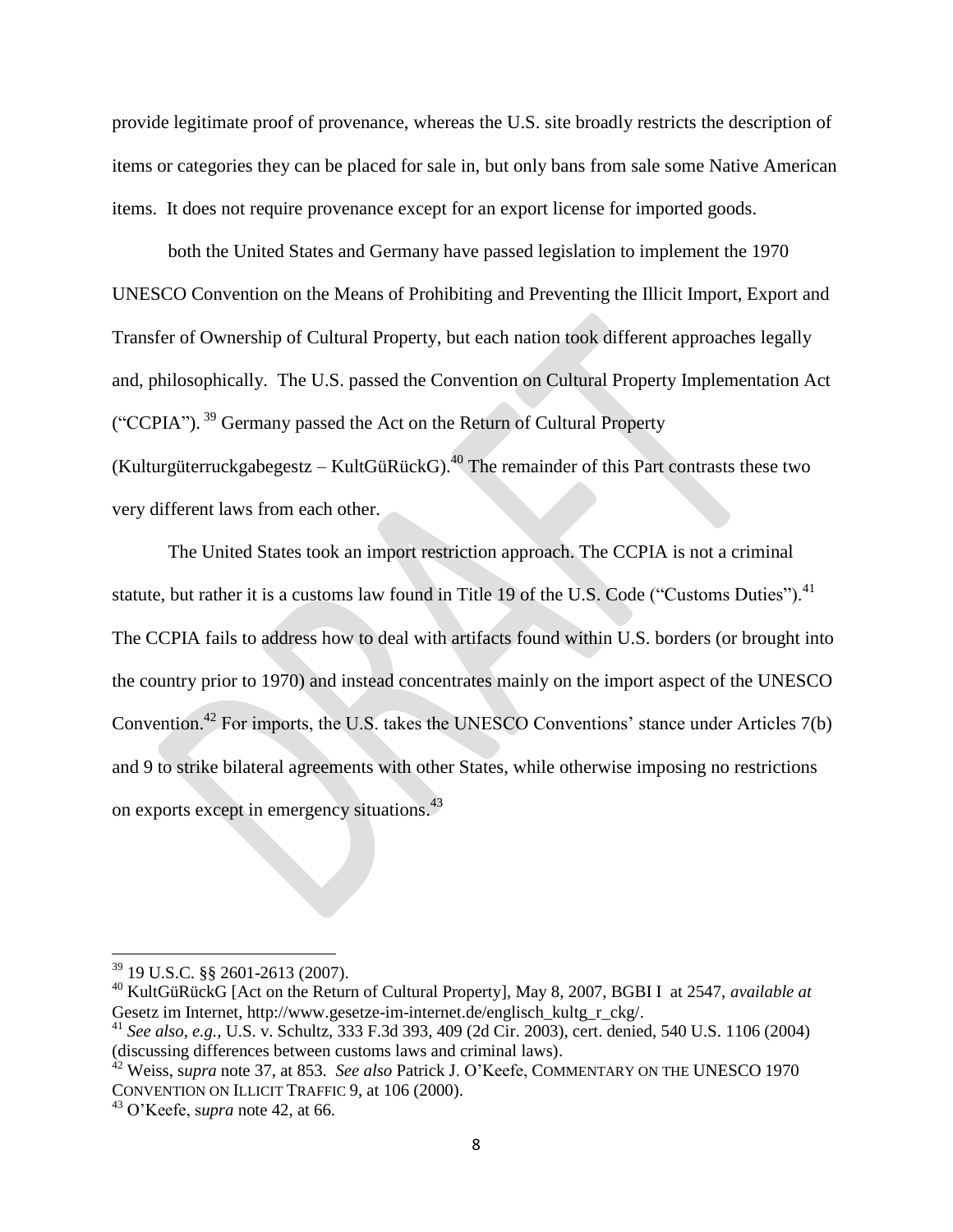In contrast, the German Act focuses on exports. Under the Chapter 5 provisions, individuals can be punished criminally for illegal exports.<sup>44</sup> Also, the German Act in Chapter 4 Section 18 imposes obligations on auction houses or antique dealerships to keep record of sales,<sup>45</sup> whereas the United States has no such requirement (beyond general tax recordkeeping obligations). Because Germany via the language in its Act, is concerned with the export of its own cultural property, not only internationally but even amongst its' own states, it is logical that eBay's German policies would be stringent. Whereas the U.S. statute concerns itself with imports and is not focused on in-state or interstate sales, only U.S. eBay's international buying policy is strict. Perhaps this is one reason for the drastically different policies between the U.S. and German eBay websites.

## **A. U.S. eBAY CULTURAL PROPERTY POLICY REFLECTS DOMESTIC LAW PROTECTING NATIVE AMERICAN ARTIFACTS**

U.S. eBay guidelines mostly concern Native American artifacts. For instance, the U.S. eBay guideline for "artifacts, grave-related items, and Native American arts and crafts policy" contains the list of items that are restricted or banned. <sup>46</sup> The cultural sensitivity and legal concerns surrounding Native American items are reflected in the detailed nature of the list. There are three main statutes that inform the list: The Indian Arts and Crafts Act, The Native American Graves and Repatriation Act ("NAGPRA"), and the Federal Cave Protection Act.<sup>47</sup> In turn, we will first analyze the U.S. eBay policies for consistency with the language of the three statutes.

First, the Indian Arts and Crafts Act in relevant part provides:

Misrepresentation of Indian produced goods and products.

<sup>44</sup> Act on the Return of Cultural Property, *supra* note 40, at 2547.

<sup>45</sup> *Id.*

 $^{46}$  eBay Website, Policy on Artifacts, http://pages.ebay.com/help/policies/artifacts.html (last visited Aug. 10, 2013).

<sup>47</sup> *Id.*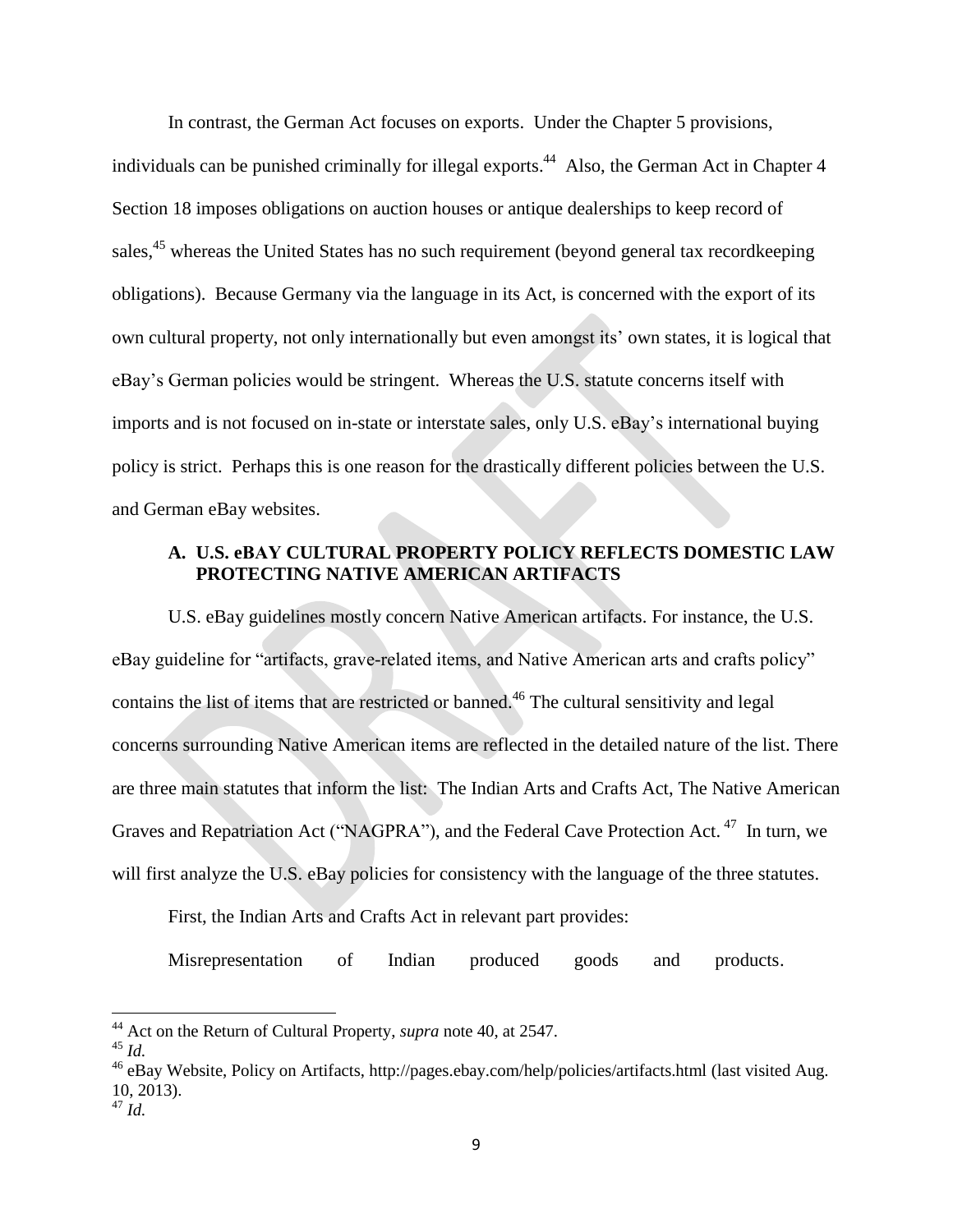(a) It is unlawful to offer or display for sale or sell any good, with or without a Government trademark, in a manner that falsely suggests it is Indian produced, an Indian product, or the product of a particular Indian or Indian tribe or Indian arts and crafts organization, resident within the United States.

(b) Penalty. – Any person that knowingly violates subsection (a) shall-

(1) in the case of a first violation by that person-

(A) if the applicable goods are offered or displayed for sale at a total price of \$1,000 or more, or if the applicable goods are sold for a total price of \$1,000 or more-

> (i) in the case of an individual, be fined not more than \$250,000 or imprisoned not more than five years, or both; and

(ii) in the case of a person other than an individual, be fined not more than \$1,000,000; and

(B) if the applicable goods are offered or displayed for sale at a total price less than \$1,000, or if the applicable goods are sold for a total price of less than \$1,000-

> (i) in the case of an individual, be fined nor more than \$25,000, imprisoned for not more than 1 year, or both; and (ii) in the case of a person other than an individual, be fined not more than \$100,000. and

(2) in the case of a subsequent violation by that person, regardless of the amount for which any good is offered or displayed for sale or sold-

(A) in the case of an individual, be fined under this title,

imprisoned for not more than 15 years, or both; and

(B) in the case of a person other than an individual, be fined not more than \$5,000,000.<sup>48</sup>

The U.S. eBay policy on "Native American arts, crafts, or jewelry" provides "any item described as Alaska Native, American Indian, or Native American must be made by an enrolled member of a state or federally recognized tribe or by someone certified as an Indian artisan by a recognized Indian Tribe;" it also directs questions to the Indian Arts and Crafts Board providing the contact number and website.<sup>49</sup> The policy then gets more detailed in restricting Non-Native American Crafts from being posted in specific Native American categories and additionally provides specific requirements for the descriptions to be used when posting items created by non-tribe

<sup>&</sup>lt;sup>48</sup> 18 U.S.C. 1159 (2010).

<sup>49</sup> eBay Website Policy on Artifacts, s*upra* note 46.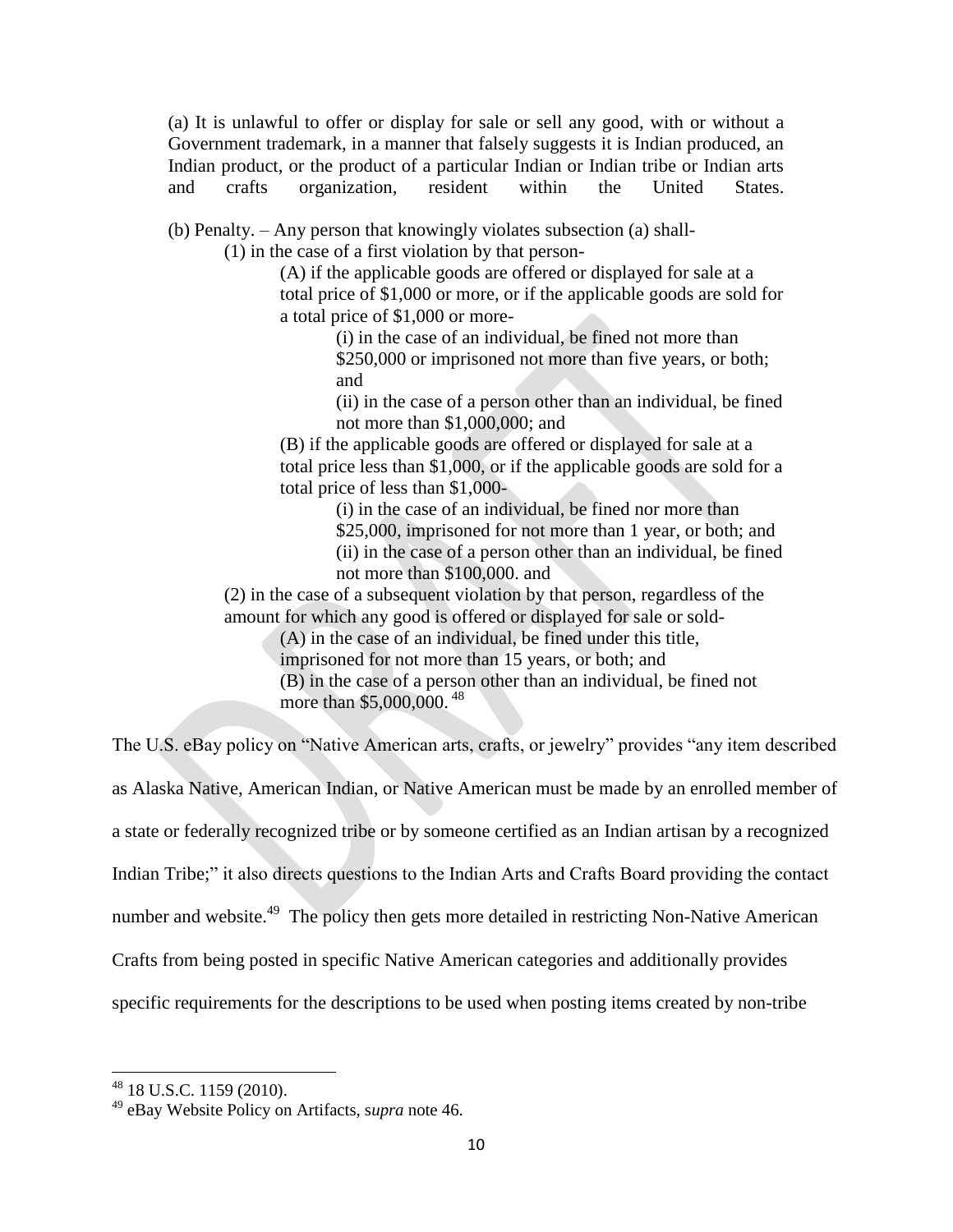members.<sup>50</sup> The policy bans items described as "Alaska Native style, American Indian style, Native American style or other descriptions that may suggest the item was made by a Native American."<sup>51</sup> It also provides that "items not made by Native Americans can't be listed in Native American categories and unknown artisan or tribal affiliation for arts and crafts made in 1935 or later can't be described as Alaska Native, American Indian, or Native American."<sup>52</sup> When attempting to list an item for sale, if one uses the any of the above terms in the subject line, eBay had created an automatic pop-up disclaimer that notifies the individual of the above policy and the ramifications if the seller does not abide by its' terms, but that pop-up no longer seems in operation as of the date this article is published. This detailed policy for "Native American arts, crafts, or jewelry" certainly covers all aspects of the Act and looks to follow the intent of preventing the items covered under the Act from being sold or offered for sale via the

U.S. eBay platform.

Second, NAGPRA provides in its relevant part as follows in § 1170(b):

Whoever knowingly sells, purchases, uses for profit, or transports for sale or profit any Native American cultural items obtained in violation of the Native American Grave Protection and Repatriation Act shall be fined in accordance with this title, imprisoned not more than one year, or both, and in the case of a second or subsequent violation, be fined in accordance with this title, imprisoned not more than 5 years, or both.<sup>53</sup>

The Act defines the types of cultural items that subject one to liability<sup>54</sup> and is almost exactly mirrored in the U.S. eBay policy on "Native American grave-related or culturally significant items." The eBay policy bans "items from Native American or Native Hawaiian grave sites, such as: funerary object placed with the dead, grave marker, human remains, and sacred items

<sup>50</sup> *Id.*

<sup>51</sup> *Id.*

<sup>52</sup> *Id.*

<sup>53</sup> 18 U.S.C. § 1170 (2011).

<sup>54</sup> 25 U.S.C. § 3001 (2010).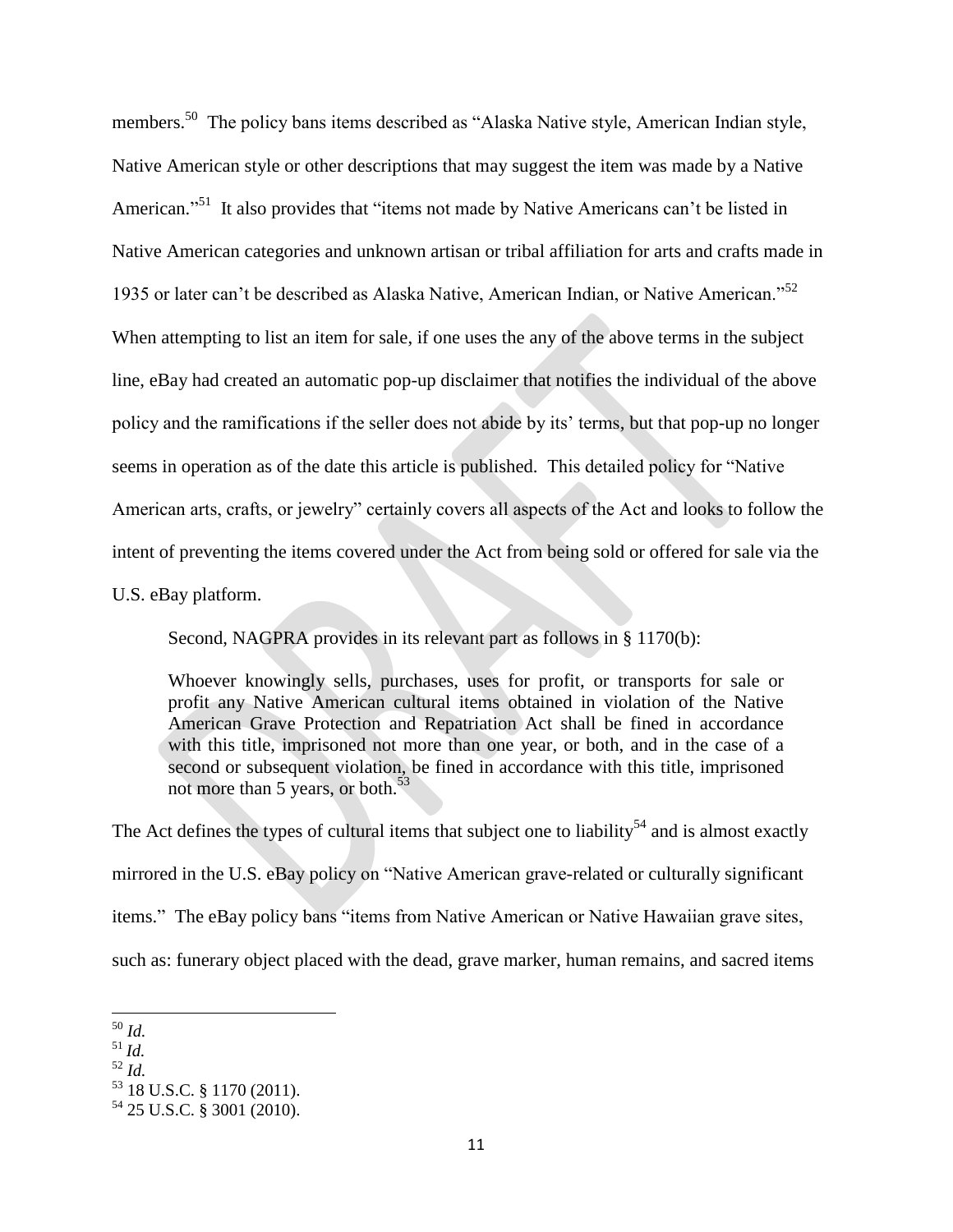used by Native American religious leaders in ceremonial practices such as: ceremonial masks,

and prayer sticks," all of which is covered by the  $Act.^{55}$  Although the language of the Act uses broader language when describing cultural items, the general labels eBay provides as examples would be considered in compliance with the terms of the act.

Lastly, the Federal Cave Protection Act provides in relevant part that:

(2) Any person who possesses, consumes, sells, barters or exchanges, or offers for sale, barter or exchange, any cave resource from a significant cave with knowledge or reason to know that such resource was removed from a significant cave located on Federal lands shall be punished in accordance with subsection (b) of this section.<sup>56</sup>

The U.S. eBay policy for "Cave Formations" provides the following:

Restricted, listings for government survey markers (like those used by the U.S. Geological Survey) have to show proof that the government has transferred ownership to the eBay seller. This proof can be either a photo or a scanned image of the document. Not Allowed, speleothems, stalactites, and stalagmites taken from caves on federal land.<sup>57</sup>

This policy reflects the Federal Cave Protection Act using the same terms provided for in the definition section of the  $Act^{58}$  and also refers sellers to follow the law under the act before

listing these types of items.<sup>59</sup>

The restrictions U.S. eBay has placed on antiquities, however, is far more limited and states only that "items have to be authentic, sellers have to include either a photo or a scanned image of an official document that clearly shows both the item's country of origin and the legal details of the sale (it has to be approved for import or export)."<sup>60</sup> U.S. eBay does not generate pop-ups for antiquities not covered by the the Indian Arts and Crafts Act, NAGPRA, or the

 $\overline{a}$ 

<sup>55</sup> eBay Website Policy on Artifacts, s*upra* note 46.

 $56$  16 U.S.C. 4306 (2007).

<sup>57</sup> eBay Website Policy on Artifacts, s*upra* note 46.

<sup>58</sup> 16 U.S.C 4302 ( 2007).

<sup>59</sup> eBay Website Policy on Artifacts, s*upra* note 46.

<sup>60</sup> *Id.*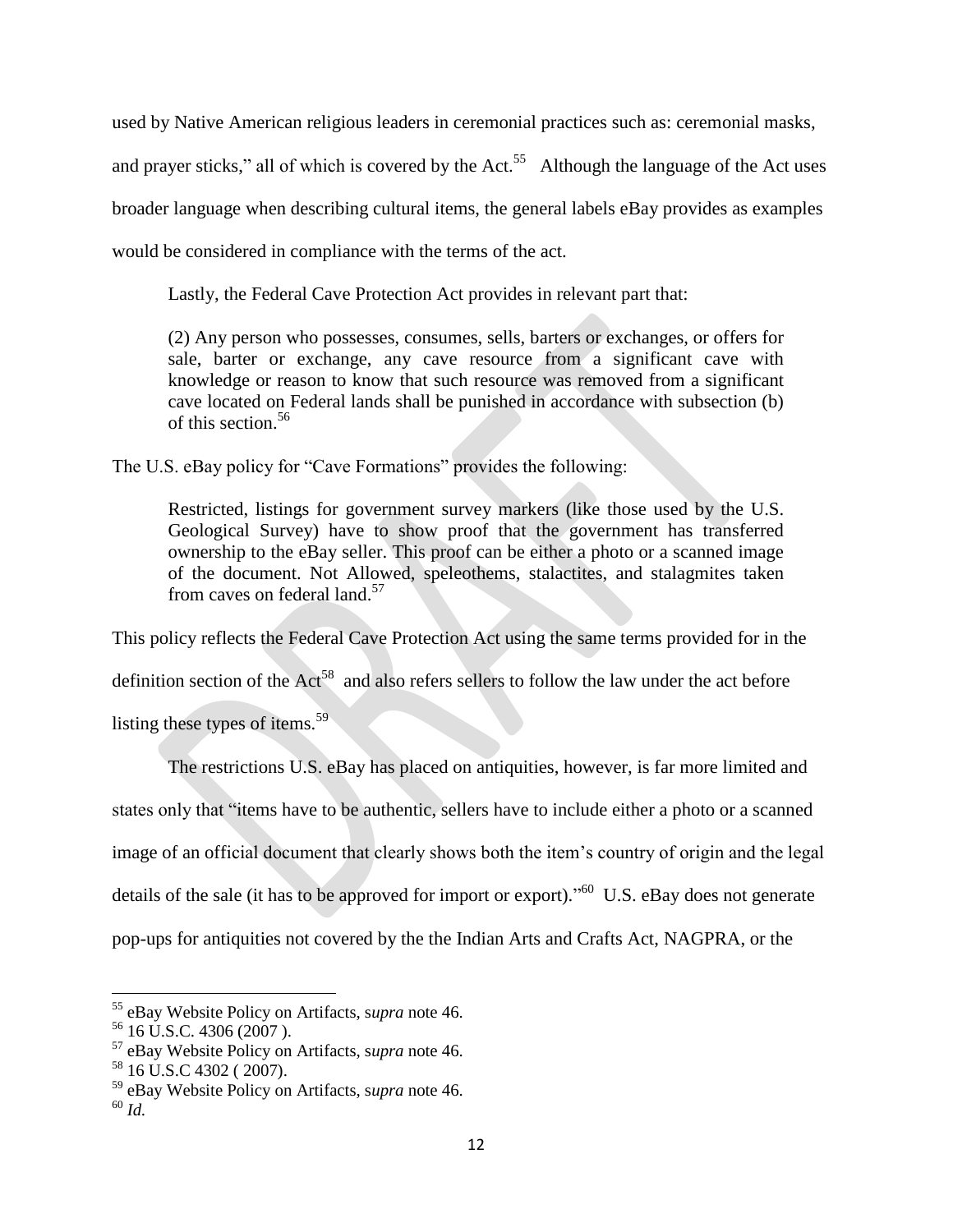Federal Cave Protection Act, and as previously described, there seem to be many objects listed for sale in violation of the general antiquities restriction. Thus, U.S. eBay does not truly make a concerted effort to specifically restrict the sale of looted or fake antiquities.

On the other hand, eBay has a generic stand-alone policy prohibiting the sale of "Stolen Property and property with removed serial numbers." The policy overview for "Stolen property" states: "We don't allow the sale of stolen property on eBay because it violates state, federal, and international law. We also strongly support efforts by law enforcement to investigate attempts to sell stolen property on our site. If we see this activity taking place, we'll proactively notify law enforcement and help in their efforts to investigate and prosecute members who violate this policy." <sup>61</sup> The eBay policy neither directly mentions nor reflects the Cultural Property Implementation Act nor the National Stolen Property Act (NSPA), key statutory schemes reflecting the federal policy of deterring the international trade in black market antiquities in the United States. Also, there is no pop-up disclaimer with rules to follow triggered for potential violations of the stand-alone stolen property policy. eBay may continue to avoid liability by hiding behind the massive numbers of buyers and sellers trading on its site, thus shrugging off responsibility for the sale in stolen and fake antiquities on its' trading platform. However, there are some relatively simple additions that could enhance the policy's effectiveness, minimize eBay's liability risk, and put it more in line with the UNESCO recommendations and U.S. public policy. Some suggestions include flagging specific items, notifying the seller immediately once she tries to post items in specific antiquity categories of the potential risks, and investigating items listed over \$5,000, the minimum value covered by the NSPA (although objects may be

<sup>&</sup>lt;sup>61</sup> eBay Website, Policy on Stolen Property, http://pages.ebay.com/help/policies/stolen.html, (last visited Aug. 10, 2013).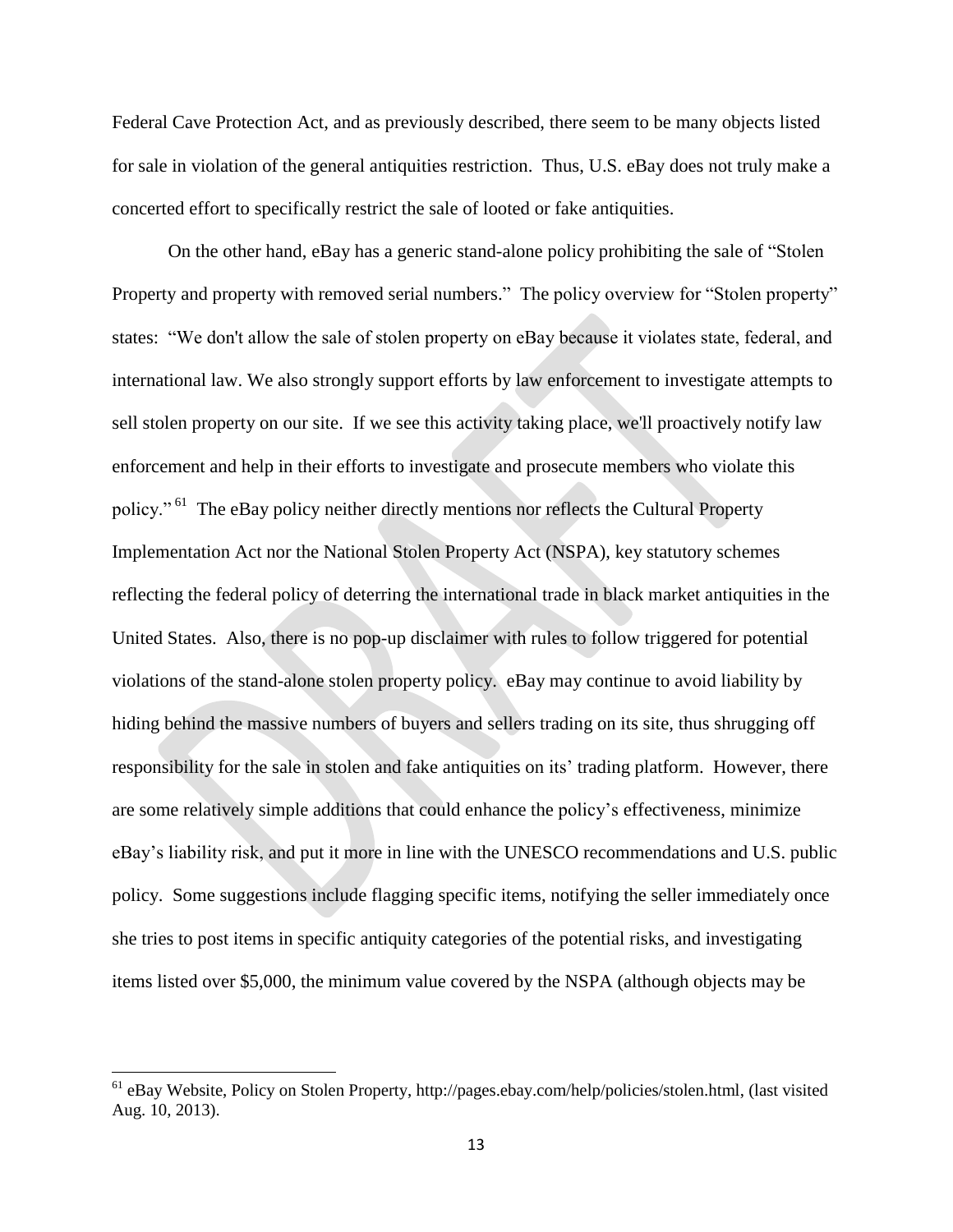aggregated for valuation purposes).<sup>62</sup> A pop-up disclaimer, as used in other categories, could be put in place. If U.S. eBay truly wanted to prevent its platform from being used to traffic in illicit antiquities, it could utilize an additional pop-up to require items selling for more than \$5,000 to be "submitted for review" before allowing the item to be sold. The U.S. eBay site is ambiguous, and while it attempts to provide the individual more detailed information regarding the sale of cultural property, in reality, it only redirects the user to other websites to research the relevant law on his own.

For example, the U.S. eBay website's international policy redirects the user to other countries' eBay website policies, such as eBay Germany. In contrast to the German policy described below,<sup>63</sup> there is no U.S. eBay requirement to show legitimate provenance or ownership.<sup>64</sup> Even if a U.S. user is directed to a foreign eBay site, such as German eBay, unless one was familiar with eBay Germany or thought to translate the webpage, the user still would not be aware of the foreign ownership documentation requirement. The U.S. International Policy section includes a disclaimer stating "members are responsible for ensuring that their transactions are lawful in both the country of the seller and the country of the buyer" and eBay encourages "all members to learn about the laws of their own country as well as the countries where they plan to do business."<sup>65</sup> It is not until one clicks through to the "additional" information" section of the international policy before one is invited to "read about laws and special issues involving the importation of cultural items,"<sup>66</sup> which simply is a link to the U.S.

<sup>&</sup>lt;sup>62</sup> *Cf.* United States v. Medford, 194 F.3d 419, 425 (3d Cir. 1999) (aggregating cultural objects values for sentencing under theTheft of Major Artwork statute).

<sup>63</sup> *See* Section II(B).

 $^{64}$  eBay Website, Policy on International Trading, http://pages.ebay.com/help/policies/internationaltrading.html (last visited Aug. 19, 2013).

<sup>65</sup> eBay Website Policy on International Trading, s*upra* note 63.

<sup>66</sup> *Id.*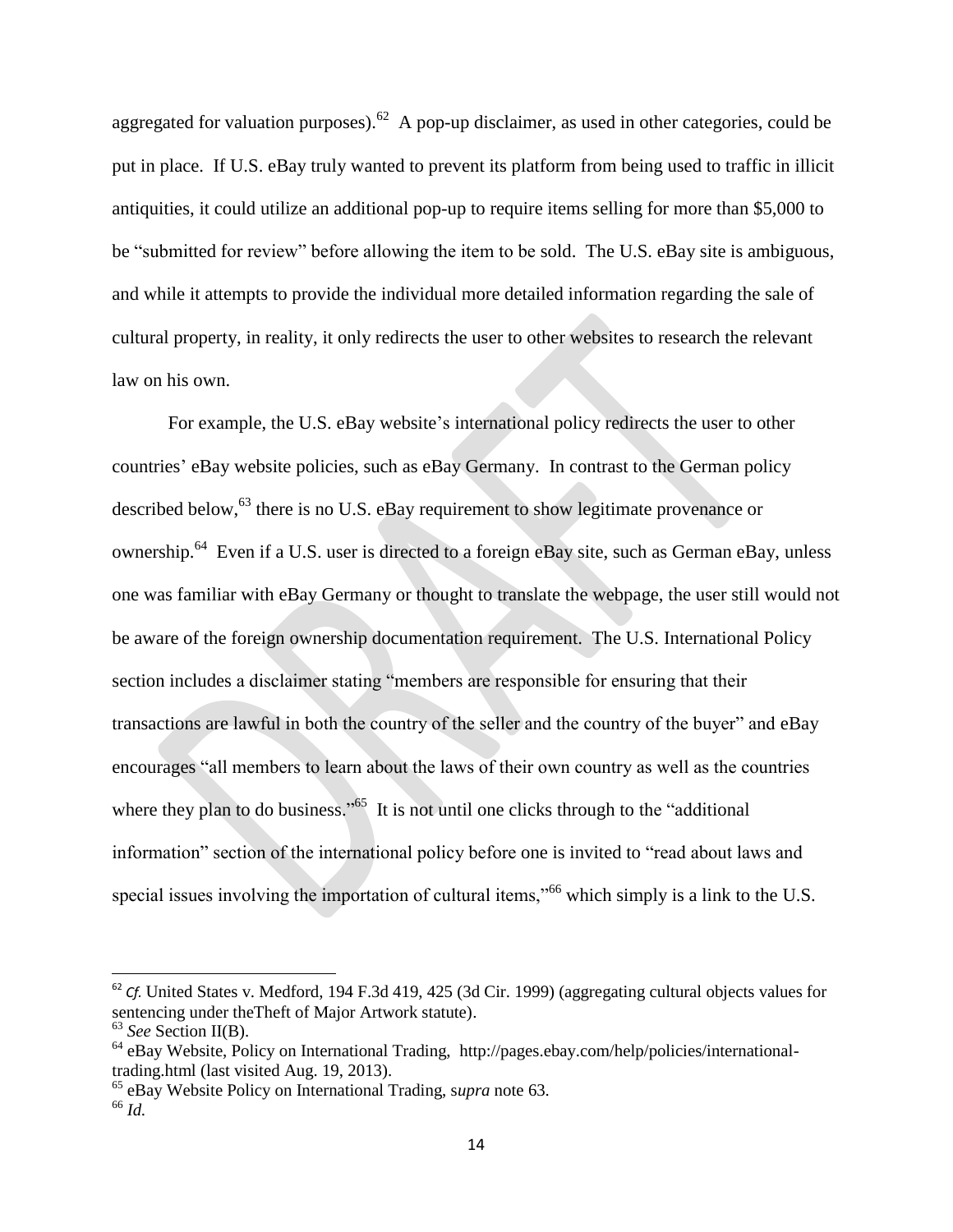Department of State's Cultural Heritage Center.<sup>67</sup> This site does provide more in depth details on these issues including the UNESCO Convention if one knows where to look,<sup>68</sup> but it would not be beneficial to the average individual selling items. The ultimate discretion is left to the individual to determine whether an item is acceptable for sale, and the United States does not have a central authority dedicated solely to verifying or monitoring the legitimacy of these items for sale**.** 

The Office of Investigations, part of the U.S Immigration and Customs Enforcement, has worked on cultural property investigations and a cybercrime center has assisted with the authentication of artifacts as well as collected information from eBay and PayPal,<sup>69</sup> but it lacks a specialized unit of experts dedicated solely to the issue. At the third annual meeting of INTERPOL Expert Group on Stolen Cultural Property in 2006, the trio of INTERPOL, UNESCO, and ICOM, noted the benefit a nation's having such an authority because of the "sheer volume and diversity of items offered, the variety of venues or platforms for the sale of cultural objects on the internet and the limited reaction time available owing to short bidding periods during a sale."<sup>70</sup> Without a specialized unit of experts, the United States has little chance of keeping up with the monitoring or prohibition of illicit sales. And, eBay's policies are ineffective at combating the use of its platform for sales of stolen and fake antiquities—and accordingly raises the question whether U.S. eBay is complicit in the widespread illegal sales via its site to the point of potential liability, as addressed in Part III, below.

<sup>67</sup> U.S. Department of State Website, Cultural Heritage Center, at http://eca.state.gov/cultural-heritagecenter (last visited Aug. 19, 2013).

 $^{68}$  *Id.* 

<sup>&</sup>lt;sup>69</sup> INTERPOL, *Minutes 7<sup>th</sup> International Symposium on the Theft of and Illicit Traffic in Works of Art, Cultural Property and Antiquities,* at 3, *available at:*

https://www.interpol.int/Public/WorkOfArt/Conferences/Default.asp <sup>70</sup>UNESCO Basic Actions, at

http://portal.unesco.org/culture/fr/files/21559/11836509429MesuresTraficIlliciteEn.pdf/MesuresTraficIlli citeEn.pdf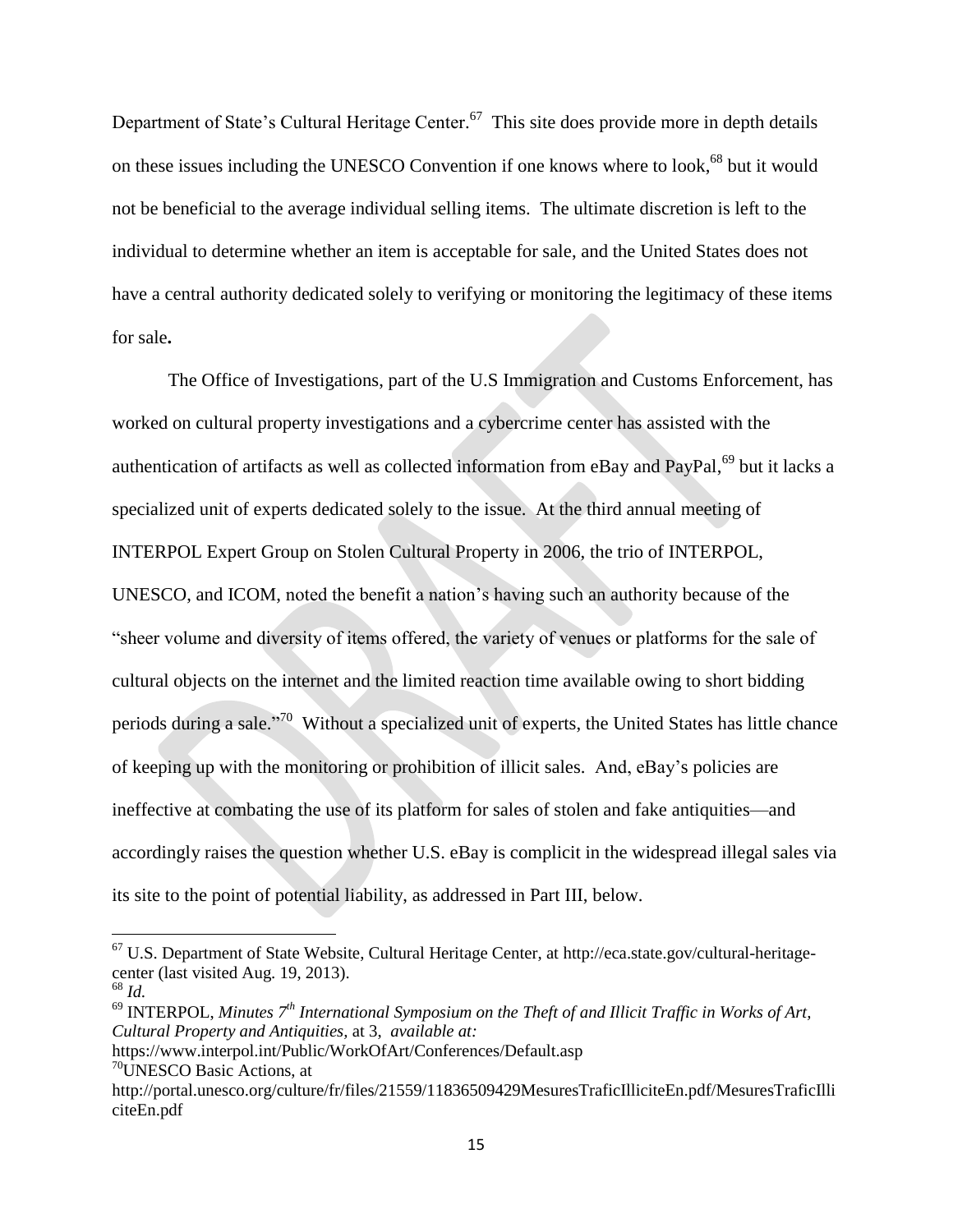#### **B. GERMANY eBAY POLICY ON CULTURAL PROPERTY**

The German eBay policy on archaeological finds is far more restrictive and comprehensive than the U.S. eBay policies from a property protection standpoint. The two main differences between the U.S. and German eBay websites are a provenance requirement and an expert check to monitor items prior to posting for sale.

First, the German eBay website provides in its "Our principle" section: "It is forbidden to offer archeological findings without documents proving compliance with the legal provisions relating to archaeological finds and the rightful ownership (proof of origin or provenance or pedigree). The certificate of origin must be shown in the offer and legible."<sup>71</sup> Under the subsequent section the site prohibits "especially endangered cultural assets, which are listed in the red list of the International Council of Museums (ICOM). $\frac{1}{2}$  The site then provides that "antiquities may only be offered with documentation of proof of origin, a Pedigree or Provenance (discussed below), with the exception of certain fossils and coins (parts of old collections), and acquired in accordance with National Monument Protection laws and international cultural protection agreements."<sup>73</sup>

The German eBay site requirement to provide documentation (Pedigree) became effective for the trade of archaeological finds on the German eBay market place on July 1,  $2008<sup>74</sup>$  A Pedigree is verifiable proof that the offered object has complied with the special legal provisions that apply to archaeological finds.<sup>75</sup> If the seller cannot submit a Pedigree, or if it is incorrect, not comprehensible, non-traceable, or incomplete, then the proof of the adherence to

 $\overline{a}$ 

 $71$  eBay Germany Website, Policy on Artifacts, http://pages.ebay.de/help/policies/artifacts.html (last visited Aug. 10, 2013).

<sup>72</sup> *Id.*

<sup>73</sup> eBay Germany Website Policy on Artifacts, s*upra* note 70.

<sup>74</sup> http://coinarchaeology.blogspot.com/2008/07/ebayde-germany-new-rules-on-selling-of.html <sup>75</sup> *Id.*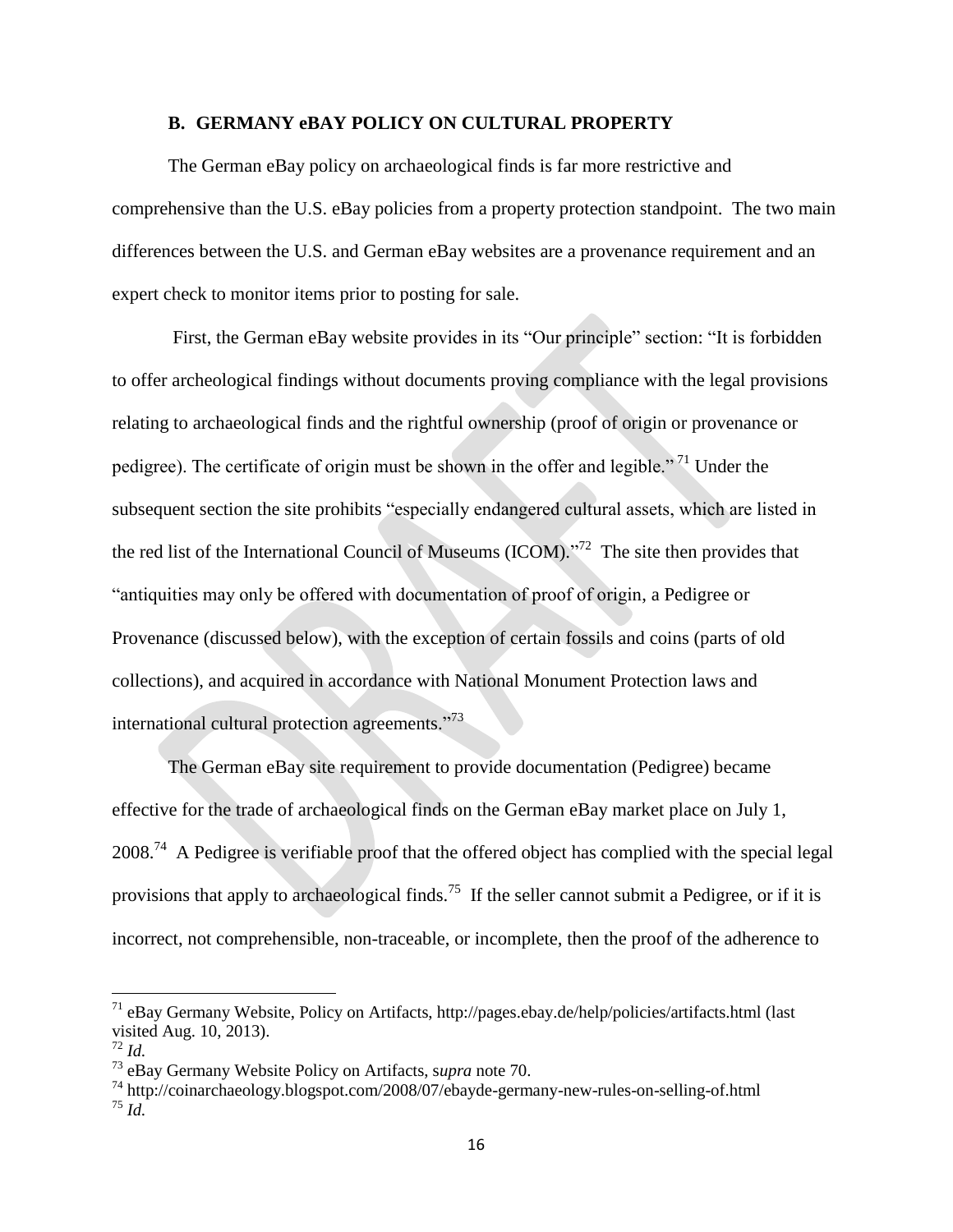the laws is not satisfactorily authenticated, and the sale on the eBay market place is not permitted.<sup>76</sup> This is one of the two of the main differences between the U.S. and German eBay sites—eBay Germany requires documented proof of ownership and legality while U.S. eBay does not.

The other main difference between the two sites' policies regards a centralized authority to oversee and monitor the sales. German eBay has a permanent authority overseeing authenticity of the items for sale, as well as the Pedigree. This authority is the Association of National Archaeologists (Der Verband der Landesarchäologen or VLA), which works in close co-operation with eBay Germany to prevent illicit online sales of archaeological objects.<sup>77</sup> A team of experts from the VLA verifies items for legitimacy.<sup>78</sup> If an item is legitimate, but the seller lacks a Pedigree, the VLA will assist the seller in the purchase of a Pedigree.<sup>79</sup> However, if the authenticity of an item or its provided Pedigree cannot be verified, then the VLA has the authority to halt the auction. $80$  The policies are clearly written and can be easily understood by sellers and buyers. It also takes the discretion of posting items for sale from the individuals and places it in the hands of experts (the VLA) who make the final determination to allow or disallow the auction.

The German eBay policy seems as though it would effectively prevents the sale of stolen or fake antiquities. Although there are still flaws, the VLA authentication and title control mechanism looks to be the best practice in the industry so far and has been praised for its success

<sup>76</sup> *Id.*

 $\overline{\phantom{a}}$ 

 $^{80}\,Id.$ 

<sup>77</sup> Verband der Landesarchaolgoen website,

http://www.landesarchaeologen.de/verband/kommissionen/illegale-archaeologie/ (last visited Aug. 27 2013).

<sup>78</sup> *Id.*

<sup>79</sup> *Id.*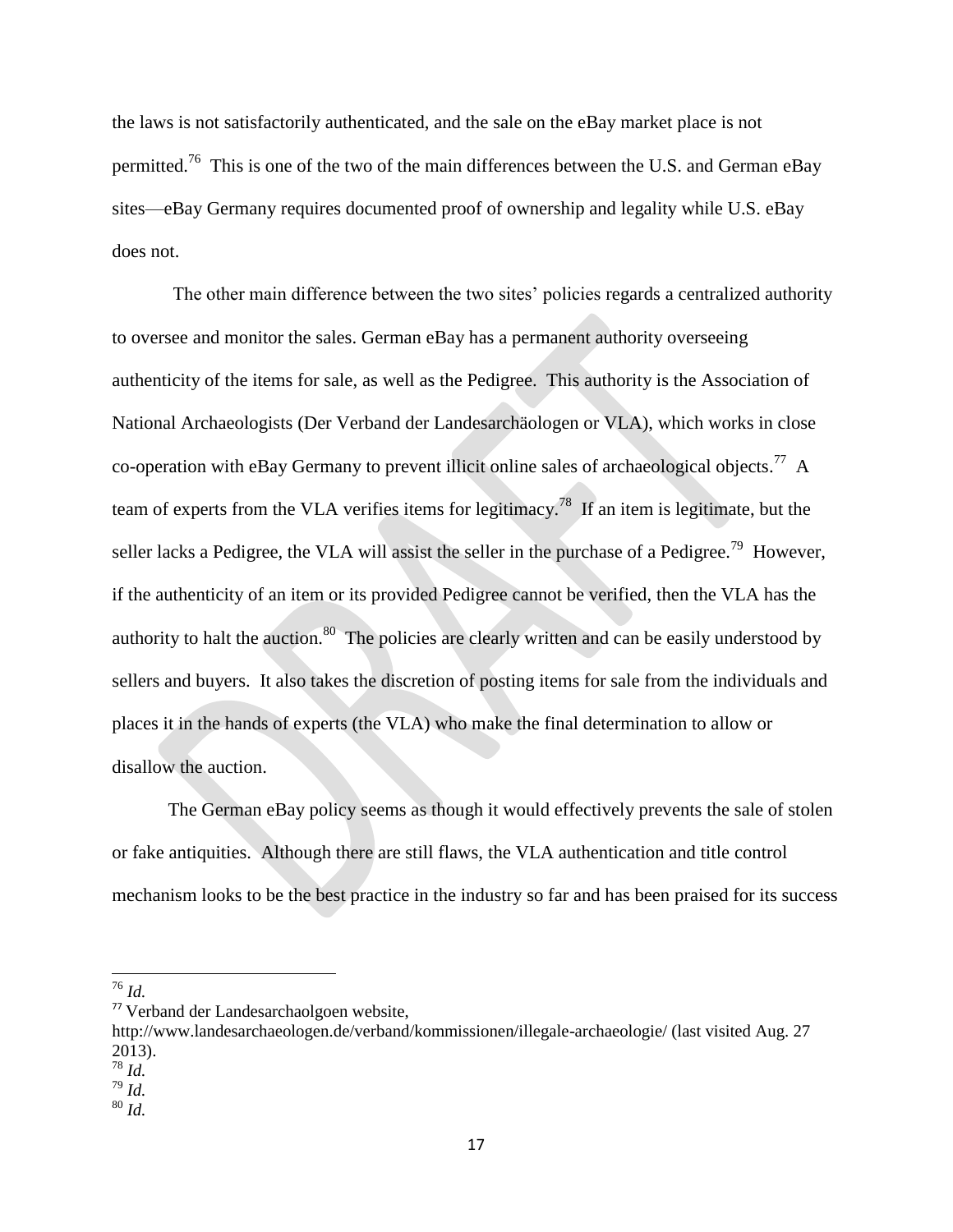such that Austria, France, Switzerland, and the U.K. now also use similar practices;<sup>81</sup> the Swiss eBay practices have been lauded in being effective.<sup>82</sup> One suggestion was made during the  $7<sup>th</sup>$ Symposium on the Theft of and Illicit Traffic in Works of Art, Cultural Property and Antiques to assist nation's investigations; a representative of the General Secretariat proposed to extend the minimum time period for which items are posted for sale to two weeks thus allowing agencies or experts ample time to investigate as remedy to the time constraints for investigating items on eBay.<sup>83</sup>

When comparing the two sites policies on cultural property sales, putting them in context with a typical eBay transaction, one can easily deduce why the German site policy would be much more effective in policing illicit sales. Having a documentation requirement before a sale can be posted essentially stops the illicit item from ever being put on the marketplace (so long as investigators are schooled in false documentation). Although the U.S. site seems to comply with the necessary laws, it falls short on the level of detail and preventative measures the German eBay site has implemented. The U.S. eBay lacks a team of experts like the German VLA and does not require documentation of provenance, although it is apparent from its German operation that such restrictions would be possible (although admittedly the scale of the U.S. operations is considerably larger).

## **III. POTENTIAL CRIMINAL LIABILITY**

https://www.interpol.int/Public/WorkOfArt/Conferences/20080617/minutes.pdf , see also: A. Gach, Illicit Trade and Interpol, Forum Archaeologiae (2010) *available at*

<sup>81</sup> INTERPOL, *Minutes 7th International Symposium on the Theft of and Illicit Traffic in Works of Art, Cultural Poperty and Antiquities,* at 2, *available at*

http://homepage.univie.ac.at/elisabeth.trinkl/forum/forum0610/55gach.htm

 $82$  Swiss/eBay success here: http://coinsweekly.com/index.php?pid=4&id=12 and the FOC's press release here: http://www.news.admin.ch/message/index.html?lang=fr&msg-id=29602

<sup>&</sup>lt;sup>83</sup> Interpol Minutes at 2.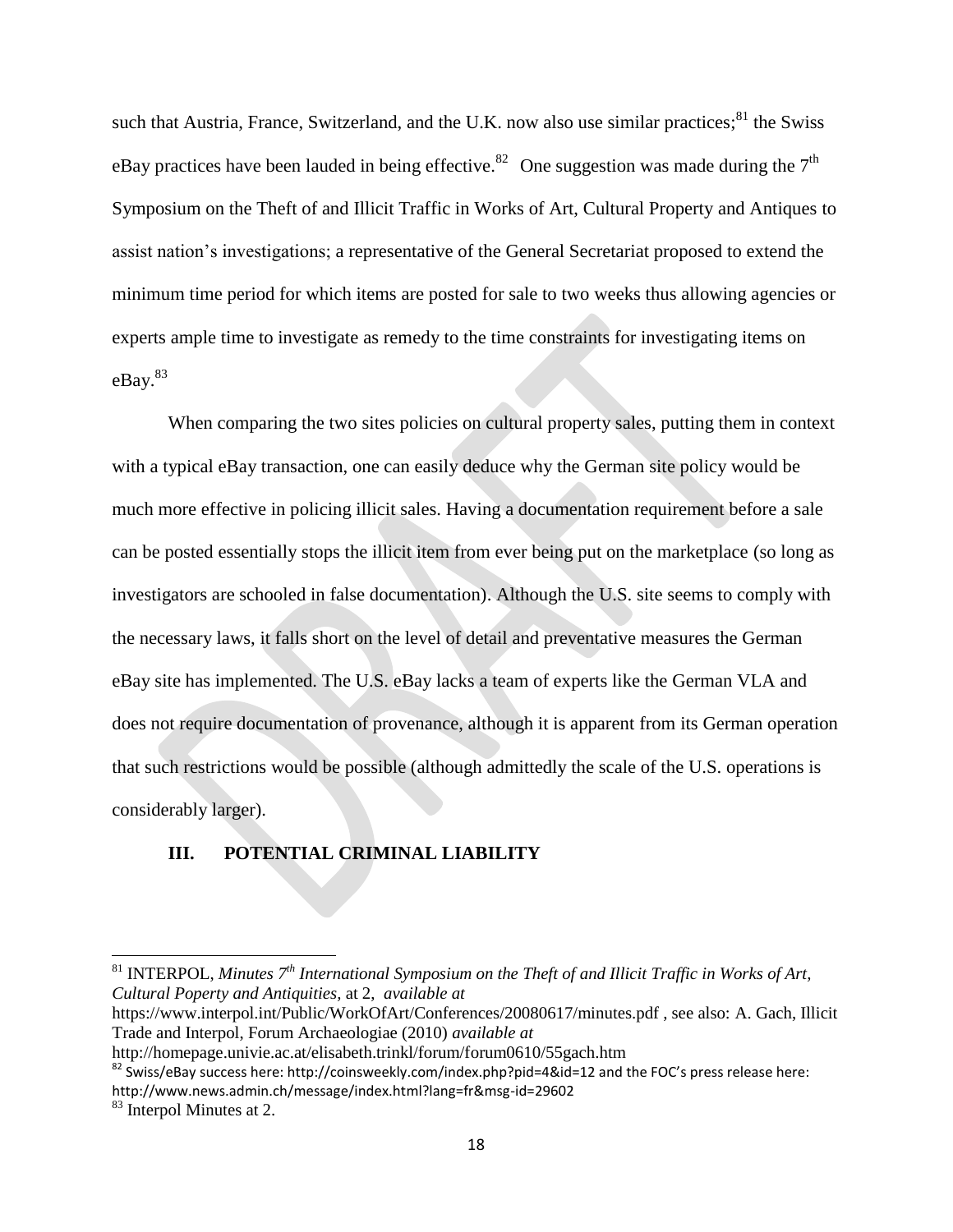If a U.S. prosecutor were interested in pursuing the issue, current U.S statutes could apply to hold eBay criminally liable for its part as a third party providing the platform for illegal sales. While many may assume that eBay escapes liability under the U.S. law because it does not participate as a buyer or seller in the sale,<sup>84</sup> this Part and the next demonstrates that the risk of eBay being held criminally liable for third parties' illegal sales is currently low.

### **A. The Gap in eBay's Policies and the National Stolen Property Act**

For example, on the U.S. eBay website in the "Policy Overview" for Artifacts, graverelated items, and Native American arts and crafts policy, one will find the following language "Any restriction or ban on selling these items is generally based upon various laws that we need to follow, including: The Indian Arts and Crafts Act, The Native American Graves Protection and Repatriation Act, and The Federal Cave Protection Act. <sup>85</sup> There is no mention of the NSPA $^{86}$  or customs statutes. The NSPA § 2314 provides: "Whoever transports, transmits, or transfers in interstate or foreign commerce any goods, wares, merchandise, securities or money, of the value of \$5,000 or more, knowing the same to have been stolen, converted or taken by fraud...shall be fined under this title or imprisoned not more than ten years, or both."<sup>87</sup> To obtain a conviction under § 2314, the United States only needs to prove "first, that the defendant have transported 'goods, wares, [or] merchandise' in interstate or foreign commerce; second, that those goods have a value of '\$5,000 or more;' and, third, that the defendant 'know the same to

l

<sup>84</sup> David Rubenstein, *eBay: The Cyber Swap* Meet, 13 U. Miami Bus. L. Rev. 1 (2004).

<sup>85</sup> eBay Policy on Artifacts, *supra* note 46.

<sup>86</sup> 18 U.S.C. §§ 2314-2315 (2012).

<sup>&</sup>lt;sup>87</sup> 18 U.S.C. § 2314 (2012). However, 2315 states: "Whoever receives [or] possesses any goods of the value of \$5,000 or more which have crossed a State or United States boundary after being stolen, unlawfully converted, or taken, knowing the same to have been stolen, unlawfully converted, or taken shall be fined under this title or imprisoned not more than ten years, or both." The difference occurs in the description of liability, section 2314 describes liability by transporting, transmitting or transferring, while section 2315 provides liability for receiving or possessing. For the point of this article, the analysis for eBay's potential criminal liability does not change much under Section 2315, as opposed to under Section 2314. This article's analysis will focus on 2314.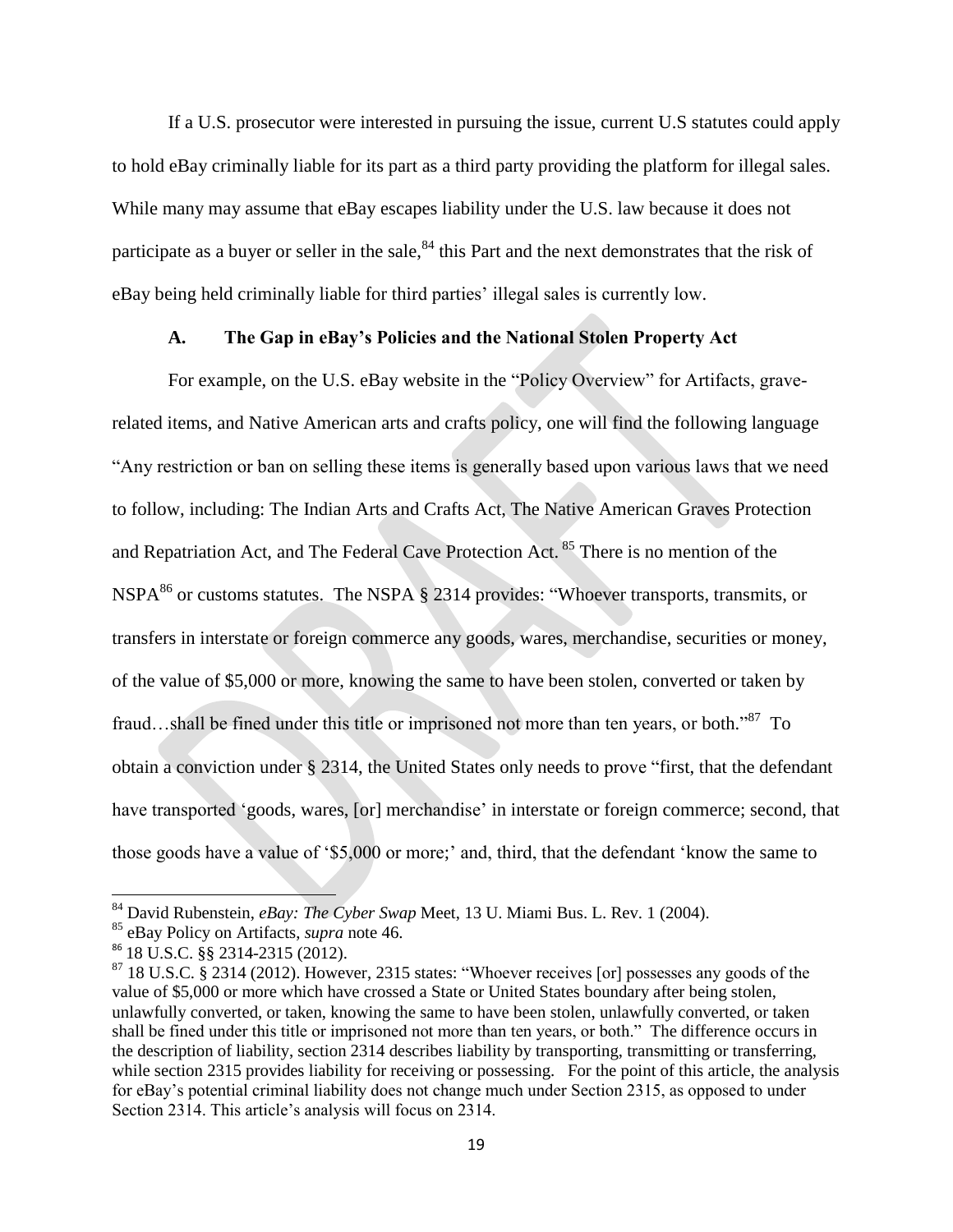have been stolen, converted or taken by fraud."<sup>88</sup> For criminal prosecution under customs regulations, a similar *mens rea* or knowledge requirement would apply in a typical antiquities case.<sup>89</sup>

In a typical sale of a stolen antiquity on eBay, a seller in one place offers an object for sale to anyone who chooses to view the auction, most of whom are located in another jurisdiction.<sup>90</sup> No one employed by eBay seems to usually look at the auction page.<sup>91</sup> Presumably, the seller has knowledge that the antiquity was stolen or is a fake. The buyer at the time of purchase may, depending on various factors, be in a position to at least suspect the antiquity was stolen, but very well could be without any knowledge whatsoever that the antiquity was, in fact, stolen. For the purpose of this analysis, let us assume a completely innocent buyer and focus first on the seller's potential criminal liability. Let us assume also that the object in question has a market value that exceeds \$5,000 if the object were to be offered for sale at an auction in a traditional brick-and-mortar auction house within the United States, but that the actual price the item sold for was below \$5,000, which encompasses the majority of items listed on eBay in the antiquity category. $^{92}$ 

Is the seller in the typical stolen antiquity eBay transaction criminally liable under Section 2314? Yes. The first requirement that goods, wares or merchandise have been transported interstate or foreign commerce is satisfied due to the fact that the eBay forum is

<sup>89</sup> *Cf.* Urice, at . This article does not reach the issue of civil forfeiture. *See, e.g., id.* <sup>90</sup> eBay Factsheet,

l

<sup>88</sup> Dowling v. U.S., 105 S. Ct. 3127, 3131 (1985).

http://legacy.ebayinc.com/assets/pdf/fact\_sheet/eBay\_Marketplaces\_Fast\_Facts\_Q12013.pdf. *See also*  http://ec.europa.eu/competition/sectors/media/ebay\_frontier\_report.pdf.

<sup>91</sup> http://www.artbusiness.com/eBay.html.

<sup>92</sup> eBay Website, Antiquities Category, at http://antiques.shop.ebay.com/Antiquities-

<sup>/37903/</sup>i.html? catref=1& trksid=p3910.c0.m449 (last visited Sept. 7, 2011). In the "Antiquities" category there were 20,933 items listed on the above date as "buy it now". Of the 20,933 items, only 286 items were priced above \$5,000, 15 items were listed between \$4,900-\$5,000, and the ranged from \$1- \$4,899, with the vast majority under \$500.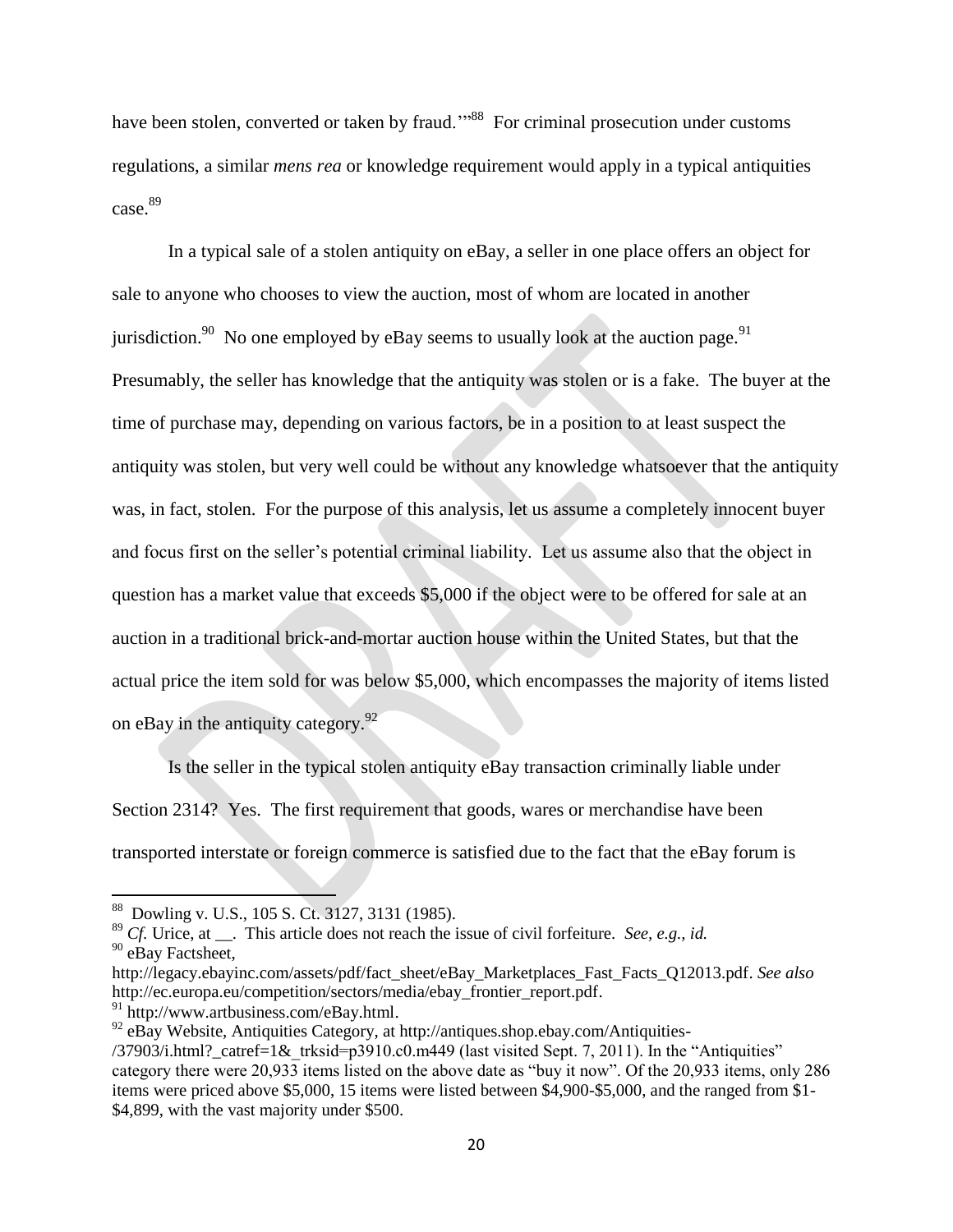global and individuals can sell items to any country or state, therefore these goods typically are traveling in interstate or foreign commerce. The second element is dependent on the facts of individual cases, but so long as the item being sold is valued at "\$5,000 or more", this element would be met as well.<sup>93</sup> The third element "knowing the same to have been stolen" can be met even by circumstantial evidence either by showing how the individual obtained the goods or his expertise in the field could presume his knowledge that the item was stolen. Under the *McClain* doctrine one may be prosecuted under the National Stolen Property Act for removing an object from a source nation in violation of a clear national ownership law, <sup>94</sup> which, perhaps, must be effectively enforced by the source nation.<sup>95</sup>

## **B. THE REQUISITE LEVEL OF "KNOWLEDGE"**

Now we turn to the core question of this Article: Could eBay be held liable criminally? The movement in interstate commerce and valuation would not change depending on the potential defendant; thus what is at stake is whether eBay meets the "knowing" element. First, it must be determined what constitutes "knowledge" under § 2314. The U.S. Court of Appeals for the Second Circuit in *U.S. v. Jacobs*, held that "18 U.S.C. § 2314 – which criminalizes transporting stolen property 'knowing the same to have been stolen' - does not require proof of the defendant's "actual knowledge"."<sup>96</sup> The court elaborated that the requisite "knowledge" could be present by "deliberate closing of the eyes to what would otherwise be obvious and

 $\overline{a}$ 

<sup>93</sup> *Cf.* United States v. Medford, 194 F.3d 419, 425 (3d Cir. 1999).

<sup>&</sup>lt;sup>94</sup> United States v. McClain (McClain I), 545 F.2d 988 (5th Cir. 1977). U.S. v. Hollinshead, 495 F.2d 1154 (9th Cir. 1974); *see also:* Stephen K. Urice, *Between Rocks and Hard Places: Unprovenanced Antiquities and the National Stolen Property Act*, 40 N.M. L. REV. 123, 161 (2010).

<sup>95</sup> United States v. Schultz, 178 F. Supp. 2d 445 (S.D.N.Y. 2002), *aff'd*, 333 F.3d 393 (2d Cir. 2003); *see also* Urice*, supra* note 93, at 130.

<sup>96</sup> U.S. v. Jacobs, 475 F.2d 270, 288 (2d Cir. 1973).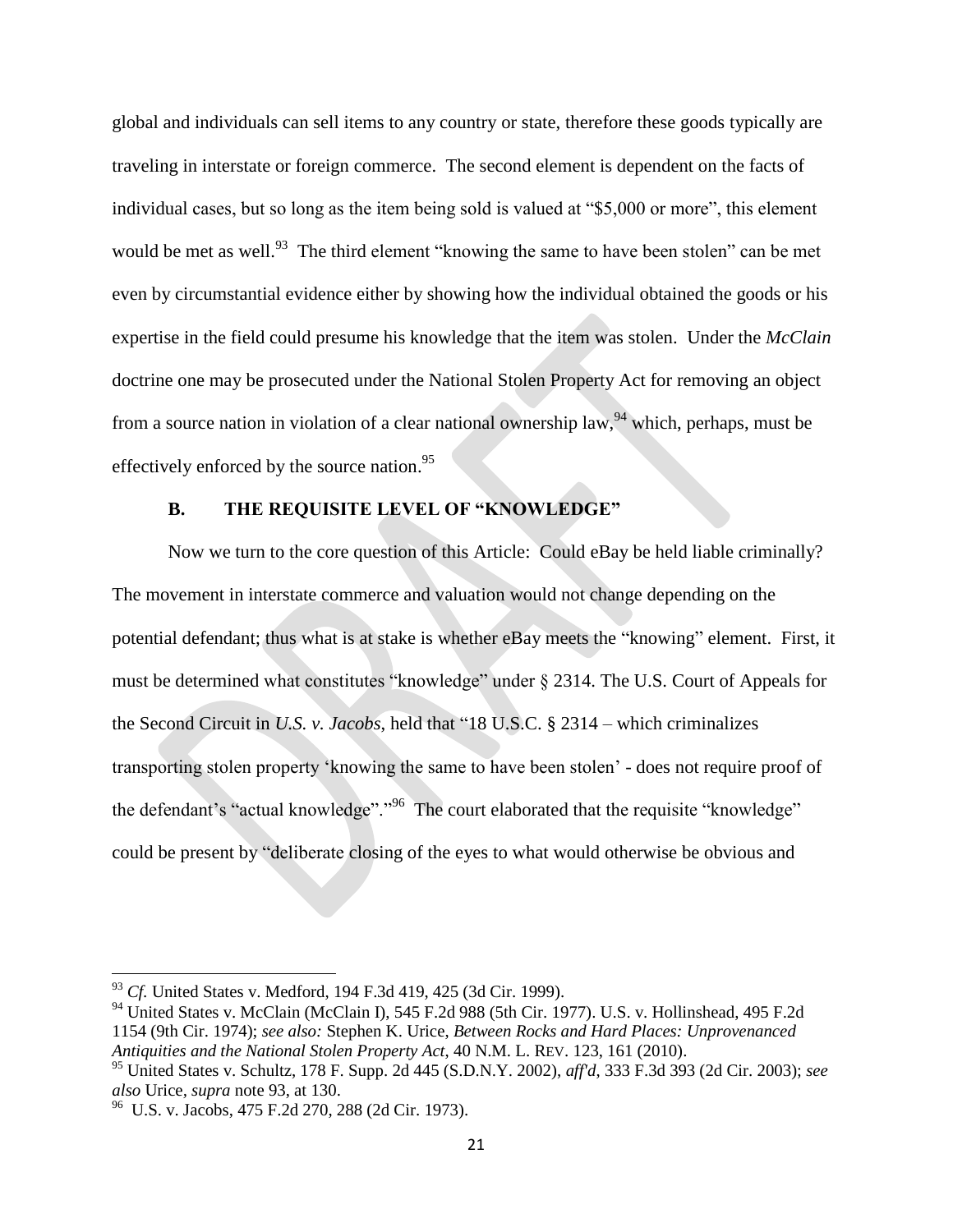'reckless disregard of whether the bills were stolen and with a conscious purpose to avoid learning the truth..."<sup>97</sup>

In *Jacobs*, the Defendants were charged with conspiring in violation of 18 U.S.C. § 371<sup>98</sup> to violate either 18 U.S.C. §§ 2314 and 2315 by trafficking stolen U.S. Treasury Bills "knowing that they had been stolen."<sup>99</sup> The facts of the case are as follows: several U.S. Treasury Bills totaling more than \$1.5 million dollars were stolen from the vaults of Brown Brothers Harriman & Co. in early August  $1970^{100}$  Ten of these bills were found to be in possession of one co-Defendant in mid-September 1970.<sup>101</sup> Subsequently, co-Defendant approached Jacobs, a friend and business associate, to find a way to sell them.<sup>102</sup> After several rejections from attempts to sell at banks, Jacobs went to his attorney, the other co-Defendant, whom agreed to find a buyer, and the three signed a written agreement to share a  $10\%$  fee.<sup>103</sup>

The Circuit Court of Appeals for the District of Columbia in two subsequent decisions has reaffirmed this principle, first in *United States v. Gallo* and then in *United States v. Alston-Graves*. In *Gallo*, the defendant appealed a conviction of transporting gold coins in interstate commerce knowing them to have been stolen.<sup>104</sup> The defendant objected to testimonial evidence provided by three thieves who testified as follows: they went to the defendant's shop with a stamp collection they had stolen from the owner's residence, which was also when they stole the

 97 *Id.*

<sup>98</sup> 18 U.S.C. § 371 (2012). "If two or more persons conspire either to commit any offense against the United States, or to defraud the United States, or any agency thereof in any manner or for any purpose, and one or more of such persons do any act to effect the object of the conspiracy, each shall be fined under this title or imprisoned not more than five years, or both. If, however, the offense, the commission of which is the object of the conspiracy, is a misdemeanor only, the punishment for such conspiracy shall not exceed the maximum punishment provided for such misdemeanor."

<sup>99</sup> Jacobs, *supra* note 93, at 273.

<sup>100</sup> *Id* at 274.

<sup>101</sup> *Id.* 

<sup>102</sup> *Id.* 

<sup>103</sup> *Id at* 275*.* 

<sup>104</sup> United States v. Gallo*,* 543 F.2d 361 (D.C.Cir.1976).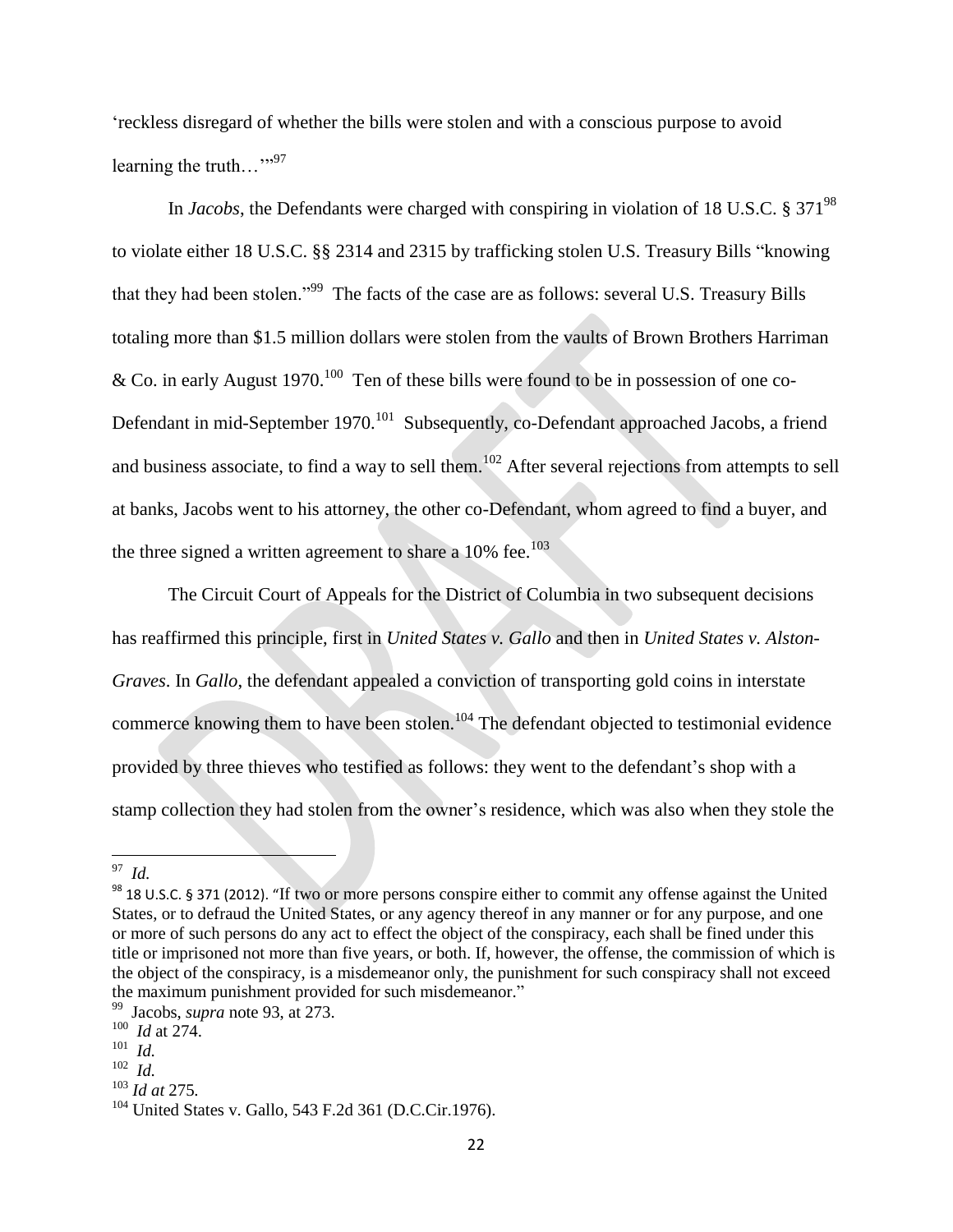coins.<sup>105</sup> They had attempted to cut the owner's name off of the stamps, however they missed a few pages, and the defendant noticed the owner's name, cut it out himself, and therefore was found to have known that the stamps came from the owner.<sup>106</sup> The defendant purchased the stamps two months prior to purchasing the coins.<sup>107</sup> Additional testimony by the thieves provided that one mentioned the coin collection to the defendant, who then said he knew of it and wanted it, and that the thief had previously sold stolen goods to the defendant.<sup>108</sup> Also, following the break-in, the thief called the defendant to tell him he had the coin collection and was told by the defendant to come to his store the following morning. <sup>109</sup>

According to Black's Law Dictionary, *Actual knowledge* is defined as "direct and clear knowledge," whereas, *Implied Actual knowledge* is "knowledge of information that would lead a reasonable person to inquire further."<sup>110</sup> Therefore, if eBay does not need direct and clear knowledge that an item is indeed stolen to satisfy the knowledge element, the question is how much "knowledge" is necessary? In *Schultz*, the court, highlighted that "the NSPA does not include the term "willfully." <sup>111</sup> The court in *Alston-Graves*, while referring to the *Gallo* opinion and quoted the holding from *Jacobs*, stated the "knowing the same to have been stolen" element of section 2314 "does not require proof of actual knowledge", rather this "seems to have meant that circumstantial evidence of the defendant's knowledge that the property was stolen would suffice." <sup>112</sup> The *Alston-Graves* court (citing *Gallo*) went on to add: "It may be true in a given case, such as where the notice was clear and was willfully ignored, that evidence of such facts

- 107 *Id.* 108
- *Id.* 109
- *Id.*

<sup>105</sup> *Id at* 363.

<sup>106</sup> *Id.*

<sup>110</sup> Black's Law Dictionary (9th ed. 2009).

<sup>111</sup> U.S. v. Schultz, 333 F.3d 393, 411 (2d. Cir. NY, 2003).

<sup>112</sup> U.S. v. Alston-Graves, 435 F.3d 331, 339 (D.C. Cir. 2006).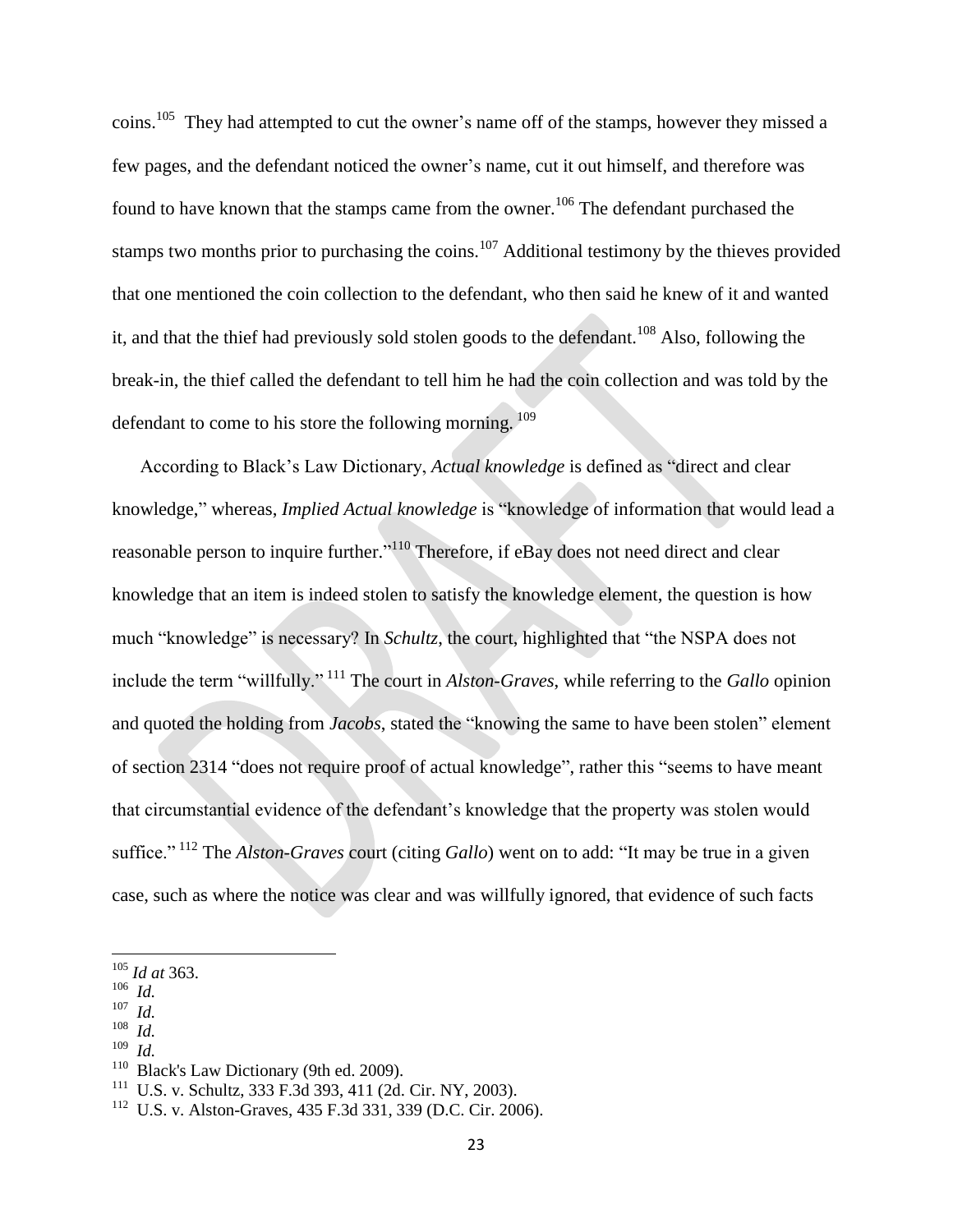may be considered by the jury as *part* of the proof that an accused possessed the requisite knowledge."<sup>113</sup> When discussing the *Gallo* jury instruction, the *Alston-Graves* court noted that part of the instruction states that guilty knowledge "may be satisfied by proof that the defendant deliberately closed his eyes to what otherwise would have been obvious to him."<sup>114</sup> This language seems to be more in line with the definition of implied actual knowledge as well as the principle of conscious avoidance.

Applying the principles provided by the courts for the requisite knowledge to the actions or lack thereof by the U.S. eBay site, it certainly seems eBay could be held liable under section 2314 of the National Stolen Property Act, depending on the facts of the case. As stated in previous sections, the participation in international conventions shows some level of knowledge that illicit cultural property is being sold over their website. Evidence of the success of other countries' websites along with the control mechanisms they have in place demonstrates that eBay generally is aware of the problem, at least in Europe, and is capable of taking steps to prevent it. This coupled with the lack of controls in place to help prevent such items from being sold shows it could be "deliberately closing their eyes" to what is obvious to the international community.

In *Schultz*, the court applied the law of conscious avoidance in its jury instruction, where it stated:

[A] defendant may not purposefully remain ignorant of either the facts or the law in order to escape the consequences of the law. Therefore, if you find that the defendant, not by mere negligence or imprudence but as a matter of choice, consciously avoided learning what Egyptian law provided as to the ownership of Egyptian antiquities, you may [infer], if you wish, that he did so because he implicitly knew that there was a high probability that the law of Egypt invested ownership of these antiquities in the Egyptian government. You may treat such deliberate avoidance of positive knowledge as the equivalent of such knowledge,

 113 Gallo, s*upra* note 101, at 367.

<sup>114</sup> *Supra*, note 109. *See also* United States v. Gallo*,* 543 F.2d 361, 368 n.6 (D.C.Cir.1976).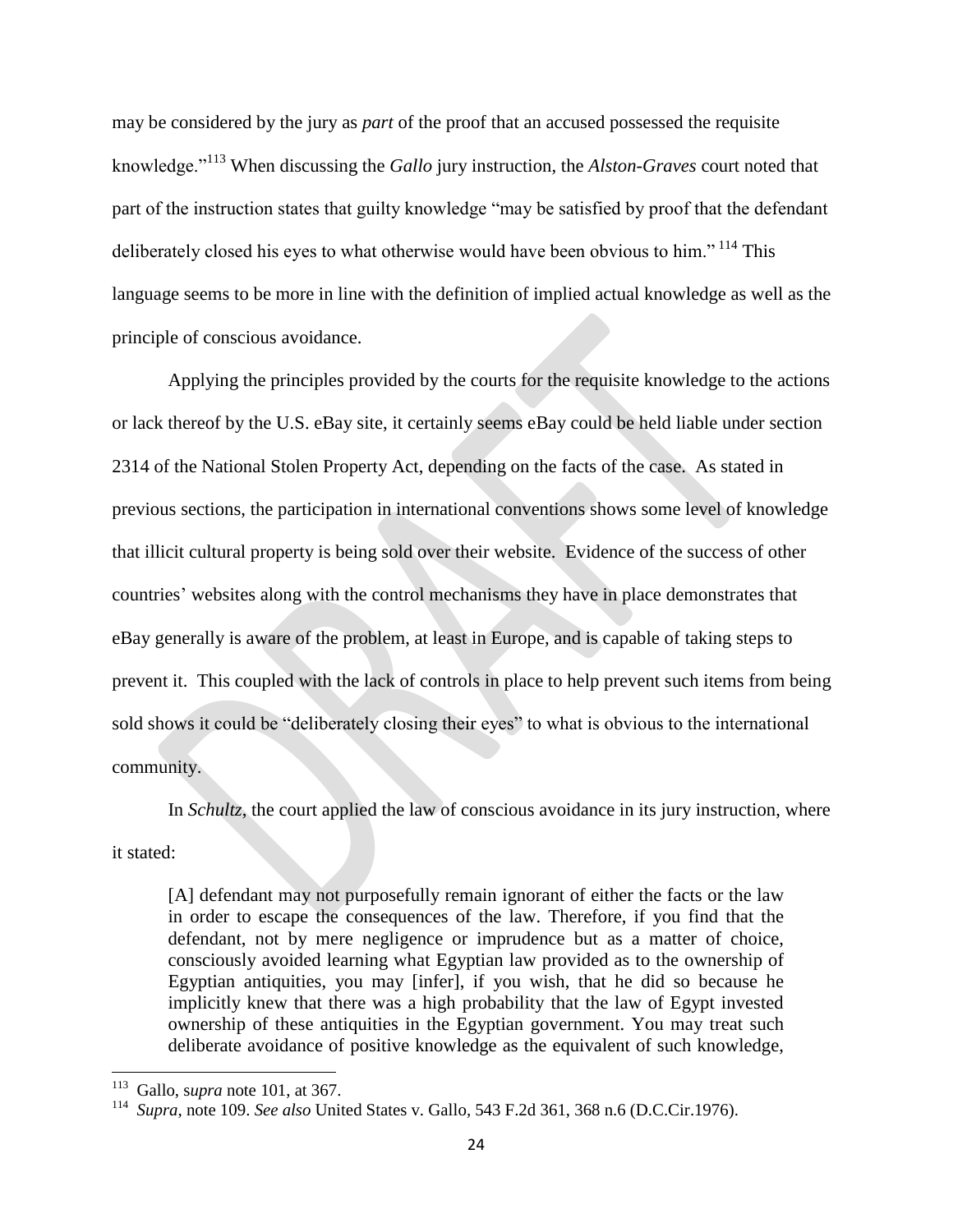unless you find that the defendant actually believed that the antiquities were not the property of the Egyptian government.<sup>115</sup>

The court also noted that the Second Circuit has "repeatedly emphasized that, in giving the conscious avoidance charge, the district judge should instruct the jury that knowledge of the existence of a particular fact is established (1) if a person is aware of a high probability of its existence, (2) unless he actually believes that it does not exist."<sup>116</sup> This approach could be applied to U.S. eBay, in that its avoidance of inspecting items, by choice, it is attempting to consciously avoid the fact that illicit cultural property is being sold on its site. The previously stated facts that eBay has admitted it is aware of the existence of illicit items sold on their website certainly could be argued to satisfy the knowledge requirement.

Although eBay is a buyer or seller in an illicit antiquities sale directly triggering the NSPA or a customs violation, a cause of concern for liability arises under 18 U.S.C. § 371, which establishes liability for criminal conspiracy. The language of the statute provides "if two or more persons conspire to commit any offense against the United States, or to defraud the United States, or any agency thereof in any manner or for any purpose, and one or more of such persons do any act to effect the object of the conspiracy, each shall be fined under this title or imprisoned not more than five years, or both.  $117$  Therefore, if an individual was in violation of one of the the NSPA or customs, depending on the facts eBay may be considered a conspirator for facilitating the sale of illicit cultural property.

However as we will see in Part IV, eBay's likely general knowledge that its auction platform has been used to buy and sell illicit goods has not been sufficient for liability in trademark infringement cases brought against eBay in most jurisdictions.

 115 Schultz, *supra* note 108, at 413.

<sup>116</sup> *Id.*

<sup>117</sup> 18 U.S.C. §371 (2012).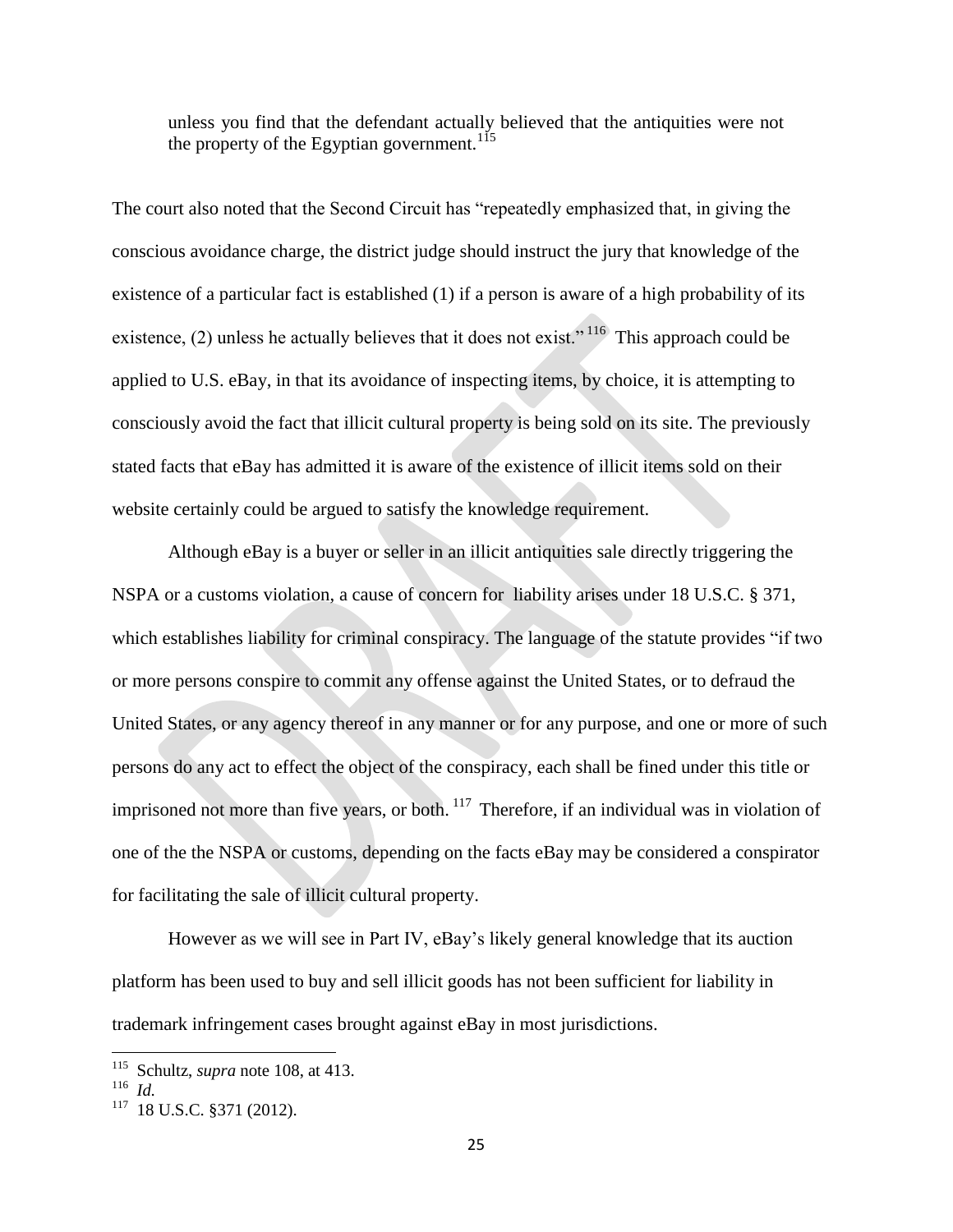### **IV. INTERNATIONAL STRUGGLE DEALING WITH COUNTERFEIT SALES ON INTERNET AUCTION SITES**

The United States, Germany, and France have taken different approaches when dealing with internet auction sites with regards to monitoring items sold via their platform. These types of cases have traditionally been trademark infringement cases brought by the trademark owner. The main case in the United States regarding internet platform liability in the trademark realm is *Tiffany v. eBay*, whereas Germany and France have each produced a trilogy of cases. In Germany this trilogy is commonly known as *Internet Auction I, II, and III*, and the French cases were all brought against eBay by Louis Vuitton Moet Hennessy (LVMH). The main differences between the jurisdictions are the duty to monitor or the scope of monitoring, and potential liability for lack the thereof. In turn, we will analyze the U.S. approach, which is highlighted through the *Tiffany* case, and subsequently discuss how Germany and France deal with this same issue. In the end, eBay might try to point to these cases for the broader principle that it need not monitor for illicit goods other than trademark infringing goods, these cases perhaps do apply to counterfeit art sales, which are inapposite to stolen art sales, as concluded in Part IV.D, *infra*.

# **A. UNITED STATES APPROACH**

The U.S. approach is best laid out in *Tiffany Inc. vs. eBay Inc.*, <sup>118</sup> where the U.S. Court of Appeals for the Second agreed with the District Court's ruling, which had previously concluded "eBay clearly possessed general knowledge as to counterfeiting on its website,"<sup>119</sup> but stated "a service provider must have more than a general knowledge or reason to know that its service is

<sup>&</sup>lt;sup>118</sup> Tiffany Inc. v. eBay Inc., 600 F.3d 93, (2d Cir. 2010). See also: Tiffany Inc. vs. eBay Inc., 576 F.Supp.2d 463 (S.D.N.Y. 2008).

<sup>119</sup> Tiffany Inc. v. eBay Inc., 576 F.Supp.2d 463, 508 (S.D.N.Y. 2008).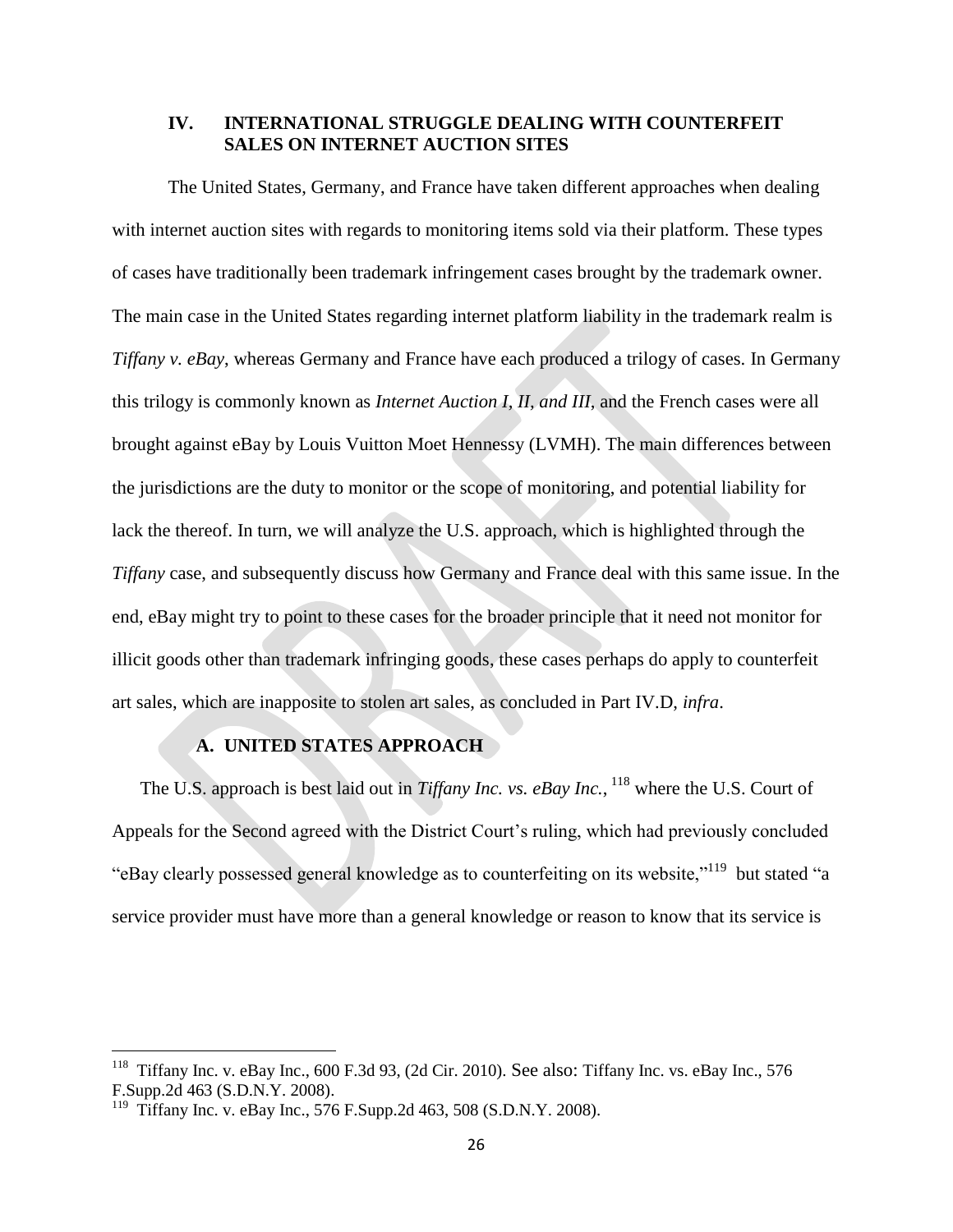being used to sell counterfeit goods and some contemporary knowledge of which particular listings are infringing or will infringe in the future is necessary." $120$ 

The facts provide that Tiffany became aware of counterfeit merchandise being sold on eBay's site and subsequently conducted two surveys to determine the breath of this practice. During the course of the surveys, Tiffany would buy merchandise to inspect and evaluate whether the items were indeed counterfeit.<sup>121</sup> Of the items Tiffany bought and inspected, Tiffany concluded that 73.1% of the items in 2004 were counterfeit and 75.5% in 2005 were counterfeit.<sup>122</sup> The District Court stated that the buying programs were methodically flawed and that it gave little evidence as to how many items were counterfeit at a given time. Even though the court found that "a substantial number of authentic Tiffany goods are [also] sold on eBay," the court ultimately decided that eBay knew "that some portion of the Tiffany goods sold on its website might be counterfeit."<sup>123</sup> The District Court noted that during the last six weeks of 2004 alone, 125 customers complained to eBay about Tiffany items they had purchased and come to believe to be counterfeit.<sup>124</sup> However, the court went on to state even had eBay been able to inspect the goods, in many instances it would likely not have the expertise to determine whether the items were counterfeit.<sup>125</sup> Interestingly, the court then described several programs and tools eBay set up to combat counterfeit listings such as; buyer protection programs which reimburse buyers if the items are discovered to be counterfeit, a "fraud engine" which is dedicated to searching out illicit listings, and its "Verified Rights Owner (VeRO) Program" which is a notice and takedown system allowing intellectual property owners to report listings to eBay that are

l

<sup>&</sup>lt;sup>120</sup> Tiffany Inc. v. eBay Inc., 600 F.3d 93, 107 (2d Cir. 2010).

 $121$  *Id at* 97.

<sup>122</sup> *Id.*

<sup>&</sup>lt;sup>123</sup> Tiffany Inc. v. eBay Inc., 600 F.3d 93, 98 (2d Cir. 2010). *quoting*: Tiffany Inc. vs. eBay Inc., 576 F.Supp.2d 463 (S.D.N.Y. 2008).

<sup>124</sup> *Id.*

<sup>125</sup> *Id.*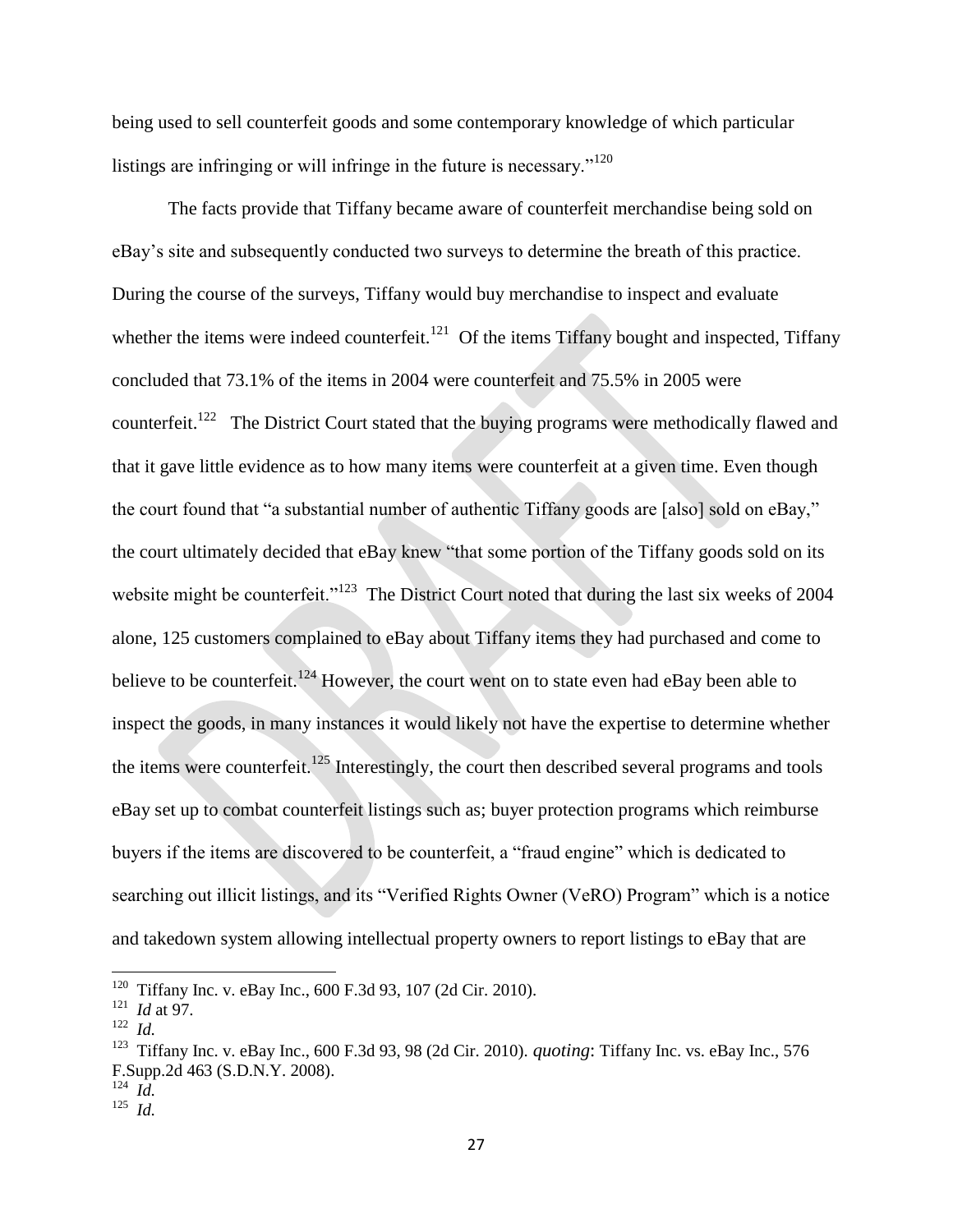infringing rights so eBay can remove such items.  $^{126}$  In late 2006, eBay implemented an additional measure that delayed buyers the ability to view listings of certain brand names for 6 to 12 hours, restricting one-day and three-day auctions in order to give rights-holders more time to review those listings.<sup>127</sup> The District Court stated "eBay consistently took steps to improve its technology and develop anti-fraud measures as such measures became technologically feasible and reasonably available."<sup>128</sup> Although eBay seemed to be taking preventative measures, at the same time it was also promoting the availability of Tiffany items on its website by purchasing sponsored-link advertisements on various search engines. Tiffany criticized eBay of this and demanded eBay end this practice, which they told Tiffany it had ceased but was later found eBay continued to do so through a third party.  $129$  Tiffany then brought suit against eBay, however the District Court found in favor of eBay on all of its claims, Tiffany appealed.

On appeal, the main issue Tiffany argued was that of contributory trademark infringement, the court noted "for culpably facilitating the infringing conduct of the counterfeiting vendors."<sup>130</sup> The District Court applied the test laid out by the U.S. Supreme Court in *Inwood Labs., Inc. v. Ives Labs., Inc.*, <sup>131</sup> which states: "[I]f a manufacturer or distributor intentionally induces another to infringe a trademark, or if it continues to supply its product to one whom it knows or has reason to know is engaging in trademark infringement, the manufacturer or distributor is contributorially responsible for any harm done as a result of the deceit."<sup>132</sup> The Court held that the *Inwood* test to e-Bay.

 $\overline{a}$ 

<sup>126</sup> *Id* at 99.

 $127$  *Id* at 100.

<sup>128</sup> Tiffany , *supra* note 121, at 100.

<sup>129</sup> Tiffany, *supra* note 118, at 103.

<sup>130</sup> *Id.*

<sup>131</sup> Inwood Labs., Inc. v. Ives Labs., Inc*.*, 456 U.S. 844 (1982).

<sup>132</sup> *Id at* 854. *see also* 95 Trademark Rep. 977.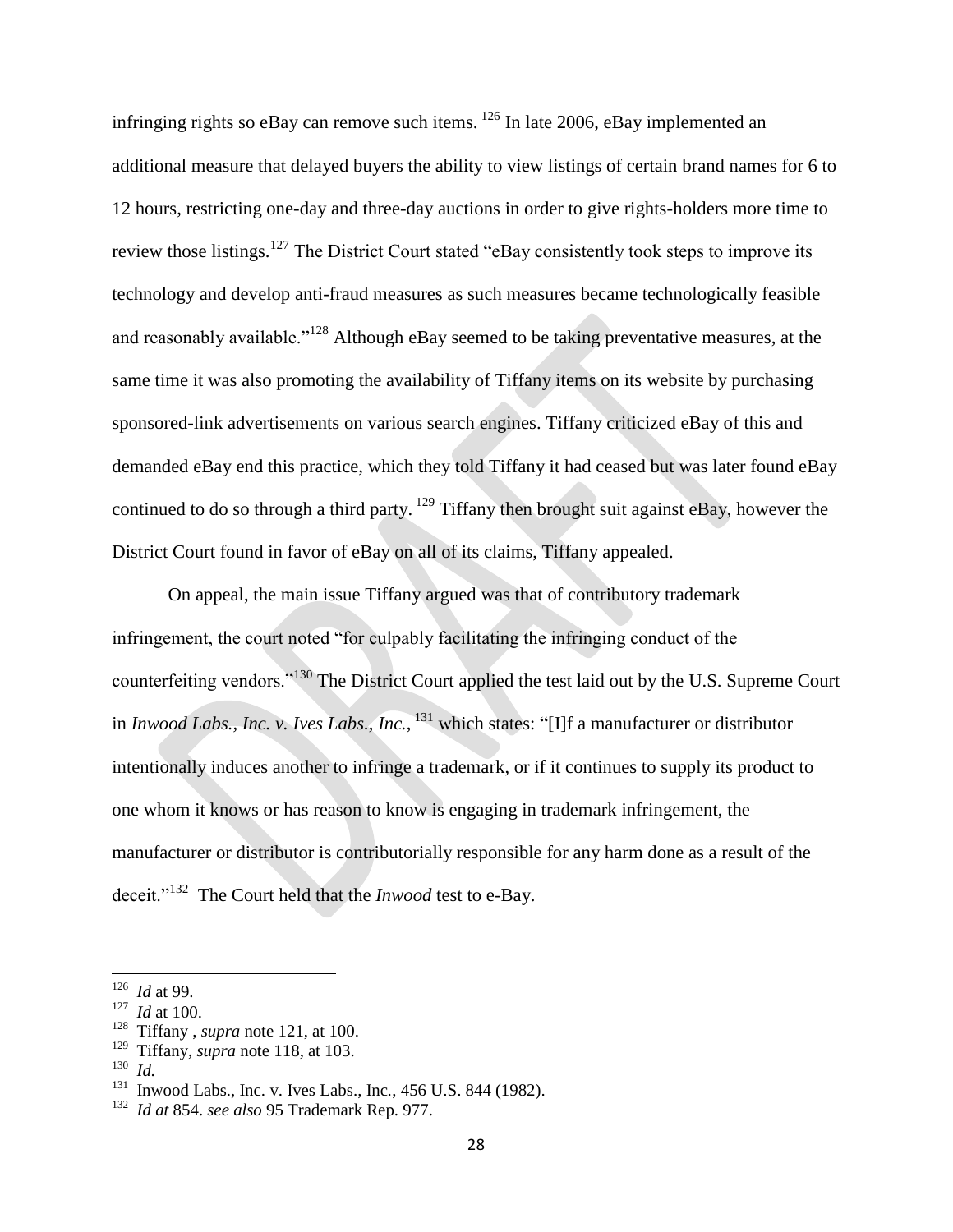Tiffany's argument focused on the second method of satisfying the *Inwood* test, alleging that "eBay continued to supply its services to the sellers of counterfeit Tiffany goods while knowing or having reason to know that such sellers was infringing upon Tiffany's trademark."<sup>133</sup> While acknowledging that "the evidence produced at trial demonstrated that eBay had generalized notice that some portion of the Tiffany goods sold on its website might be counterfeit," the District Court ultimately concluded that "while eBay clearly possessed general knowledge as to counterfeiting on its website, such generalized knowledge is insufficient under the *Inwood* test to impose upon eBay an affirmative duty to remedy the problem."<sup>134</sup> The court also noted the high standard of proof in establishing "knowledge" of contributory infringement.<sup>135</sup> The court concluded in order to establish liability that "Tiffany would have to show that eBay knew or had reason to know of specific instances of actual infringement beyond those that it addressed upon learning of them."<sup>136</sup>

On appeal to the U.S. Court of Appeals for the Second Circuit, Tiffany argued that the District Court's distinction drawn between eBay's general and specific knowledge as to the sale of counterfeit goods through its website and which particular sellers were making the sales was a "false" one not in compliance with applicable  $law$ <sup>137</sup> Tiffany's reasoning was that the cumulative effect of eBay's knowledge of the widespread counterfeiting problem put eBay on notice that there is a substantial problem of infringement.<sup>138</sup> The Second Circuit Court was not persuaded and pointed to Sony Corp. of America v. Universal Studios, Inc.<sup>139</sup> In *Sony,*

<sup>&</sup>lt;sup>133</sup> Tiffany, *supra* note 118, at 106.

<sup>134</sup> Tiffany, *supra* note 121, at 107.

<sup>135</sup> *Id.*

<sup>136</sup> *Id*.

<sup>&</sup>lt;sup>137</sup> Tiffany, *supra* note 118, at 107.

<sup>138</sup> *Id.*

<sup>&</sup>lt;sup>139</sup> Sony Corp. of America v. Universal City Studios, Inc., 464 U.S. 417, 104 S.Ct. 774, 78 L.Ed.2d 574 (1984).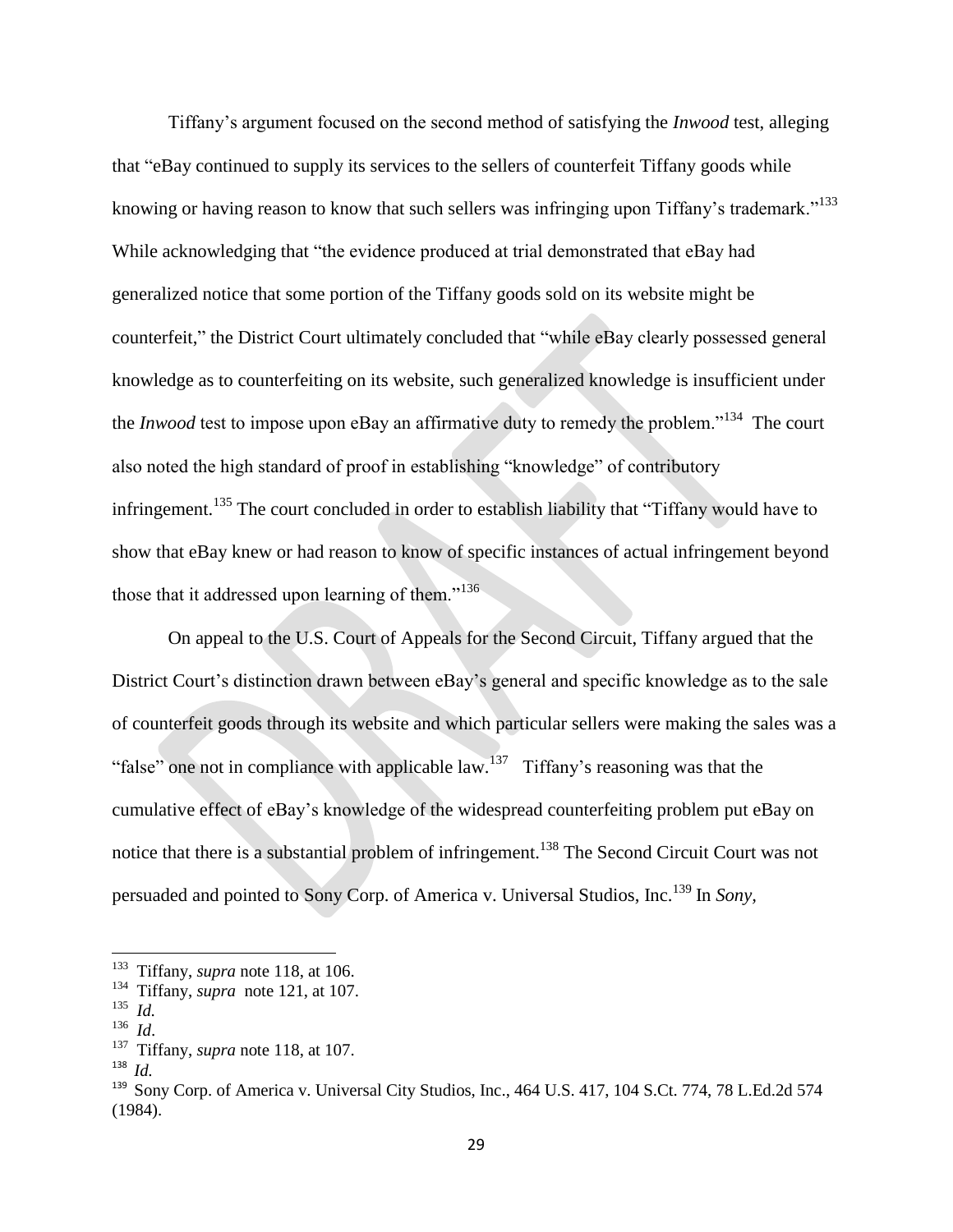respondents Universal brought an action against Sony alleging the video tape recorders (VTR's") which Sony manufactured were being used by consumers to record some of the respondents' copyrighted work and Sony shall be held liable for copyright infringement because of their marketing of VTR's.<sup>140</sup> The Court stated that *Inwood's* narrow standard for contributory trademark infringement did not govern, because "Sony certainly does not induce its customers to make infringing uses of [the plaintiffs'] copyrights, nor does it supply its products to identified indivduals known by it to be engaging in continuing infringement of [the plaintiffs'] copyrights."<sup>141</sup>

The court however did agree with the district court that "if eBay had reason to suspect that counterfeit Tiffany goods were being sold through its website, and intentionally shielded itself from discovering the offending listings or the identity of the sellers behind them, eBay might very well have been charged with knowledge of those sales sufficient to satisfy Inwood's 'knows or has reason to know' prong."<sup>142</sup> The court further reasoned, "a service provider is not, we think, permitted willful blindness."<sup>143</sup> The trial court judge reasoned "Willful blindness" requires 'more than mere negligence or mistake' and does not lie unless the defendant knew of a high probability of illegal conduct and purposefully contrived to avoid learning of it, for example, by failing to inquire further out of fear of the result of the inquiry." <sup>144</sup>

 $\overline{\phantom{a}}$ 

143 *Id.*; *see also* Hard Rock Café Licensing Corp. v. Concession Services, Inc., 955 F.2d 1143 (7th Cir. 1992) – owner of flea market which leased space to sellers of counterfeit goods, and 95 Trademark Rep. 977, 988 – "Hence, after *Hard Rock*, a landlord or lessor could be held liable for contributory infringement if it knew or had reason to know of the infringing activity taking place on its premises, or was willfully blind to that behavior, and failed to take action to address the infringement."

<sup>140</sup> Sony Corp. of America v. Universal City Studios, Inc., 464 U.S. 417.

<sup>&</sup>lt;sup>141</sup> *Id.* at 439 n. 19, 104 S.Ct. 774(quoting Inwood, 456 U.S. at 855, 102 S.Ct. 2182).

<sup>142</sup> Tiffany, *supra* note 118, at 109.

<sup>&</sup>lt;sup>144</sup> Tiffany (NJ) Inc. v. eBay, Inc., 576 F.Supp.2d 463, 515 (S.D.N.Y.2008) (quoting Nike Inc. v. Variety Wholesalers, Inc., 274 F.Supp.2d 1352, 1369–70 (S.D.Ga.2003)).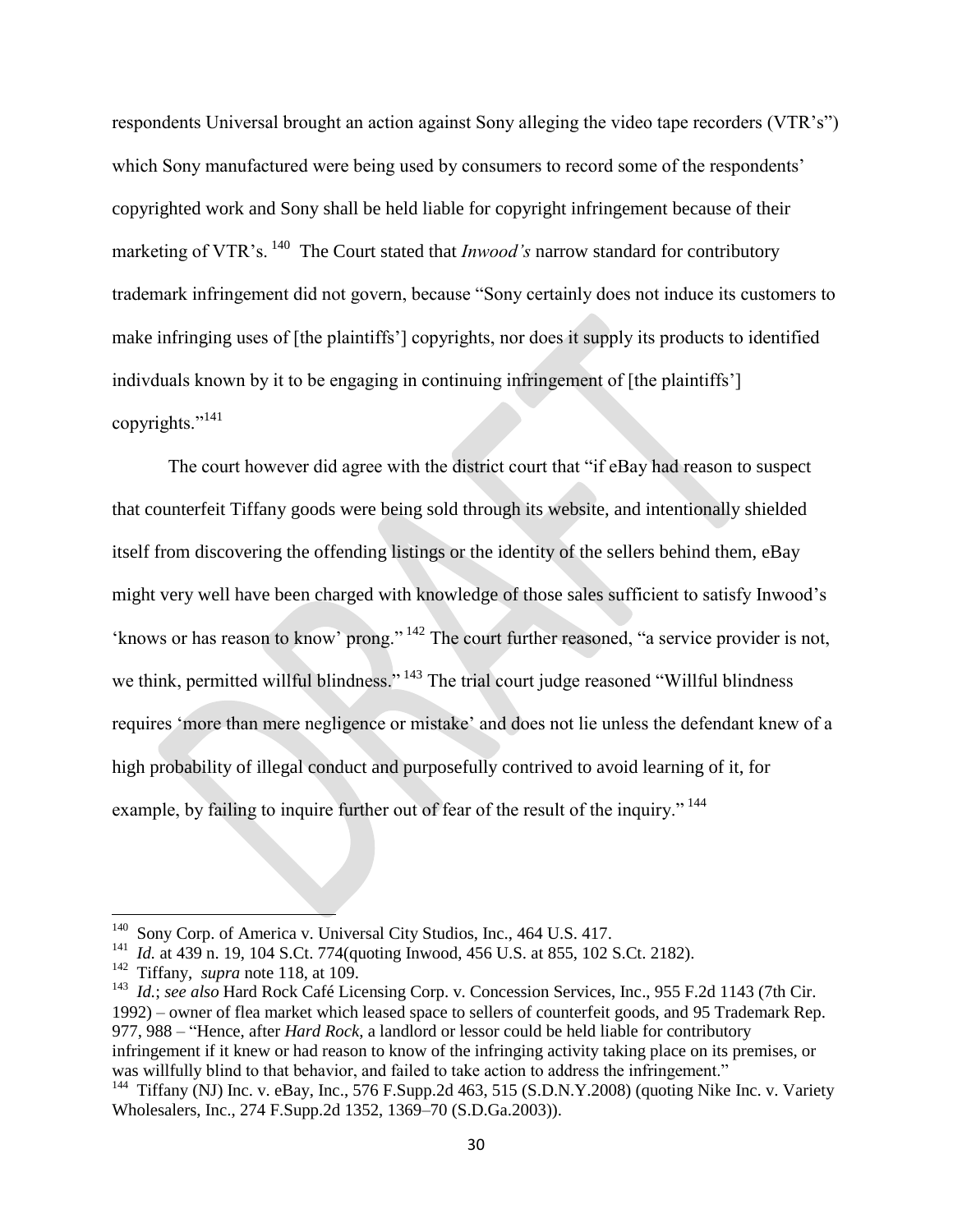Therefore, although eBay generally knows illicit cultural property is being sold on its website, this general knowledge is insufficient; it must be shown eBay had knowledge of the specific item or individual in question and engaged in willful blindness. Another question stems from this approach, that being, how much should eBay be required to inquire or investigate whether items are illicit. If it has no duty to monitor, then it could virtually always claim it did not know the individual or the item in question had been stolen. On the other hand, if is forced to investigate, it will find more stolen items and subject itself to liability if it fails to act on that knowledge.

In the United States, failure to monitor or non-inspection of items has not been held against eBay.<sup>145</sup> Indeed, it has been held that e-Bay has virtually no obligation to monitor as to counterfeit goods. In *Stoner v. eBay Inc.*, the Plaintiffs argued that "eBay should be held responsible for failing to monitor products auctioned over its service," due to the fact that the descriptions of some items contain language that identifies that they are indeed illicit (*e.g.* they would be described in the posting as "bootleg tapes").  $146$  The Plaintiffs alleged that sales postings constituted notice to eBay, and that by failing to intervene, eBay participated in the illegal sale.<sup>147</sup> With respect to a duty of identifying such objects, the court stated that "Congress" intended to remove any legal obligation of interactive computer service providers to attempt to identify or monitor the sale of such products," referring to 47 U.S.C. § 230, even though many are possible to identify as illegal.<sup>148</sup> Section (b) Policy of 47 U.S.C. § 230, provides:

It is the policy of the United States –

 145 Stoner v. eBay Inc., No. 305666, 2000 WL 1705637, at 3 (Cal. Super. Nov. 1, 2000). See also Tiffany Inc. vs. eBay Inc., 600 F.3d 93, (2d Cir. 2010).

<sup>146</sup> Stoner v. eBay Inc., No. 305666, 2000 WL 1705637, 3 (Cal. Super. Nov. 1, 2000).

<sup>147</sup> *Id.*

<sup>148</sup> *Id.*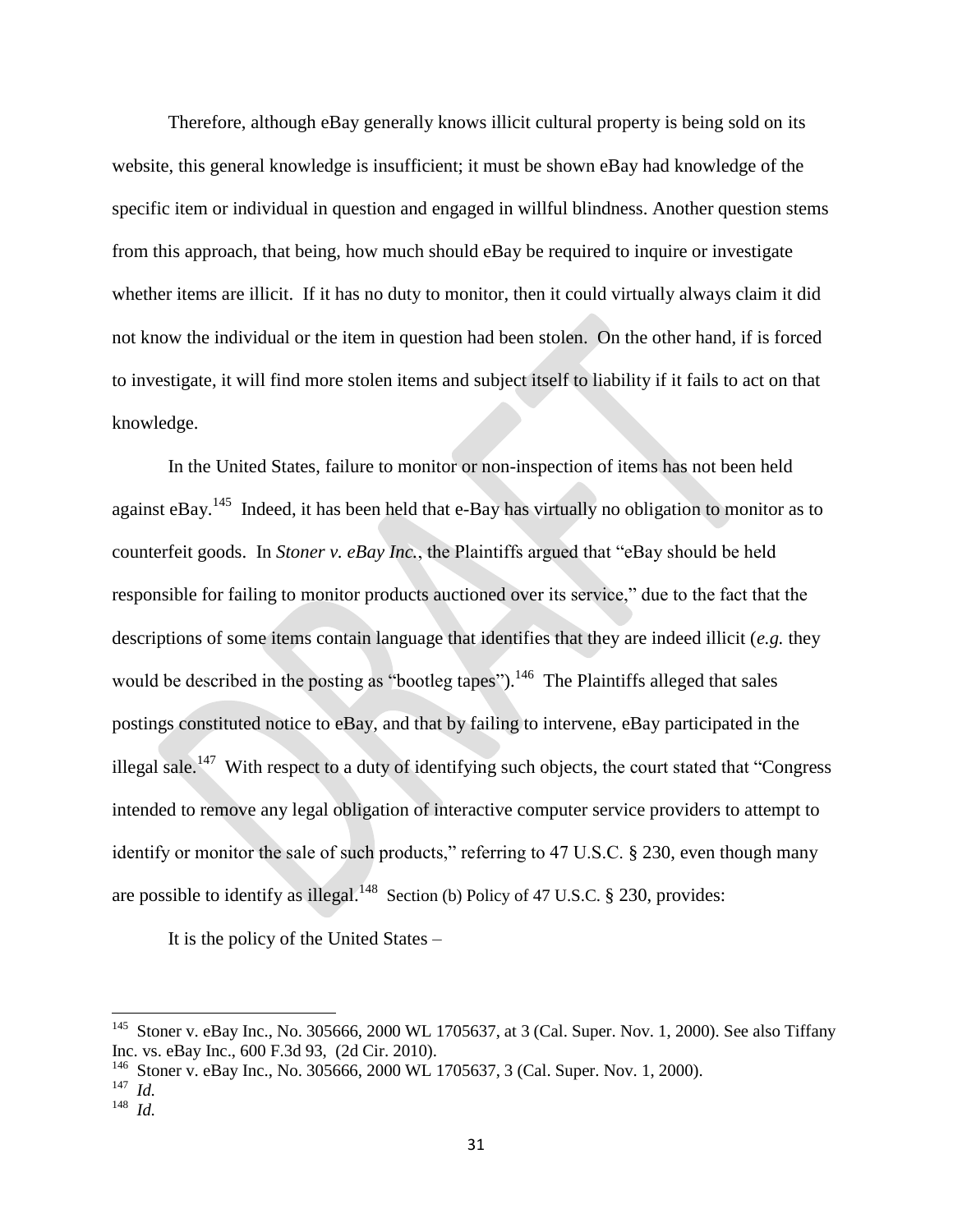(1) to promoted the continued development of the Internet and other interactive computer services and other interactive media;

(2) to preserve the vibrant and competitive free market that presently exists for the Internet and other interactive computer services, unfettered by Federal or State regulation;

(3) to encourage the development of technologies which maximize user control over what information is received by individuals, families, and schools who use the Internet and other interactive computer services;

(4) to remove disincentives for the development and utilization of blocking and filtering technologies that empower parents

In the Court's view, this was Congress' intention, because the threat of liability for failure to monitor would deter companies like eBay from making their services widely available, and removing this obligation would encourage platforms to screen out unlawful material voluntarily.<sup>149</sup> The court held that "in order for liability to arise and the immunity to be lost, it would be necessary to show actual, rather than constructive, knowledge of illegal sales, and some affirmative action by the computer service, beyond making its facilities available in the normal manner, designed to accomplish the illegal sales.<sup>150</sup>

Likewise, in *Tiffany,* the Court acknowledged that eBay "never saw or inspected the merchandise in the listings", but nonetheless stated "even had it been able to inspect the goods, moreover, in many instances it likely would not have had the expertise to determine whether they were counterfeit."<sup>151</sup>

The U.S. approach gives internet auction websites a pass, at least as to counterfeit items. While acknowledging that eBay has preventative measures in place, the U.S. approach focuses on free market "let the buyer beware" philosophy, rather than prevention. Foreclosing on the idea of "generalized knowledge" for liability and requiring "specific knowledge" leaves a loophole for internet auction sites to avoid liability for goods with counterfeit trademarks. This

 149 *Id.*

<sup>150</sup> *Id.*

<sup>&</sup>lt;sup>151</sup> Tiffany, *supra* note 118, at 98.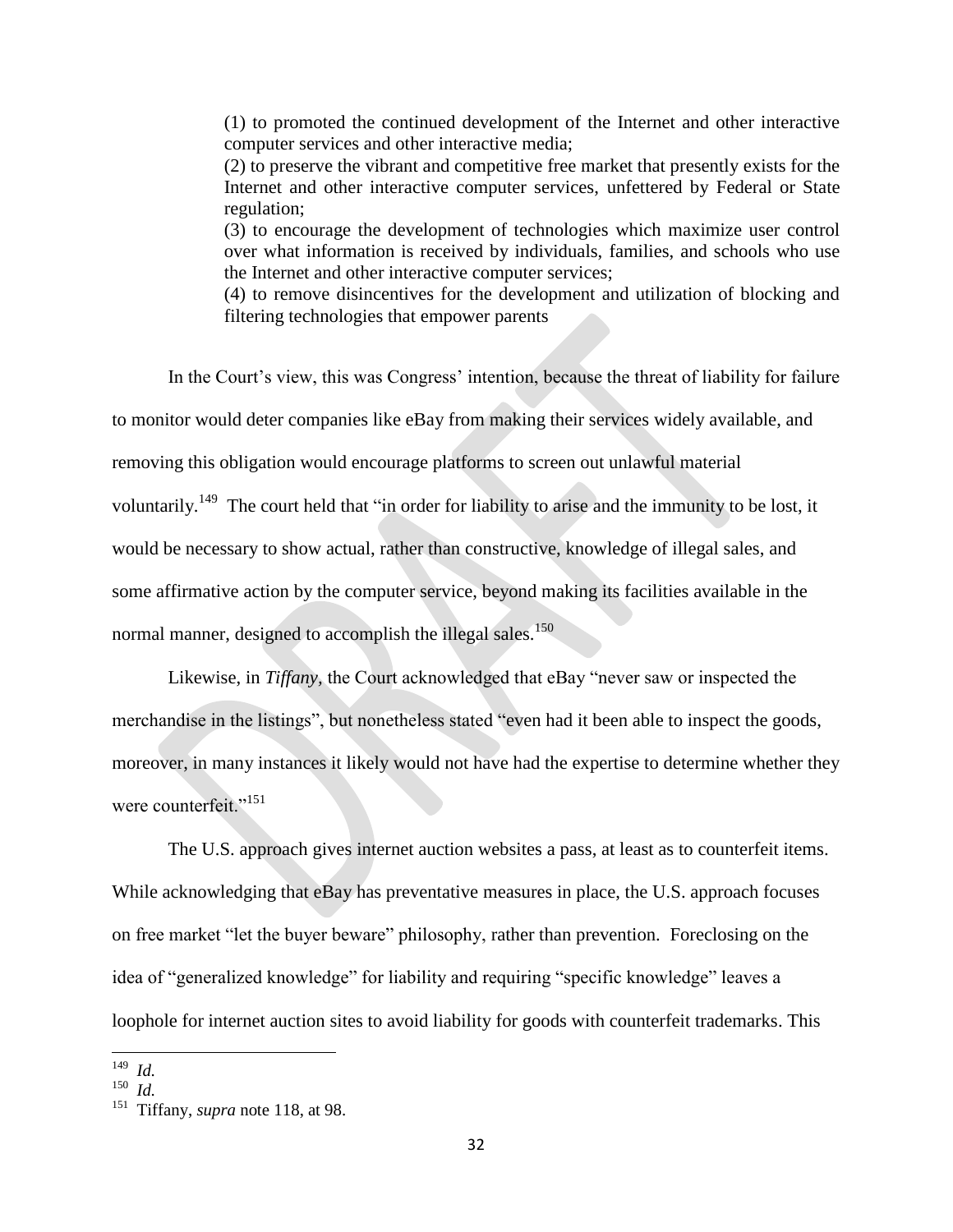creates no incentive for internet platforms to legitimately monitor items or enhance monitoring capabilities; rather it creates a rationale for platforms to stay the course. Nonetheless, eBay has posted a general statement that its platform should not be used for illegal activity.<sup>152</sup>

#### **B. GERMAN APPRAOCH**

The German approach has been carved out through a trilogy of cases, commonly known as Internet Auction I, II, and III. <sup>153</sup> This approach differs from the U.S. approach because the German courts have issued injunctions against a German auction site.

First, in *Internet Auction I*, the claimants were the manufacturer and trademark owner of Rolex.<sup>154</sup> The defendant was an internet auction site similar to that of eBay. The process to post an item for sale is also similar to that of eBay, where the buyer or seller go through a registration process.<sup>155</sup> The auction site contained a page listing general conditions, which stated that the seller "gives a guarantee to the defendant and bidders that the item… does not infringe any copyright, patent, trademark, trade secrets or other intellectual property rights." <sup>156</sup> The court with regards to the items the claimants complain about stated, "the fact that these are not counterfeits is not concealed from bidders, this is indicated not only by the minimum offer, but also by the descriptions of the goods."<sup>157</sup> Some of the examples the court provided are as follows: "ROLEX Submariner Autom., high-quality replica, blue, Rolex high-quality replica in heavy version... complete with markings, No cheap Chinese product!, No difference from the

<sup>&</sup>lt;sup>152</sup> http://www.ebaymainstreet.com/issues/prohibiting-illegal-activity-across-our-platforms

<sup>&</sup>lt;sup>153</sup> See *Internet Auction I*, Bundesgerichtshof [BGH] [Federal Court of Justice] Mar. 11, 2004 Case No. I ZR 304/01 (Ger.), *reported in English at* [2006] ECC 9, [2005] ETMR 25 and [2005] IIC 573; *Internet Auction II*, Bundesgerichtshof [BGH] [Federal Court of Justice] Apr. 19. 2007, Case No. I ZR 35/04 (Ger.) *reported in English* at [2007] ETMR 70 (Ger.); and *Internet Auction III*, Bundegerichtshof [BGH] Apr. 30, 2008, Case No. I ZR 73/05 (Ger.), *available at* http://www.jurpc.de/rechtspr/20080146.htm (not

year reported in English). 154 *Internet Auction I*, Bundesgerichtshof [BGH] [Federal Court of Justice] Mar. 11, 2004 Case No. I ZR 304/01 (Ger.), *reported in English at* [2006] ECC 9, [2005] ETMR 25 and [2005] IIC 573. 155 *Id.*

<sup>156</sup> *Id.*

<sup>157</sup> *Id.*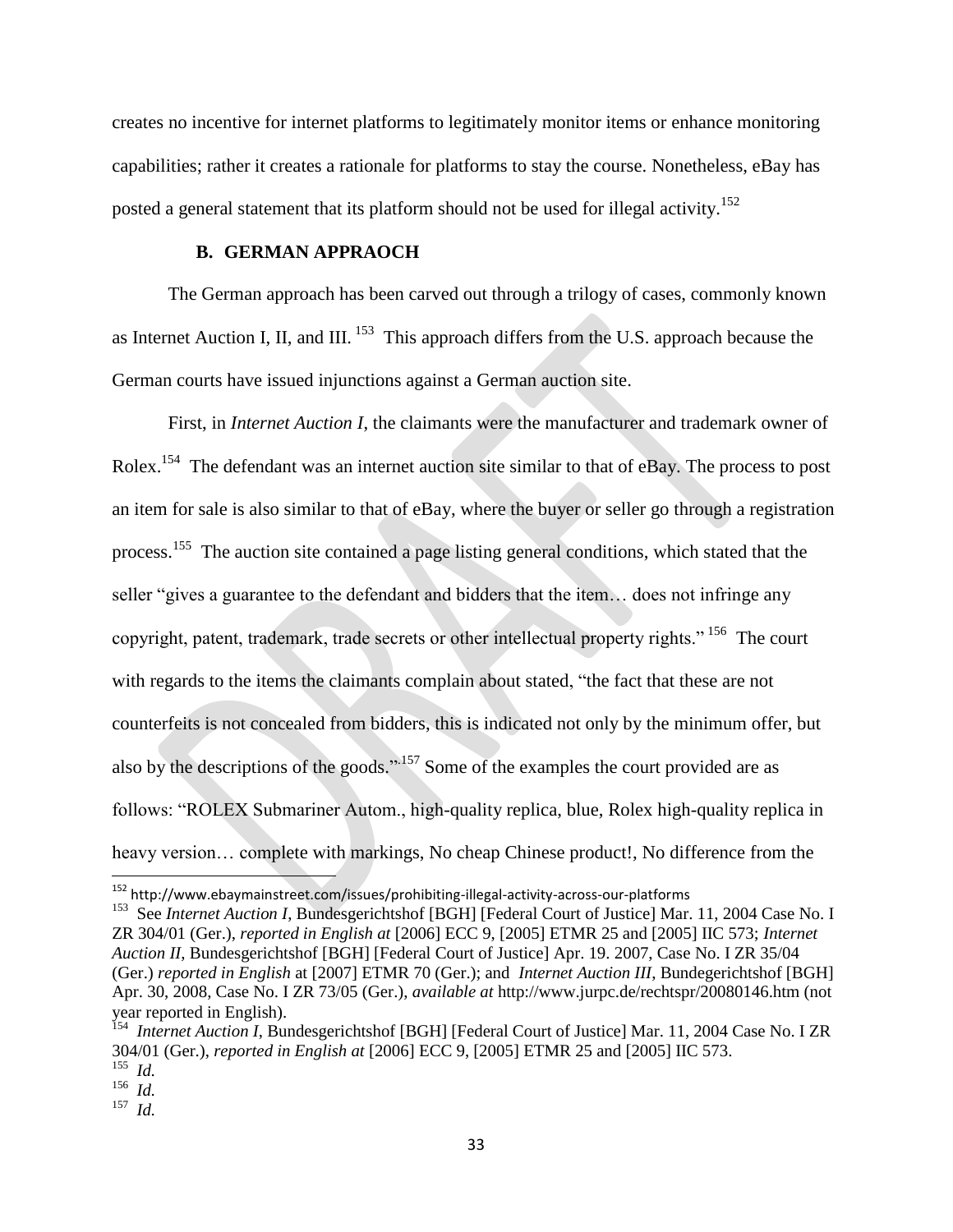original, perfectly cloned!!..., Very Fine heavy imitation … the layman cannot tell the difference between this and the original…, Rolex Submariner without certificate of authenticity…"<sup>158</sup> The claimants sought injunctive relief, disclosure of information and damages.

The defendant argued that no infringement had taken place because the items were offered by private parties; the defendant was not involved in the commercial transaction, and the items were posted for sale without any review by the defendant.<sup>159</sup> The court of appeals found that "the [d]efendant does not have knowledge of the offers before they are published as they are automatically posted on the internet by the seller in the course of the registration process any (intentional) participation by the Defendant must be ruled out."<sup>160</sup> The court turned its focus to what it termed "disturbance liability;" it stated that "disturbance liability must not be unduly extended to third parties who have not themselves committed the unlawful prejudicial acts, disturbance liability requires the infringement of a duty to investigate on the part of the perpetrator."<sup>161</sup>

The court went further to analyze the scope of the investigative duty. The court recognized that an internet auction platform cannot be expected to check each listing before it is posted on the internet, because such a requirement would make the business model infeasible.<sup>162</sup> On the other hand, the Court recognized that internet platforms benefit monetarily from the sale of infringed goods due to the commission they receive.<sup>163</sup> The court detailed measures that should be taken in regards to monitoring, providing that the auction company must immediately block infringing items of which the auction site has actual knowledge, follow up on such actions

- 159 *Id.*
- 160 *Id.*
- 161 *Id.*
- 162 *Id.* 163
- *Id.*

 158 *Id.*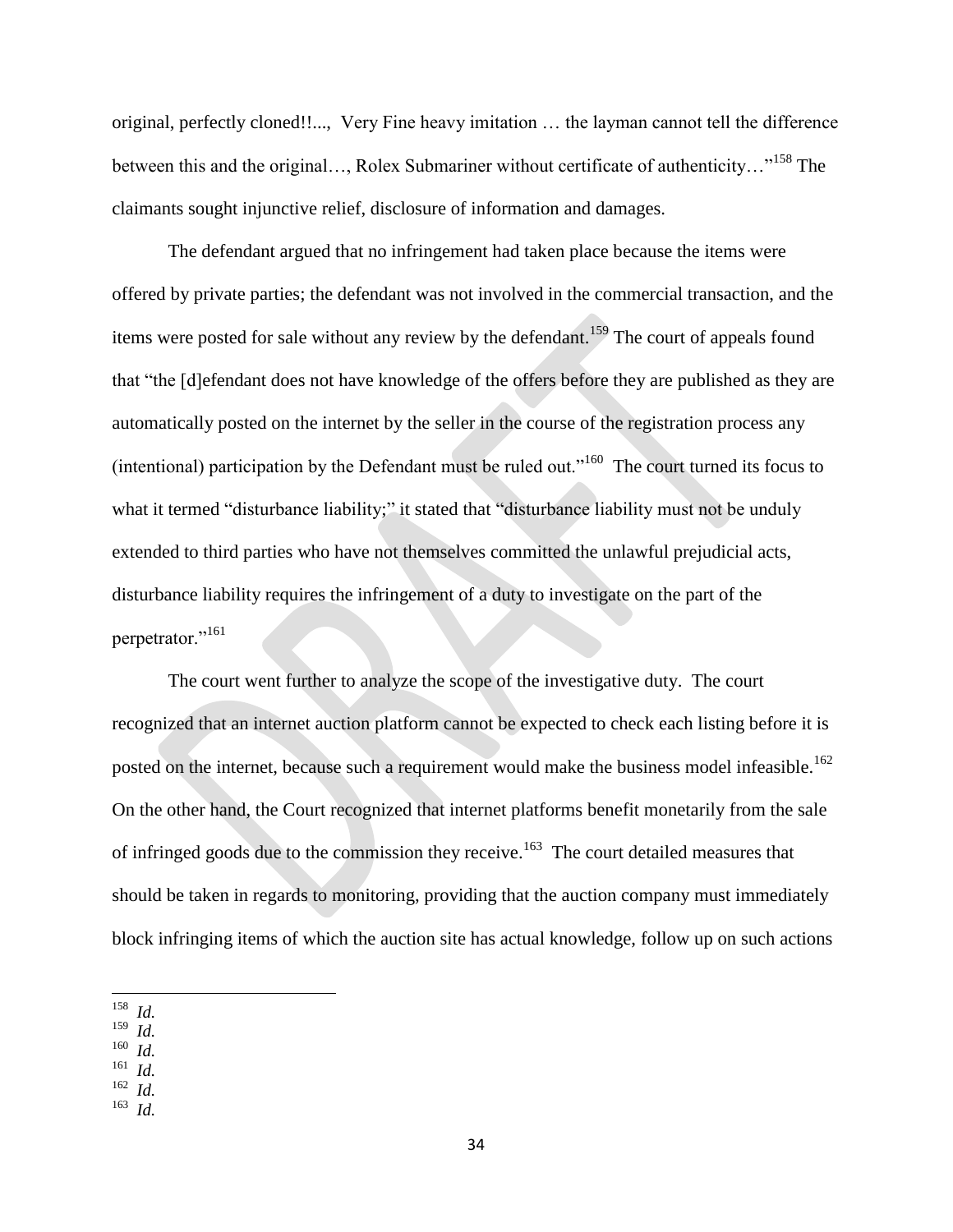as much as possible to ensure they do not recur, and using their technological capability to pinpoint suspicious cases based on relevant search terms.<sup>164</sup> The court further opined, however, that "unreasonable obligations to inspect may not be imposed upon the defendants in a way that would jeopardize their entire business model." <sup>165</sup>

In *Internet Auction II*, the German courts reaffirmed these same principles. Rolex sued Germany eBay (the domain owner of www.ebay.de) for trademark infringement and sought injunctive relief and damages.<sup>166</sup> The facts of this case are similar to *Internet Auction I*. Numerous watches offered for sale on the German eBay platform from June 7, 2000, to January 25, 2001, falsified the Rolex trademark.<sup>167</sup> Some of the items were fakes which was made apparent either by the description of the items, the title, or the extremely low reserve price. <sup>168</sup> The claimant sent the domain owner a letter on September 8, 2000, notifying him of the unlawful use of the trademark and demanded a cease and desists from such use. <sup>169</sup> The court held that, while eBay was not a direct infringer, it is nonetheless liable as an intermediary for the acts of trademark infringement committed by its users. <sup>170</sup> The court restated its principle from Internet Auction I, that eBay can not be expected to check every offer for infringement, however it was participating in the sale of counterfeits due to the commission it earns from each sale.<sup>171</sup> The court again stated that the claimants were entitled to injunctive relief against the sale of counterfeit "Rolex" watches sold on eBay's website. However, the court reiterated, it would be unreasonable to hold eBay liable when there are "no characteristic features that are suitable for

 164 *Id.*

<sup>165</sup> *Id.*

<sup>&</sup>lt;sup>166</sup> *Internet Auction II*, Bundesgerichtshof [BGH] [Federal Court of Justice] Apr. 19. 2007, Case No. I ZR 35/04 (Ger.) *reported in English* at [2007] ETMR 70 (Ger.);

<sup>167</sup> *Id.*

<sup>168</sup> *Id.* 169

*Id.*

<sup>170</sup> *Id.*

<sup>171</sup> *Id.*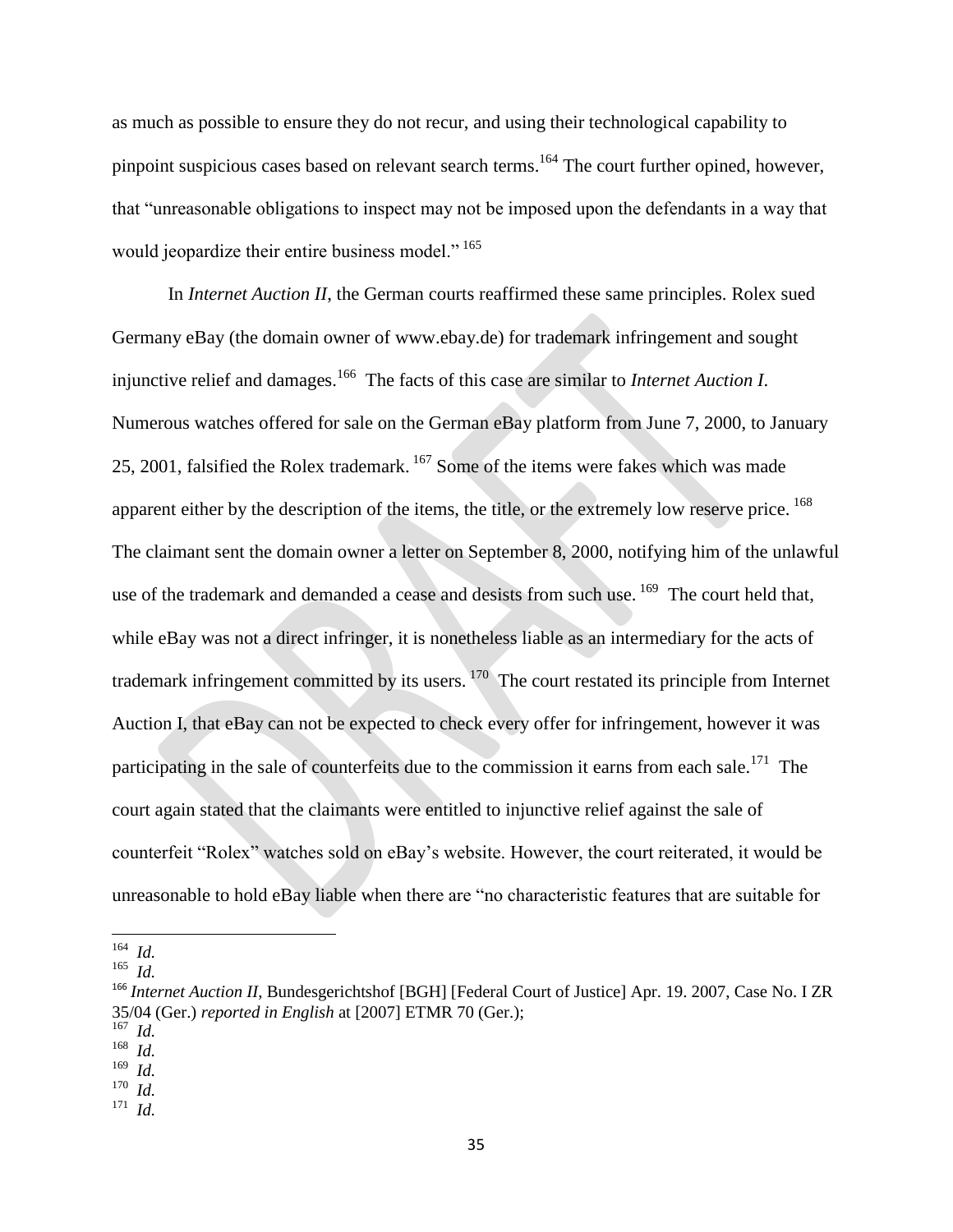entry into a search system" and therefore eBay can not be responsible for infringements that they are "unable to detect in a preliminary filter process." <sup>172</sup> This concept strengthens online auction sites ability to escape liability so long as they can show they have implemented a filter software and it was unable to detect certain offers of sale. This is only beneficial for obvious illicit offers with keywords such as "fake, counterfeit, plagiarism, not genuine, imitation, replica, reproduction, etc" as the court stated these were the type of words the filtering should catch but it ultimately skirts the real problem.

Lastly, *Internet Auction III*, <sup>173</sup> which also concerned liability for online auction websites like eBay, for its' role in the sale of counterfeit watches. The court again reaffirmed its holding from the previous two cases thus seemingly cementing the idea that the defendant has a duty to block infringing listings and ensure no further infringements occur between similar listings after being notified of a clear trademark infringement.<sup>174</sup> However, the court reaffirmed that liability is contingent upon infringing listings being detectable by filtering at a reasonable cost, with the possibility of a subsequent manual check. <sup>175</sup>

The German approach focuses on the obligation of internet auction sites to remove specific items placed for sale if the trademark owner can demonstrate clear evidence of infringement as well as the obligation to take preventative measures to prevent future infringements as best as possible. The trilogy of cases suggests that eBay will not be held liable for listings that are undetectable with reasonable filtering methods, however, they will be liable if they are put on notice and do not take immediate action. While effective on paper, the focus of an injunction is toward the everyday or multiple item sellers. However, from a buyer's

 172 *Id.*

<sup>173</sup> *Internet Auction III*, Bundegerichtshof [BGH] Apr. 30, 2008, Case No. I ZR 73/05 (Ger.), *available at*  http://www.jurpc.de/rechtspr/20080146.htm (not yet reported in English).

<sup>174</sup> *Id.* 175 *Id.*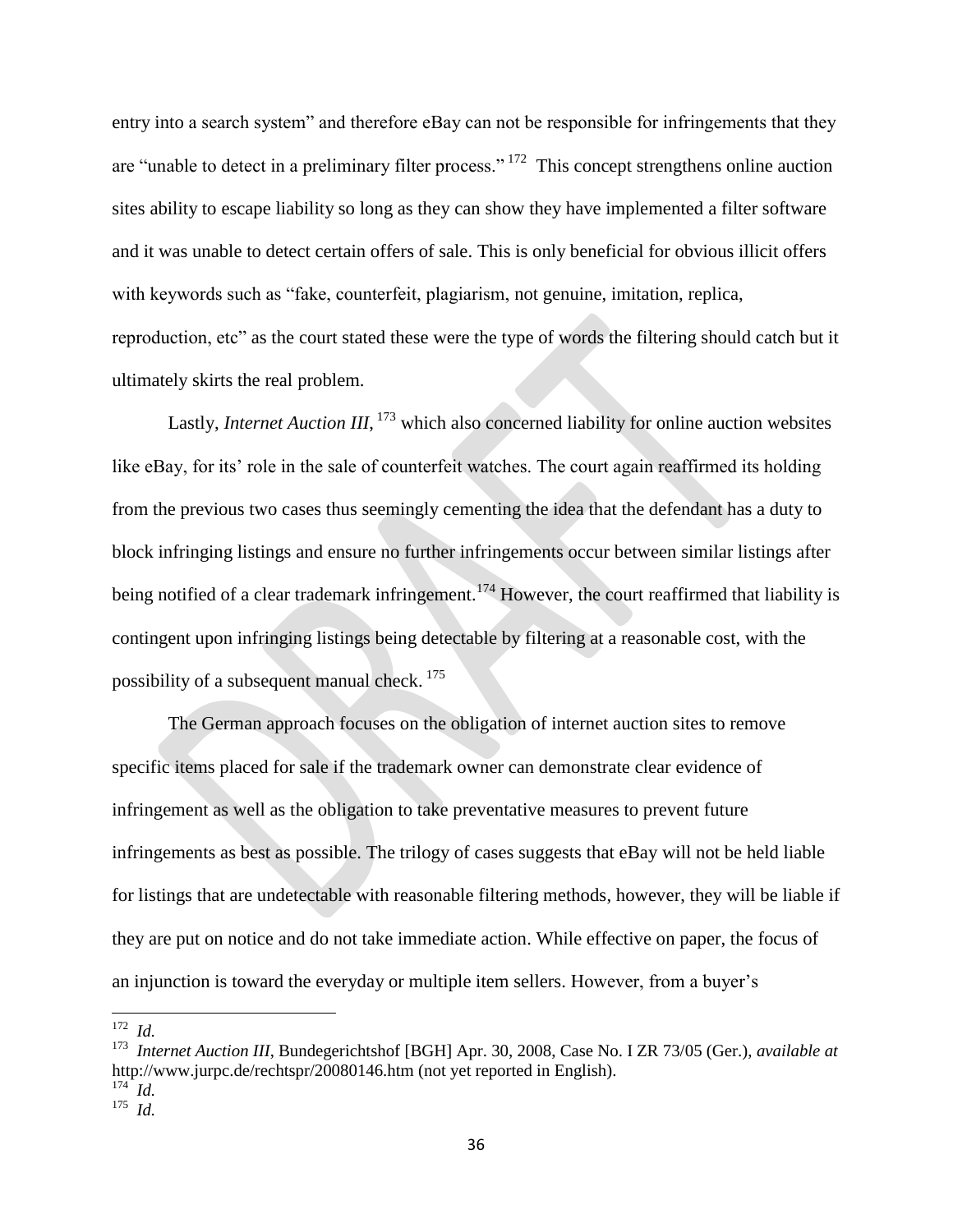standpoint in the U.S., this would be ineffective on a seller who sells an individual item,  $176$  as courts have continually denied personal jurisdiction for one-time sellers, $177$  therefore denying recourse for the buyer of a stolen or infringed good. It also encourages sellers of counterfeit goods to alter how they post items to avoid detection from these types of filters.

## **C. FRENCH APPROACH**

The French approach to dealing with internet auction sites goes one step further in regards to liability and expands it. In June of 2008, the French courts decided three important trademark cases brought by Louis Vuitton Moet Hennessy (LVMH) against eBay accusing it of listing counterfeit goods for sale on its site.<sup>178</sup> This Article will focus on the first two suits involving non-fragrance related items as the third case provides principles that are not as relevant to this discussion.

In the first two cases, LVMH stated that despite repetitive warnings sent since 1999, eBay did not take any effective measures against counterfeiting because they did not require sellers to authenticate items or permanently closing the account of sellers after the first

<sup>&</sup>lt;sup>176</sup> 95 TMR 977, 990: "...it has become increasingly clear that only those service providers who have continuing relationships with infringers such that they have knowledge of and/or control over infringing activities can be potential targets of contributory liability claims. Conversely, those entities that have only ephemeral contact with the infringing activity will not be liable."<br> $177 \text{ De}_2$  because we Hanging, 530 E 24.1011 (C A, 0, 2008). Plaintiful

Boschetto v. Hansing, 539 F.3d 1011 (C.A. 9, 2008). Plaintiff-Appellant was winning bidder of a 1964 Ford Galaxie sold on eBay by Defendant-Appellee for \$34,106. Plaintiff arranged for the car to be shipped from Wisconsin to California, once it arrived it failed to meet the advertised description. The court held "the sale of one automobile via the eBay website, without more, does not provide sufficient "minimum contacts" to establish jurisdiction over a nonresident defendant in the forum state." *See Also:*  25 UCLAJELP 1, 38-"The U.S. laws likely allow the U.S. government to enforce the ESA against a foreigner who posts an illegal wildlife item for sale on a U.S.-based Internet auction, yet no U.S. court would uphold jurisdiction."

<sup>&</sup>lt;sup>178</sup> SA Louis Vuitton Malletier v. eBay, Tribunal de Commerce de Paris [T.C.] [Commercial Court] Paris, June 30, 2008; Christian Dior Couture v. eBay, Tribunal de Commerce de Paris [T.C.] [Commercial Court] Paris, June 30, 2008; SA Parfums Christian Dior v. eBay, Tribunal de Commerce de Paris [T.C.] [Commercial Court] Paris, June 30, 2008.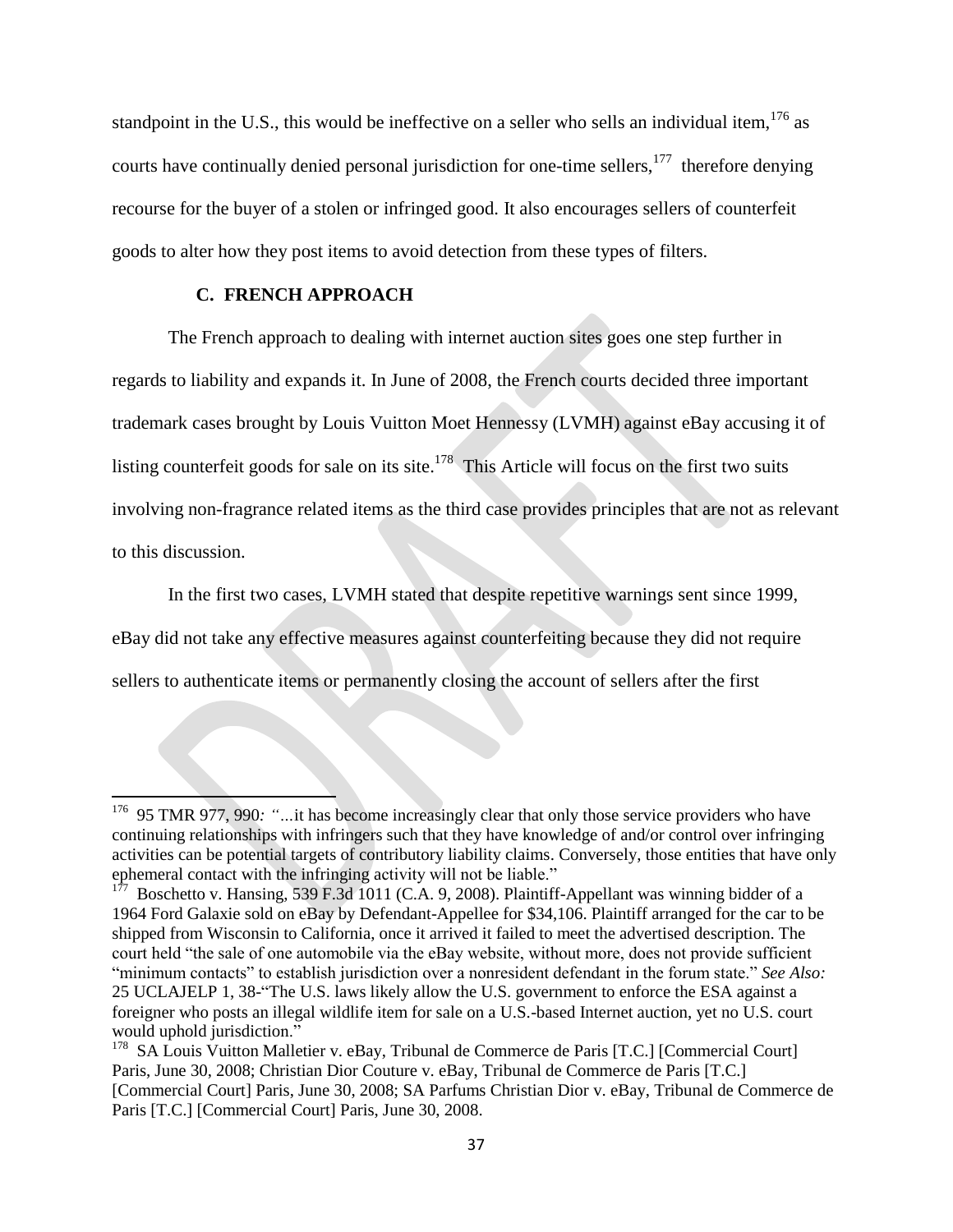violation.<sup>179</sup> LMVH also argued that the new measures eBay implemented in November 2006 indicate its past negligence.<sup>180</sup> LMVH sought damages for the 300,000 Dior items and 150,000 Louis Vuitton bags offered on eBay during the first six months of 2006, claiming 90% were counterfeit.<sup>181</sup> Like in the German *Internet Auction* cases, eBay was found liable for not taking sufficient measures to prevent infringing items from being sold over its site.<sup>182</sup>

Like in most cases eBay has defended, it argued it could not be held liable because it is merely a hosting service, rather than a broker as LMVH argues, that is exempt from liability under Article 6 of the Act on Confidence in the Digital Economy, which protects businesses that provide host services.<sup>183</sup> The court was not convinced by eBay's argument and ultimately held its site should be deemed a broker rather than a host site. <sup>184</sup> The Court reasoned, due to the fact that eBay provides "tools, specifically intended to promote and develop sales on its sites through; "sales manager" with the creation of on-line shops, the possibility of becoming a "Power-seller", therefore is a major participant in the sales on its sites and plays a very active role in particular commercial campaigns meant to increase the number of transactions generating commissions its collects."<sup>185</sup> The same facts were provided in *Tiffany*, where the court denied eBay's liability for contributory trademark infringement. However, this court found eBay committed violations

 179 *SA Louis Vuitton Malletier*, T.C. Paris at 7 A; *Christian Dior Couture,* T.C. Paris at 7 A. *See also:*  Sofia Ahmed, *Life, Liberty, and the Pursuit of Luxury:EBay's Liability for Contributory Trademark Infringement in the United States, Germany, and France*. *See also* Sofia Ahmed, *Life, Liberty, and The Pursuit of Luxury: eBay's Liability for Contributory Trademark Infringement in the United States, Germany, and France,* 5 B.Y.U. Int'l L. & Mgmt. Rev. 247, 265 (2009). 180 *Id.*

<sup>181</sup> *See* Brian W. Brokate, *What's New in Anticounterfeiting*, 947 PLI/PAT 615, 639 (2008).

<sup>182</sup> *SA Louis Vuitton Malletier*, T.C. Paris at 7 A; *Christian Dior Couture,* T.C. Paris at 7 A. *See also:*  Sofia Ahmed, *Life, Liberty, and the Pursuit of Luxury:EBay's Liability for Contributory Trademark Infringement in the United States, Germany, and France*,. *See also* Sofia Ahmed, *Life, Liberty, and The Pursuit of Luxury: eBay's Liability for Contributory Trademark Infringement in the United States, Germany, and France,* 5 B.Y.U. Int'l L. & Mgmt. Rev. 247, 266 (2009).

<sup>183</sup> *SA Louis Vuitton Malletier*, T.C. Paris at 10 A; *Christian Dior Couture,* T.C. Paris at 10 A. 184 *Id.*

<sup>185</sup> *SA Louis Vuitton Malletier*, T.C. Paris at 10A-11 A; *Christian Dior Couture,* T.C. Paris at 10A-11 A.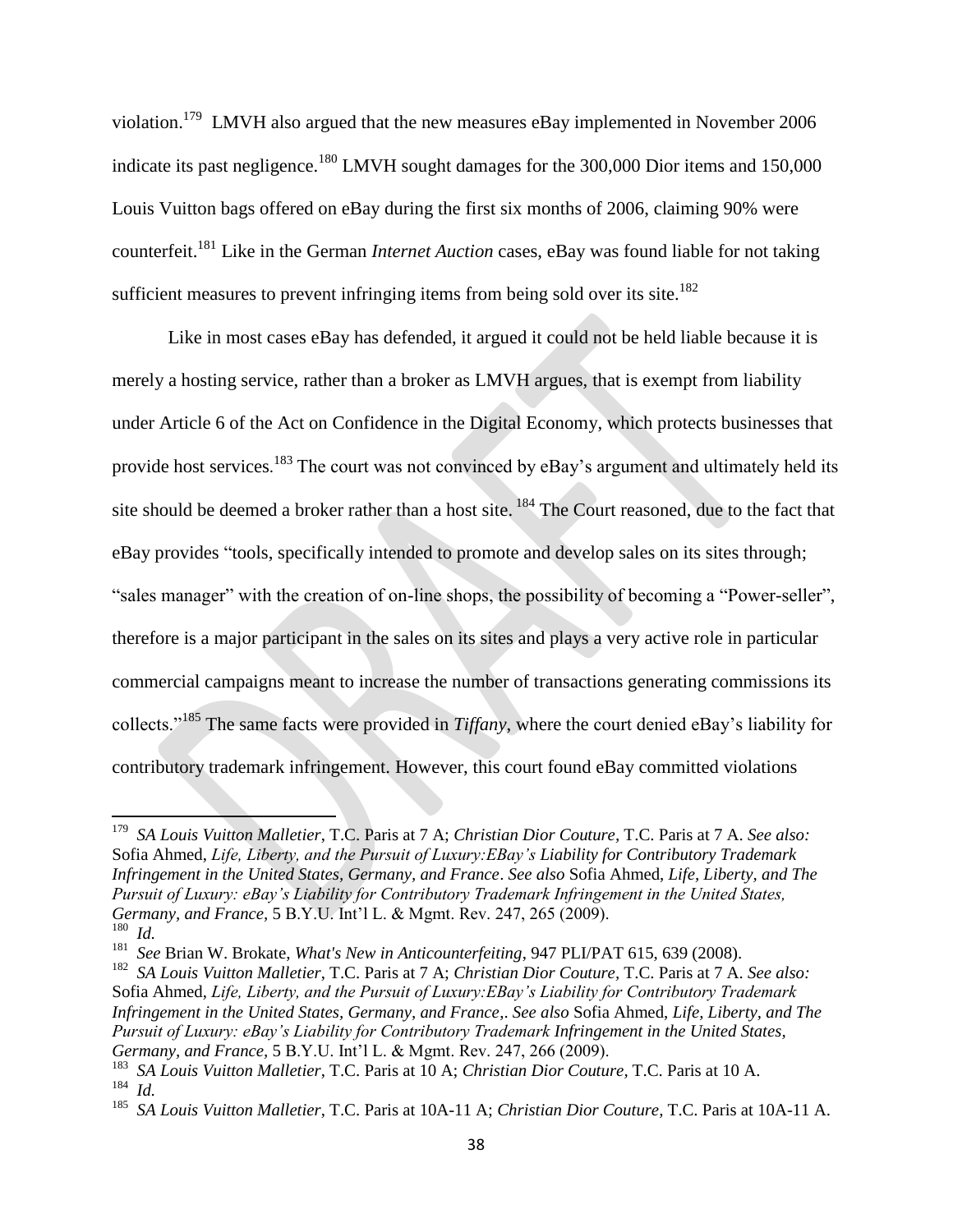which were grossly negligent, even though eBay removes listings it finds infringing marks and had its VeRO program in place which LVMH elected not to participate in. <sup>186</sup> The Tribunal ultimately ordered eBay to pay 38.6 million euros (61 million dollars) for financial and reputational damages for selling fake luxury goods as a result of the three cases.<sup>187</sup>

### **D. CONCLUSION**

l

In the United States, it is unlikely eBay will ultimately be held liable for counterfeit sales by third parties unless Congress acts. Although the above discussion only involves trademark infringement cases, one is left to wonder whether each jurisdiction would apply these principles in an illicit sale of cultural property context. Most likely, if an illicit cultural property case were brought against eBay, these principles would likely be analyzed, and a similar result would occur. Based off of case law and public policy promoting e-commerce, it is likely eBay skirts liability. However, the German trilogy of cases in conjunction with the French decisions may put international pressure on the United States to take a stricter approach and implement more drastic measures when dealing with online auction sites.

## **V. SOLUTIONS AND OVERALL CONCLUSION**

The chance of eBay being held liable under the NSPA is slim; however there is still room for improvement on monitoring if it is willing to take on the obligation. It may be that unless and until Congress considers changing the *status quo* that U.S. eBay will not be willing to try to replicate the results its German, French and Swiss counterparts have achieved – albeit with great assistance from their governments. Congressional action is unlikely any time in the near future

<sup>186</sup> *SA Louis Vuitton Malletier*, T.C. Paris at 12 A; *Christian Dior Couture*, T.C. Paris at 12A.

<sup>187</sup> *SA Louis Vuitton Malletier*, T.C. Paris at 17 A-18 A; *Christian Dior Couture*, T.C. Paris at 17 A-18 A; SA Parfums Christian Dior v. eBay, T.C. Paris at 17A-18A, *See Also:* Brian W. Brokate, *What's New in Anticounterfeiting*, 947 PLI/PAT 615, 639 (2008).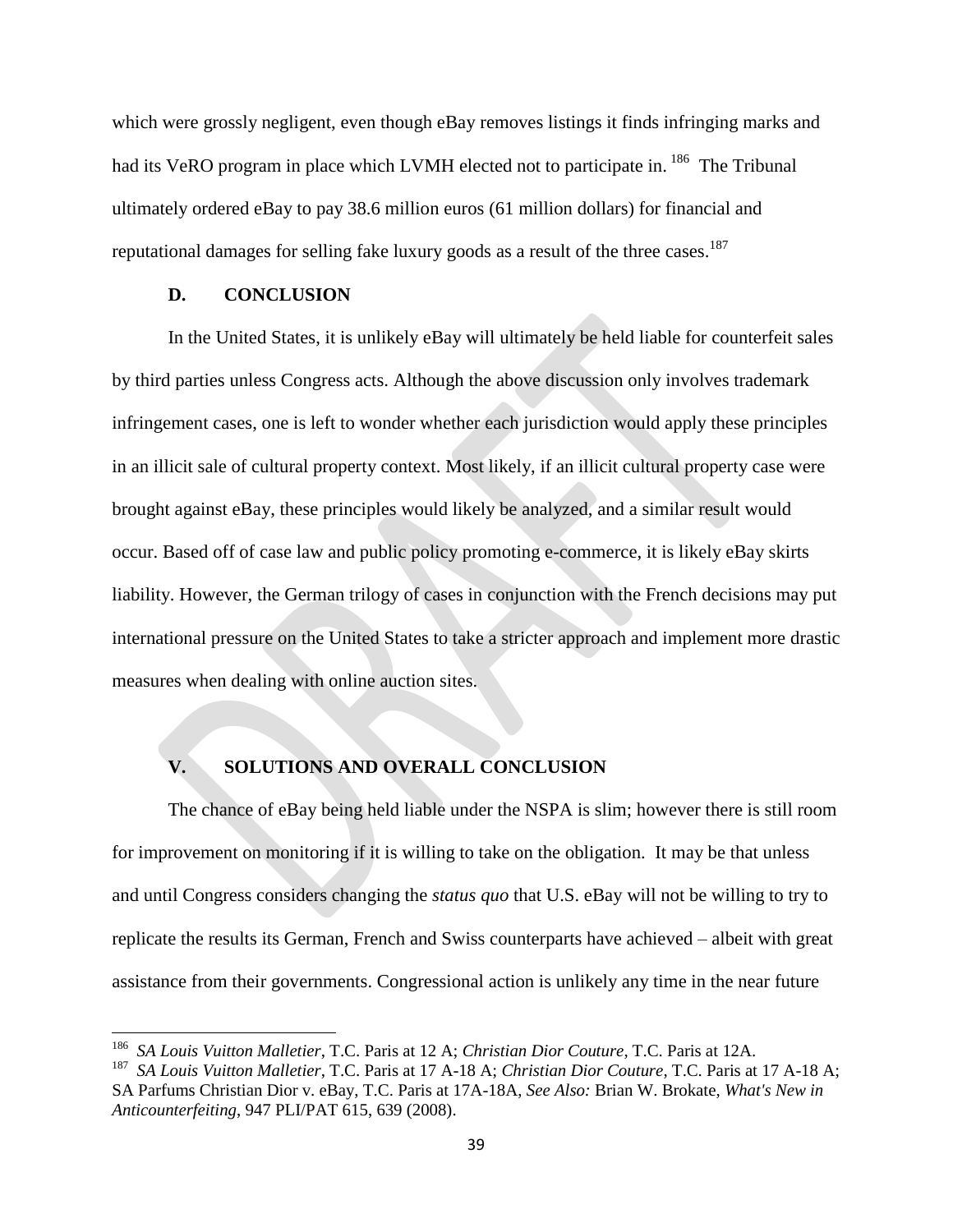given the various crises requiring governmental attention. Even though eBay's monitoring in the U.S. has been held sufficient in the trademark realm, an argument can be made that it should be required to monitor or inspect the items being sold at or near the \$5,000 threshold the NSPA has put in place. On August, 19 2013, there were only 393 items listed in the antiquities category for a price of \$5,000 or more (and 132 items listed between \$4,000 and \$4,999 for a total to 525 items in likely range of having the NSPA apply). Admittedly, this isn't the only category of cultural property sold on eBay, but it represents a large portion. If eBay required the two week window for items to be sold as the General Secretarit member suggested, one would believe this to be sufficient enough time to check these items for at least a modicum of documentation of provenance and authenticity if it had a team of experts in place who can spot (the usually shoddy) counterfeit documents.

A simple requirement of provenance or documentation to authenticate the item, as the German eBay site has had implemented, should be adopted even though the U.S. antiquities community rejected the "blank check" approach to implementing the UNESCO treaty, which would have required valid export permits be presented upon importation of virtually all antiquities. Voluntary adoption of this approach seems to have had success in European nations combatting the use of on-line auction sites to traffic in illicie antiquities. This provides an immediate check before allowing the items to be posted for sale. It also likely would reduce the number of postings, therefore reducing the amount of items to check. Another suggestion would be for the government to strike an agreement with eBay (similar to the U.K or Germany) and have the FBI Art Crime Team assist in monitoring and subsequently prosecuting individuals for illicit items, but such a result is unlikely given current funding problems in the United States.

40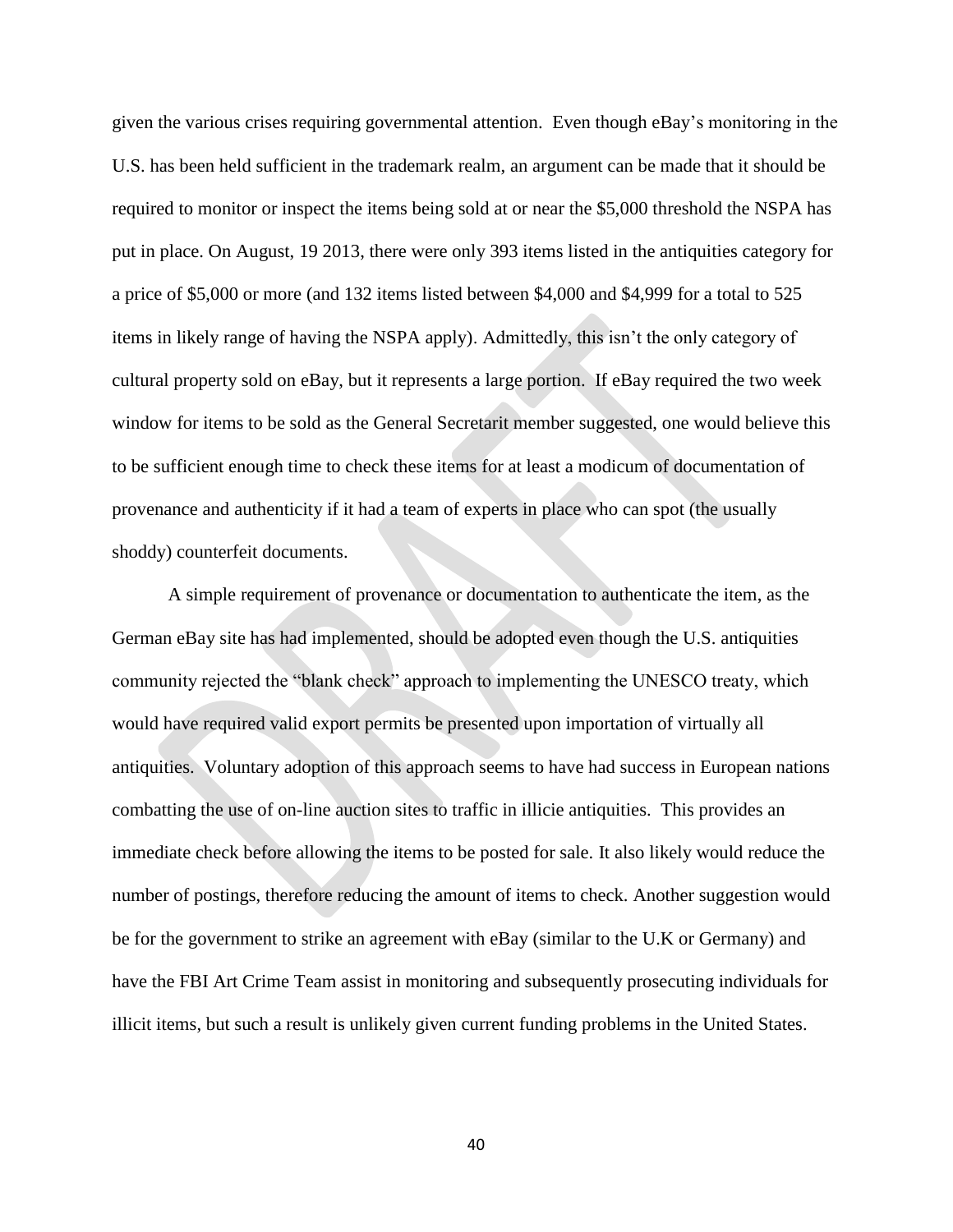Although these concepts sound great on paper, implementing them may be a tough obstacle. The above solutions would require an infusion of money from either the government or eBay itself and a drastic policy change, making them unlikely to pan out in the U.S. anytime soon. However, several other countries have been able to successfully implement some or all of the aforementioned solutions and therefore these options should – someday – be analyzed by eBay and the U.S. government. At minimum, eBay should at least be required to search the National Stolen Art File or the Stolen Art Works Database as these are free to the public. Lastly, it could also enlist the services or require sellers of high value works to use the Art Loss Register ("ALR") for which touts itself as the largest database of stolen works. Although the ALR charges a fee, it provides immediate feedback on the item in question. These types of practices are possible in the high-value auction world, although with mixed results, and could be implemented at an appropriate level in the on-line auction context.<sup>188</sup>

While there is a legitimate argument that eBay should be held liable for its role in permitting illicit cultural property to be sold through their website, ultimately, it likely will take governmental action to effectuate change. This is typically the response from courts in the United States, reasoning that Congress effectively has given internet platforms immunity in an effort to promote free trade. It is highly unlikely any new legislation will be passed to change the landscape of illicit online cultural property sales. To reach compliance without congressional action, at a minimum, would require the U.S. government to put in place a team of experts dedicated to working with eBay to review items for authenticity and assist internet platforms in the search for illicit items. One way to achieve this would be to put in place a cooperative agreement with the valuable (yet woefully underfunded and shrinking) FBI Art Crime Team.

 188 http://www.rovinginsight.org/library/?id=458&/arts.auction/, *see also:*  http://www.tribalmania.com/INTERVIEW.HEINRICH.PAGE2.htm,. http://artcrime.blogspot.com/2011/03/museums-and-nazi-looted-art-provenance.html